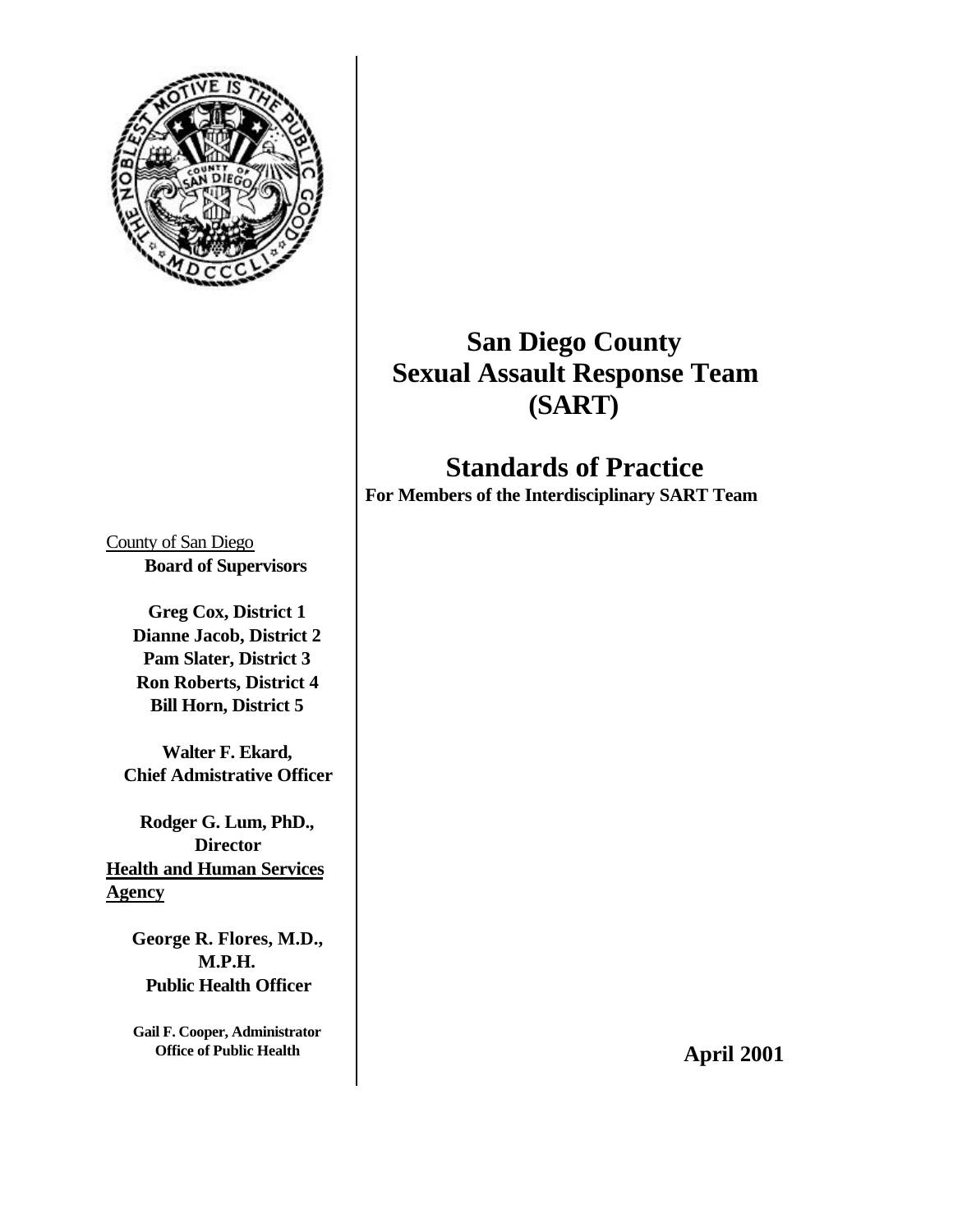# **San Diego County** � **Sexual Assault Response Team (SART)** �

# **Mission Statement**

*"To promote social change that fosters a society responsive to victims/survivors, their families and our community that holds offenders accountable."* 

# **Values**

#### **Culture & Community Support**: �

We are committed to meeting the diverse needs of all members of our community.

#### **Education**: �

adhering to current standards or professional practice. We are committed to educating ourselves and the community through multi-disciplinary training and

#### **Professionalism**:

 professionals in the field. � We are committed to an objective state of the art knowledge based practice, continuing education, nonjudgmental and honest interaction with victims and open, respectful communication with other

#### **Sensitivity**: �

thorough acute and follow-up care. We are committed to recognizing the physical and emotional needs of the victims, providing gentle, and

#### **Communication**: �

community education and resources. We are committed to listening to one another's concerns, opinions and offering support through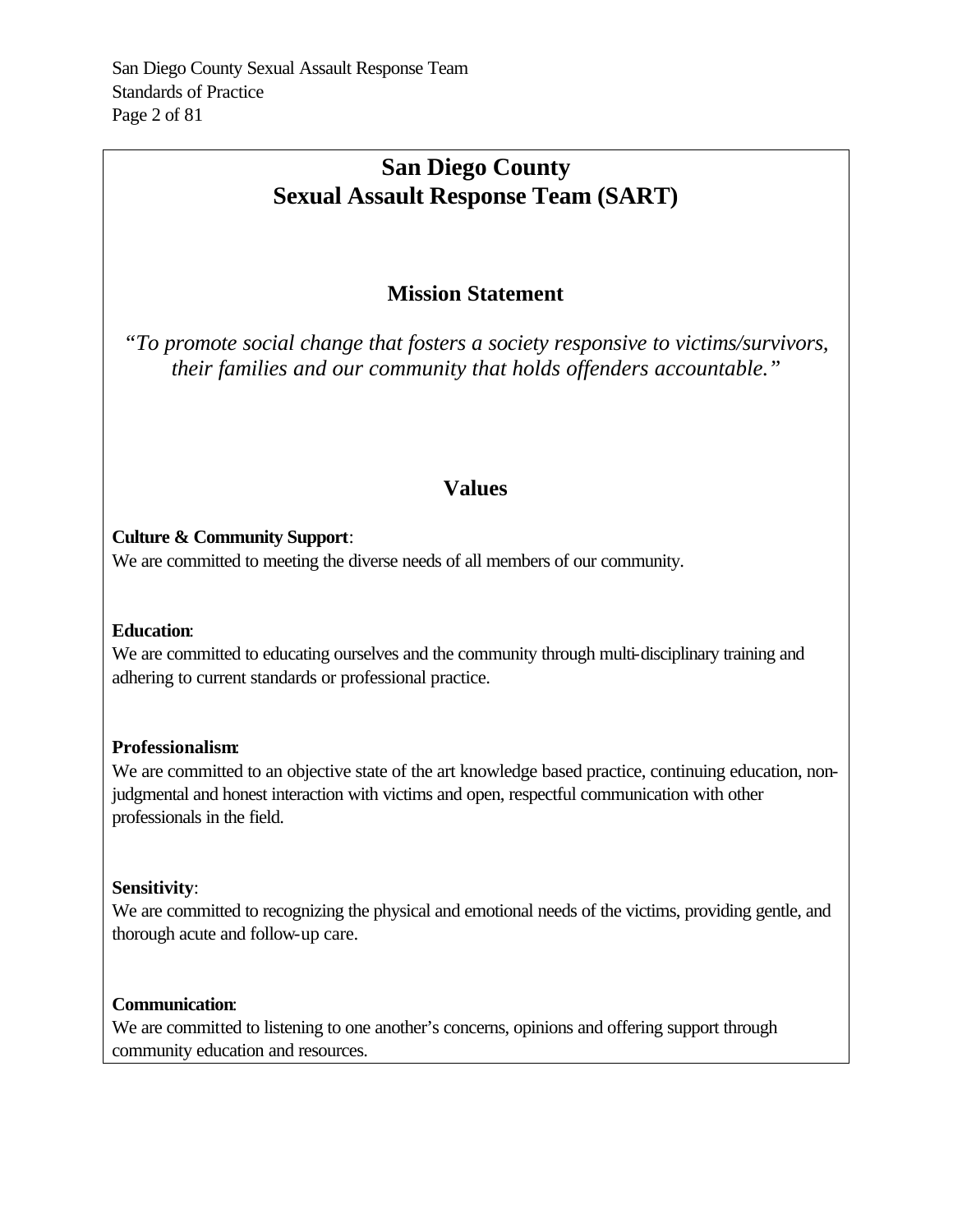San Diego County Sexual Assault Response Team Standards of Practice Page 3 of 81

#### **Introduction**

In 1990, the San Diego County Board of Supervisors authorized the establishment of a multijurisdictional, interdisciplinary Sexual Assault Response Team (SART) Model in San Diego County.

There are two primary objectives of the SART Model.

- •To improve the provision of services to victims of sexual assault in San Diego by providing sensitive, efficient, interdisciplinary services, and
- •To ensure accurate evidence collection to promote the apprehension and prosecution of perpetrators

 accountable. The Team calls this *"Response with a Heart."* Necessary to the accomplishment of these objectives, especially in a Team comprised of a wide range and variety of disciplines, is a written outline for all team members describing the various roles, procedures and expectations for each discipline/team member. Consequently, the SART Systems Review Committee (SSRC) presents these *Standards of Practice* for the providers of care to define these roles, procedures and expectations for all team members. It is hoped that, with these *Standards*, the Team will be better able to accomplish its objectives and, ultimately, provide optimal care for the victim of sexual assault. By realizing these objectives, the Team hopes to promote social change that fosters a society responsive to victims/survivors, their families and our community that holds offenders

These *Standards of Practice* address the timeliness and quality of examinations, access and availability, cost, prosecutability, and communications among providers of services. As with any dynamic process, these *Standards* are a continual work in progress. It is recommended that they be reviewed and revised yearly.

#### **The Victim-Focused SART Model**

The SART Model improves services offered to victims of sexual assault by providing:

SHORTENED TIME FROM VICTIM REPORT TO MEDICAL-LEGAL EXAMINATION

- •Regional system for cases reported to law enforcement
- •Designated sites for care, instead of multiple Emergency Departments
- •Written script for triage nurse to follow in activating the SAFE and Advocate
- •Algorithm for hospital Emergency Medical Department (EMD) to follow in activating care for the victim, based on time of presentation and presenting symptoms
- •Streamlined communications between law enforcement and health care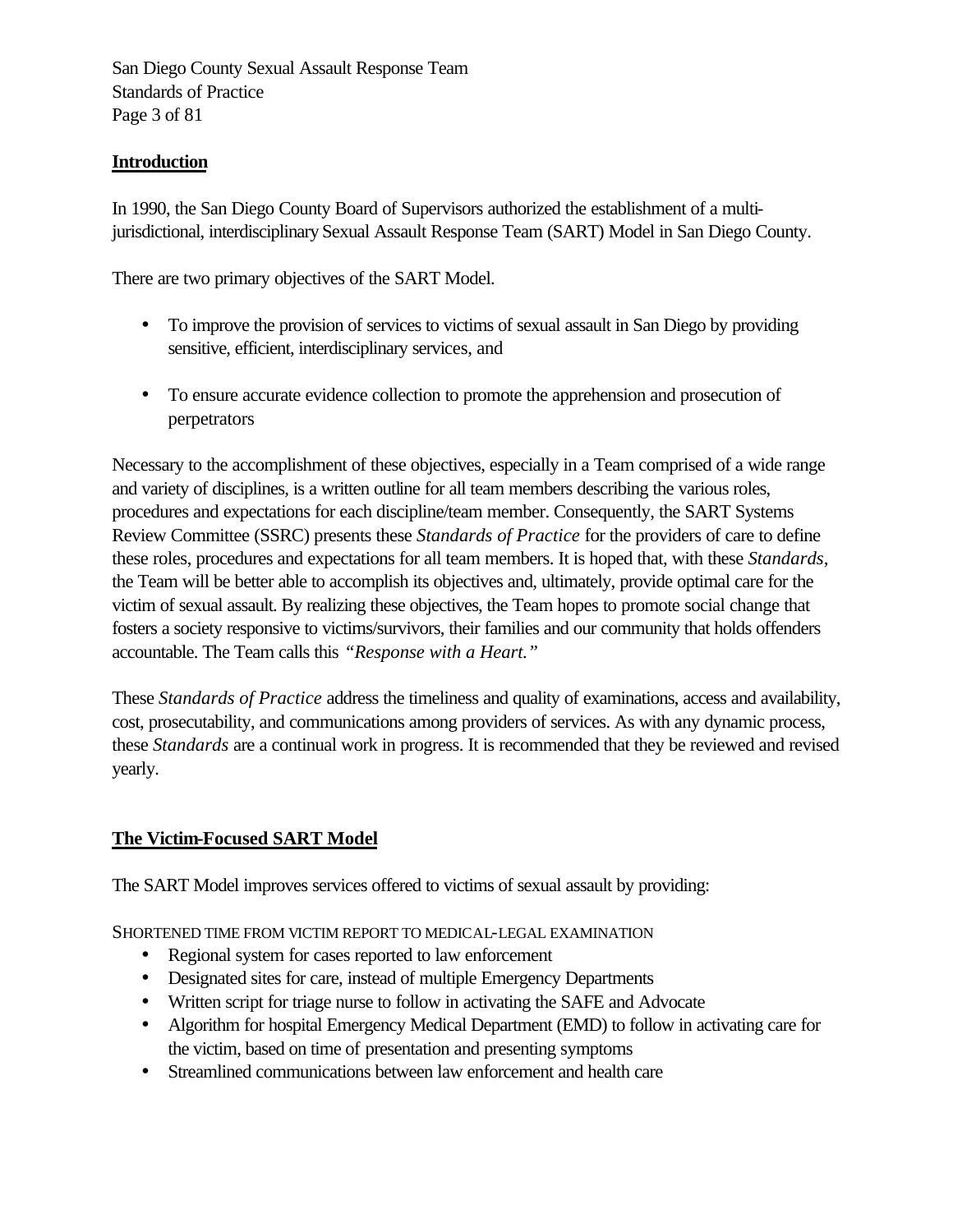San Diego County Sexual Assault Response Team Standards of Practice Page 4 of 81

#### PRIVACY

- •Separate setting from the Emergency Department for the medical-legal examination
- •Waiting room separate, and at a distance from the interview room
- •Consent by minors over 12 years old for the medical-legal examination, treatment and an explanation of the findings without the consent of a parent (Civil Code 34.9)

#### EMOTIONAL CARE

- •Officers, Detectives, Nurses, and Advocates trained in techniques to affirm and support victims. These techniques help the victim rebuild self-respect, limit self-blame and pursue prosecution.
- •A trained advocate to befriend, provide support and provide initial crisis intervention.
- •A link for follow-up counseling care. The advocate is home-based at the crisis center where the patient will be referred for follow-up professional counseling.
- •Expert Sexual Assault Forensic Examiners (SAFEs), to integrate emotional care and crisis intervention during the medical-legal examination.

A SEXUAL ASSAULT REVIEW COMMITTEE, AUTHORIZED BY THE BOARD OF SUPERVISORS

- Quality Assessment
- Recommendations from the SART Program to the SART community
- •Track SART facility, law enforcement and advocate agency participation
- •Track demographic victim information and medical-legal examination findings
- •Improved the quality of the forensic exam, based on interdisciplinary interaction and from written input from patients
- Provide grant funding and clinical research on sexual assault victims
- •Track and evaluate judicial outcome
- An interdisciplinary think tank, decision making body

EXPERT FORENSIC EXAMINERS

- •SAFEs are specially educated and experienced in care of victims and suspects
- •Demonstrate a willingness to work with sexual assault victims, law enforcement, and attorneys in prosecuting the cases and testifying in court
- •Provide optimal use of colposcopic magnification for evidentiary purposes
- •Strict attention to principles of evidence collection and to chain of custody
- •Thorough, consistent written and photographic documentation
- •Up-to-date skills through monthly SAFE training, annual competency, in addition to the basic education
- •Objectivity in the medical-legal examinations of victims and suspects
- •Strict attention to the preservation of evidence, based on changing guidelines
- •Follow-up examination, as needed, with same SAFE
- •Referral for general medical follow-up

IMPROVED COMMUNICATION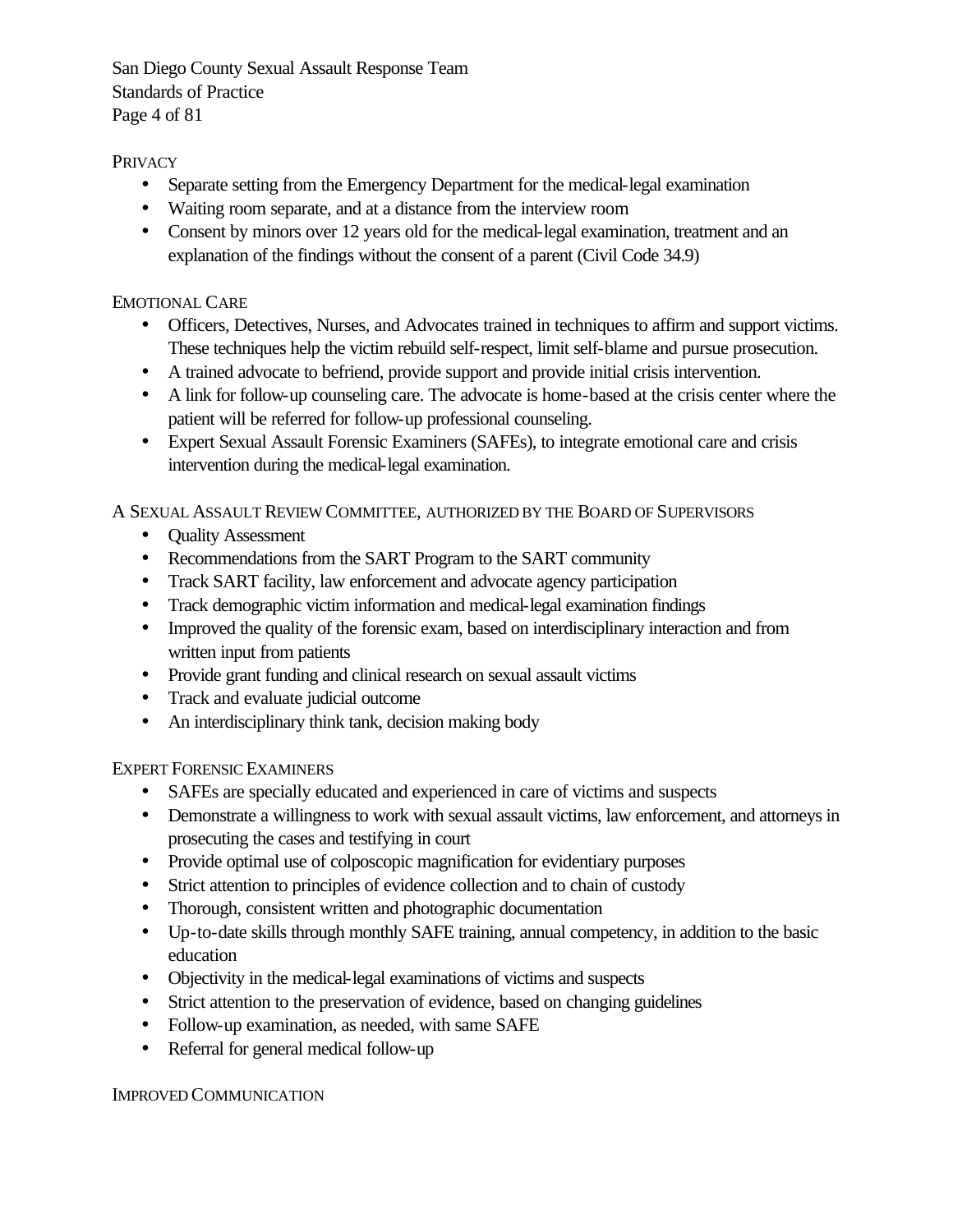San Diego County Sexual Assault Response Team Standards of Practice Page 5 of 81

- An interdisciplinary team consensus, in which members facilitate each other in their roles with the goal of timely, efficient service to the victim
- •Open networking with detectives and prosecutors on the documentation that is needed in order to clarify the case
- Input from criminalists at the crime lab on evidence collection
- Interaction with Crisis Centers on patient follow-up, risk reduction and advocate training
- •Regional (County) interdisciplinary, multi-jurisdictional meetings
- •Cross training among SART Team members (detectives train nurses, nurses train detective etc.)
- Confidential communications, open only to those with a need to know
- Prompt physician involvement for major injuries
- •Expert Witness for court, detectives, and prosecutors
- Risk-reduction education
- Referral for further education in risk reduction techniques
- •Teaching materials provided at discharge
- •Speaker's Bureau to provide community education
- •Willingness to conduct community education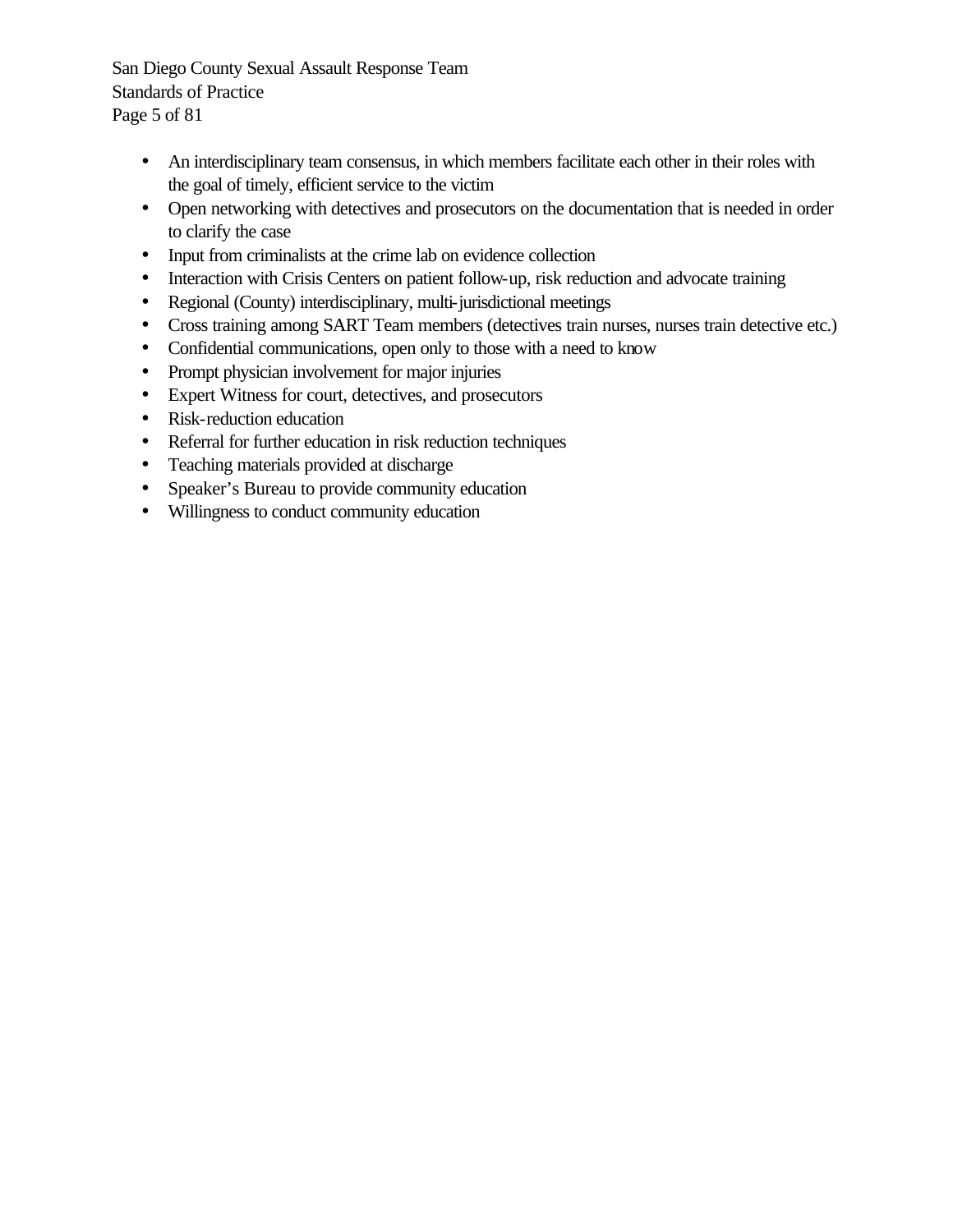#### **Background for the Development of the SART Model in San Diego County**

In response to a number of incidents wherein victims of sexual assault were not provided optimal care, the San Diego County Board of Supervisors and the Department of Health Services (now the San Diego County Health & Human Services Agency) responded by authorizing a Task Force to examine improved access to services and continuity of care for the sexual assault victim. This interdisciplinary, multi-jurisdictional Task Force was to investigate the issues in providing services to sexual assault victims and to make recommendations. Concurrently, Pomerado Hospital began operating a Sexual Assault Response Team, guided by two emergency nurses who had obtained training as sexual assault examiners. The Palomar-Pomerado Hospital Foundation supported this effort by acquiring a site on the hospital grounds but outside its Emergency Department, and by purchasing the required specialized equipment.

In August 1991, the County's Task Force recommended that the Board establish a regional Sexual Assault Response Team (SART) model to provide the most timely, efficient, and consistent services to sexual assault victims. The Task Force recommended that there be only a few designated sites for immediate care and for provision of the medical-legal examination, and that these examinations should be provided by examiners specially trained in that role.

The Sexual Assault Forensic Examiner (SAFE) is the health care arm of the SART team. The role of this individual includes the physical and psychosocial assessment of the victim, as well as the gathering of medical evidence to assist in the prosecution of the perpetrator. Physicians may serve in the SAFE role, as well as appropriately trained Registered Nurses (the American Academy of Forensic Sciences recognized forensic nursing as a scientific discipline and has sanctioned the role of the appropriately trained Registered Nurse to practice as a SAFE).

In October 1991, the first medical-legal examinations were conducted under this new regional SART model at three hospital-based centers in San Diego County. Services have been provided continuously since then, with over 3,000 examinations being conducted for sexual assault.

Activities of the San Diego County SART System are coordinated by the *SART Systems Review Committee* (SSRC). The purpose of the SSRC is to provide for ongoing guidance to the SART program in San Diego County. It serves as a forum for interdisciplinary communications, countywide protocols, recommendations for the resolution of concerns, and the development and revision of *Standards of Practice* for the SART Program. The SSRC includes representation from:

- o *Child/Adolescent/Adult SART facilities* o *Crime Labs*
- o *Children's Hospital and Health Center* o *Indian Health Council*
- 
- 
- 
- o *District Attorney's Office and*
- 
- 
- o *Naval Medical Center San Diego* o *San Diego County Health and Human*  o *Law Enforcement Services Agency, Division of*  o *Advocacy programs Emergency Medical Services*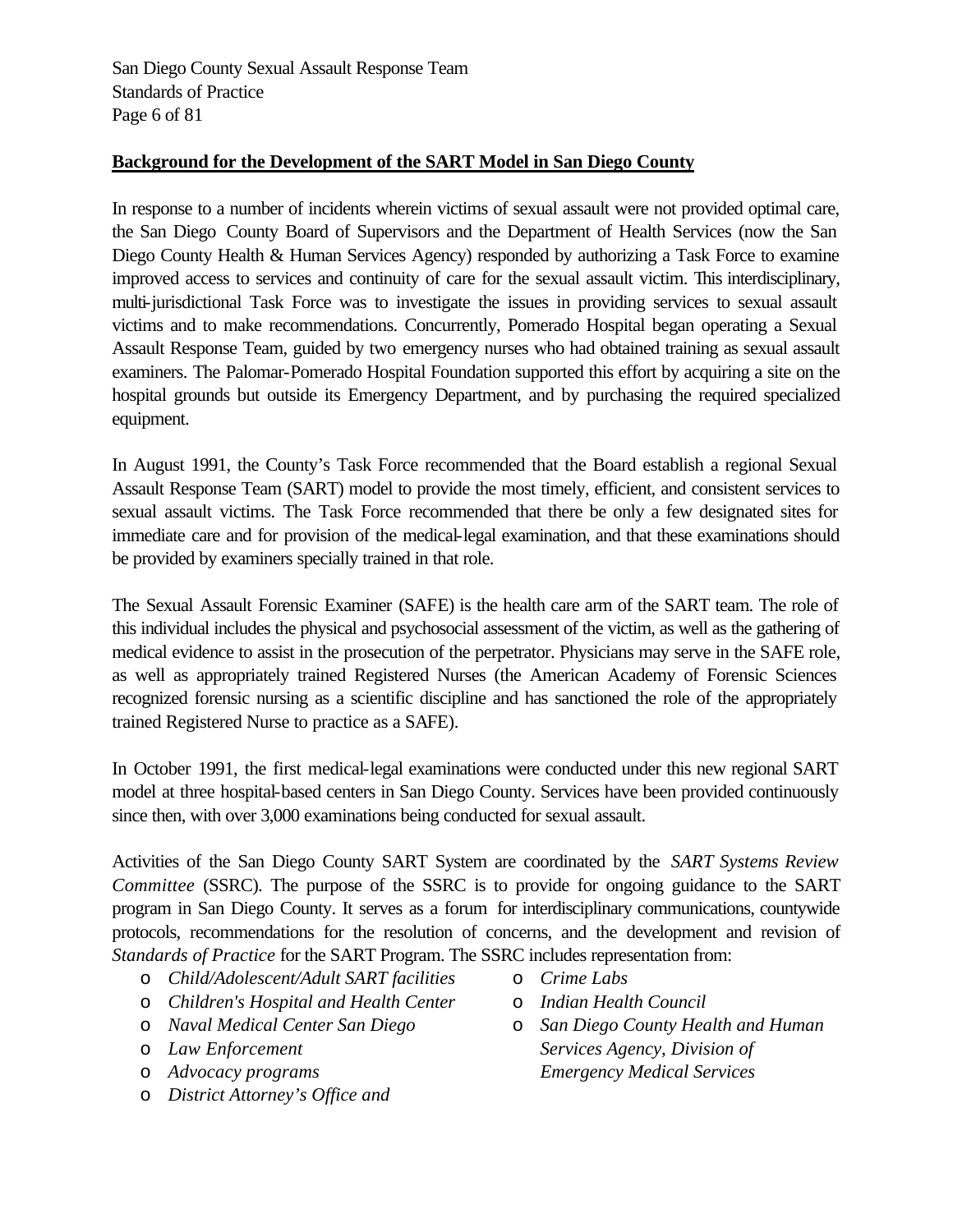San Diego County Sexual Assault Response Team Standards of Practice Page 7 of 81

*Victim/Witness Assistance Program*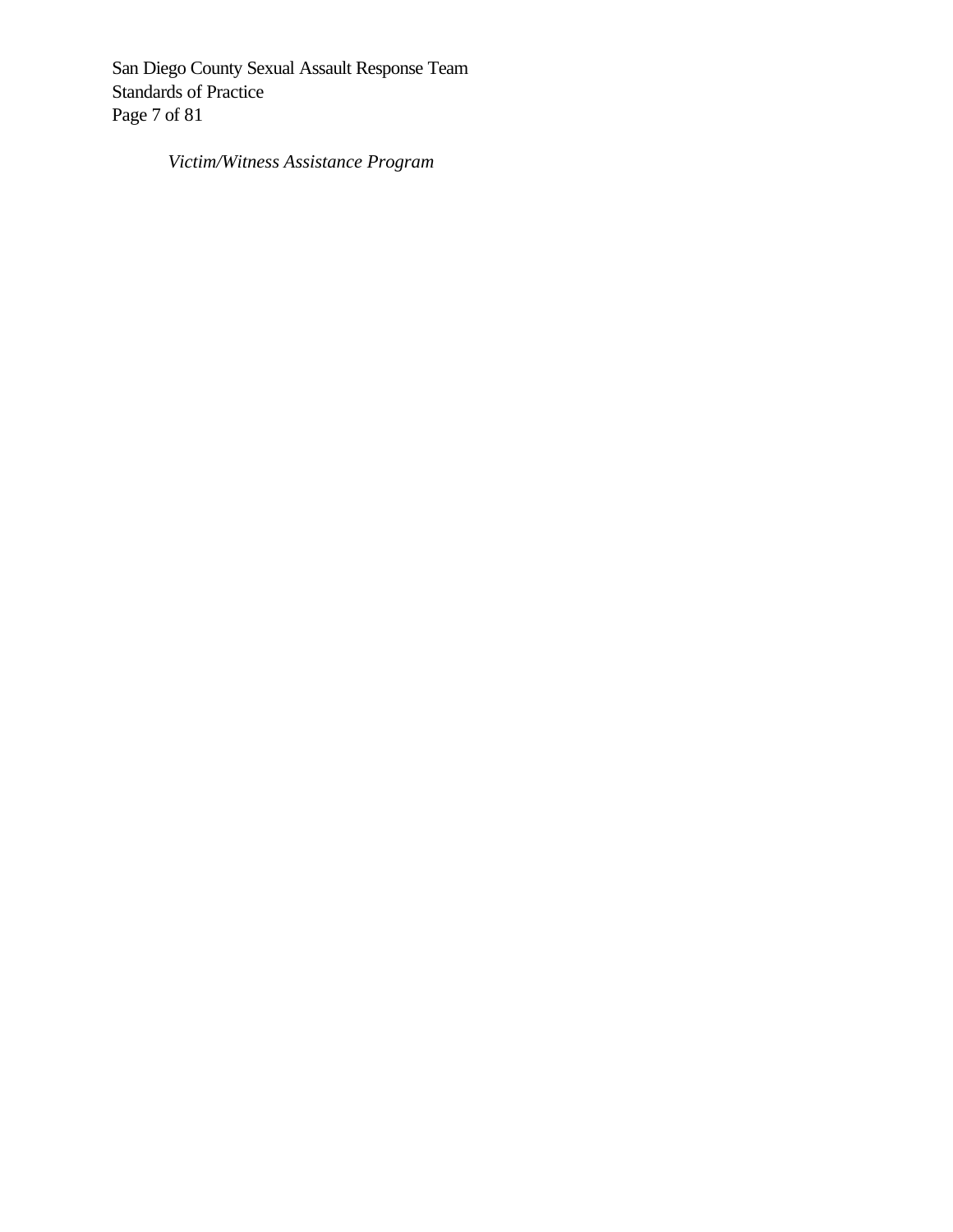San Diego County Sexual Assault Response Team Standards of Practice Page 8 of 81

The County of San Diego, Health & Human Services Agency, Division of Emergency Medical Services provides administrative and technical support to the San Diego County SART System. This support includes management of all SART data, the publication of periodic SART system statistics, and assistance with fundraising activities.

# **The Regional SART Model – San Diego County**

In the SART Model, the sexually assaulted person is in the center of the SART process, with the interdisciplinary team (including law enforcement, health care and crisis care providers) supporting the victim. In San Diego County, the SART model contains the following components:

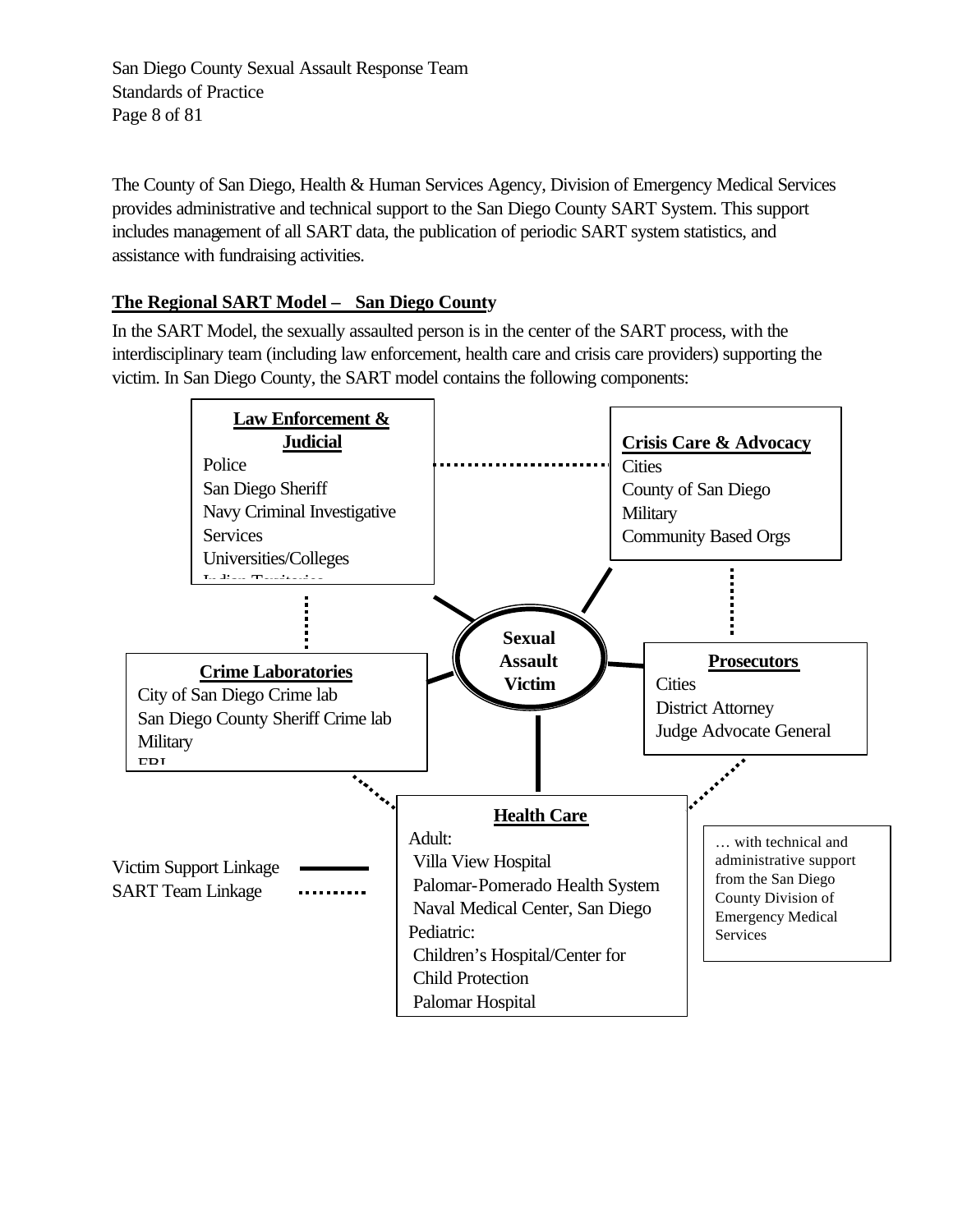San Diego County Sexual Assault Response Team Standards of Practice Page 9 of 81

#### **SART Team Training**

Ongoing training is an essential component of the SART model. The following training opportunities are offered locally for SART Team members:

#### **Interdisciplinary Training**:

Office of the District Attorney Training - semiannually California Sexual Assault Investigators Association (CSAIA)– Local Chapter, Monthly California Sexual Assault Investigators Association (CSAIA)– State, Biannual California Medical Training Center – periodic San Diego Police Department Menu Classes – every 4 months

#### **Examiner Training**

SAFE Monthly Training SAFE Annual Course – periodic International Association of Forensic Nurses (IAFN) – yearly IAFN Chapter – monthly

#### **Law Enforcement Training**

Basic Regional Law Enforcement Academy – for Recruits

#### **Advocate/Counselor Training**

Advocate Training – for Advocates Crisis Counselor Training – for SA Crisis Counselors �

*In addition to locally offered courses, there are a number of websites that provide training and resources, as listed in Appendix D* 

Cross-training among SART members facilitates understanding and communications between the care providers. Most local training is open to any SART member.

#### **SART Outreach**

Sexual Assault Speakers Bureau – Community and Professional Training conducted by San Diego Police Department, Sex Crimes Unit. The Bureau was developed and is coordinated by Sergeant Joanne Archambault. They conduct school and community training.

Crisis Center Outreach - Community and school district education is also conducted by the local Crisis Centers in each of their jurisdictions.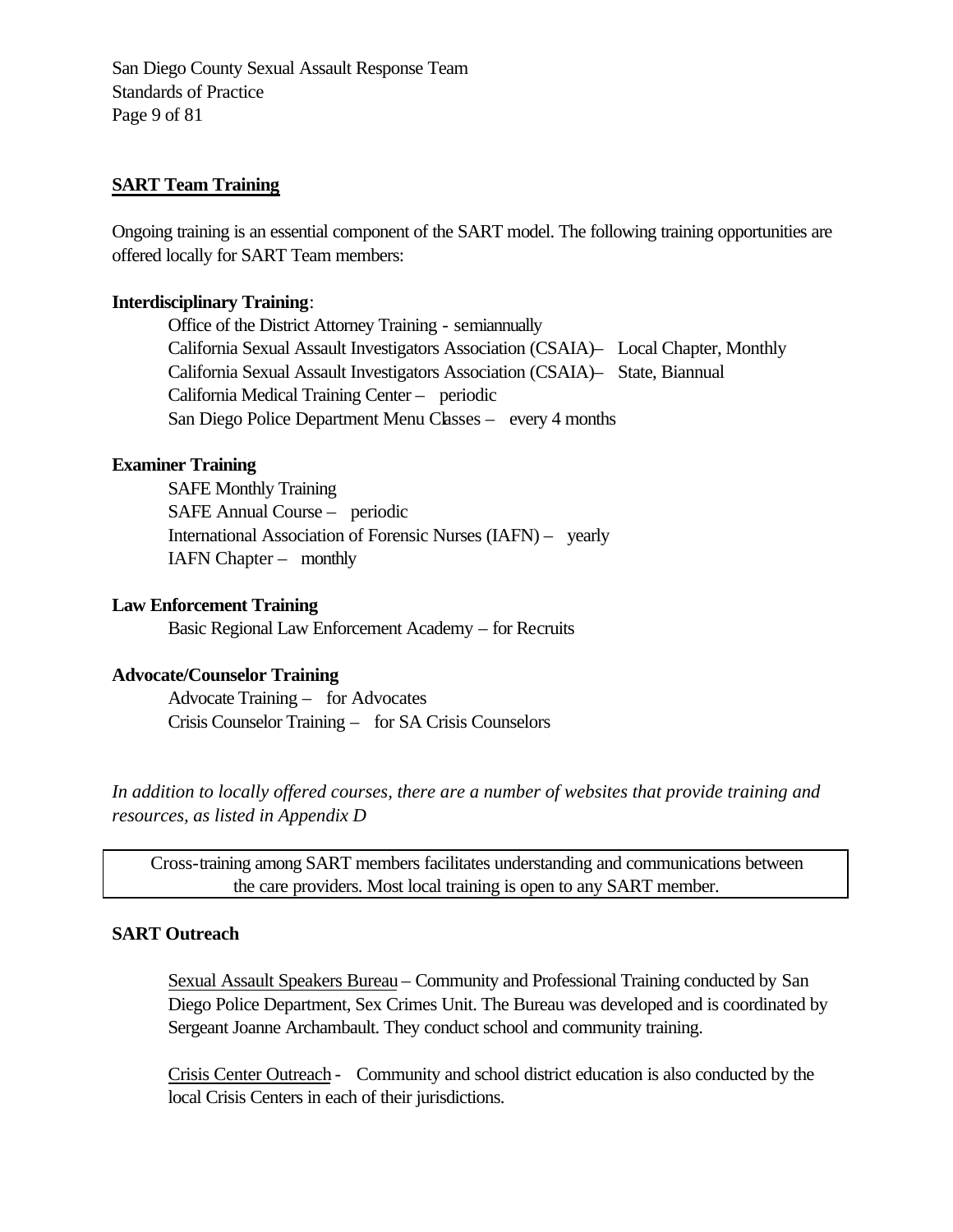San Diego County Sexual Assault Response Team Standards of Practice Page 10 of 81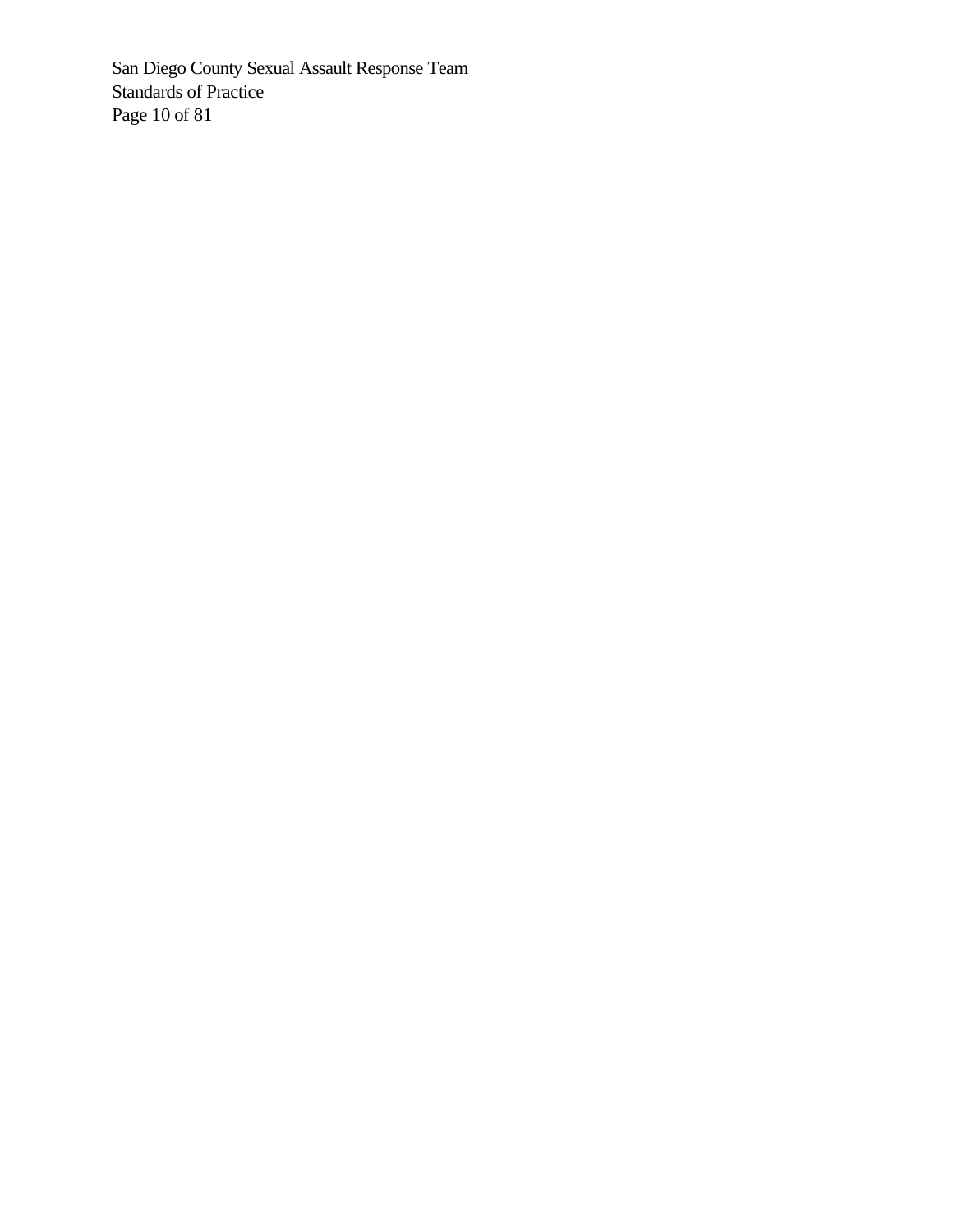San Diego County Sexual Assault Response Team Standards of Practice Page 11 of 81

#### **Role of Standards**

Standards are authoritative statements by which professions describe the responsibilities for which its professionals are accountable. Consequently, these standards reflect the values and priorities of the professionals that care for or relate to sexual assault victims. In the San Diego County SART Program, the following types of providers are represented, and agree to adhere to these *Standards of Practice*:

- •Law Enforcement Officers, Deputies, Investigators, Criminalists
- Sexual Assault Forensic Examiners (nurses and physicians)
- Rape Crisis Advocates
- Rape Crisis Counselors
- Prosecuting Attorneys
- Forensic Pathologists

Standards will provide direction for professional practice and a framework for the evaluation of that practice. Written in measurable terms, standards also define the professional accountability to the public and the outcomes for which professionals are responsible. Standards are expected to change in time reflecting advancements in knowledge and in professional practice.

The scope of professional practice is bound by legislation and regulations, societal demands for expedient quality forensic care, economic climate and health care delivery trends and the interface among the professionals providing services to sexually assaulted victims. At these intersections, the professionals collaborate toward a common goal of improved transmission of information and services to victims of sexual assault. *Standards of Practice* help to achieve that goal of improved services by:

- Promoting communication, coordination, and consistency among law enforcement, health care providers, advocacy agencies and prosecutors
- Projecting a compassionate, coordinated model for victim safety and offender accountability
- •Describing the foundational structure for services in the disciplines
- •Enhancing collection, preservation and transmission of forensic evidence
- •Guiding a deliberative evaluation of services and quality improvement
- •Serving as practice goals, since the services described may not be available in all communities where assaulted victims are seen.
- •Encouraging research to validate and improve practice

#### The *Standards* are organized as follows:

For each specific discipline or profession represented on the interdisciplinary team, various performance standards are identified. Performance standards may include such components as assessment, ethics or research.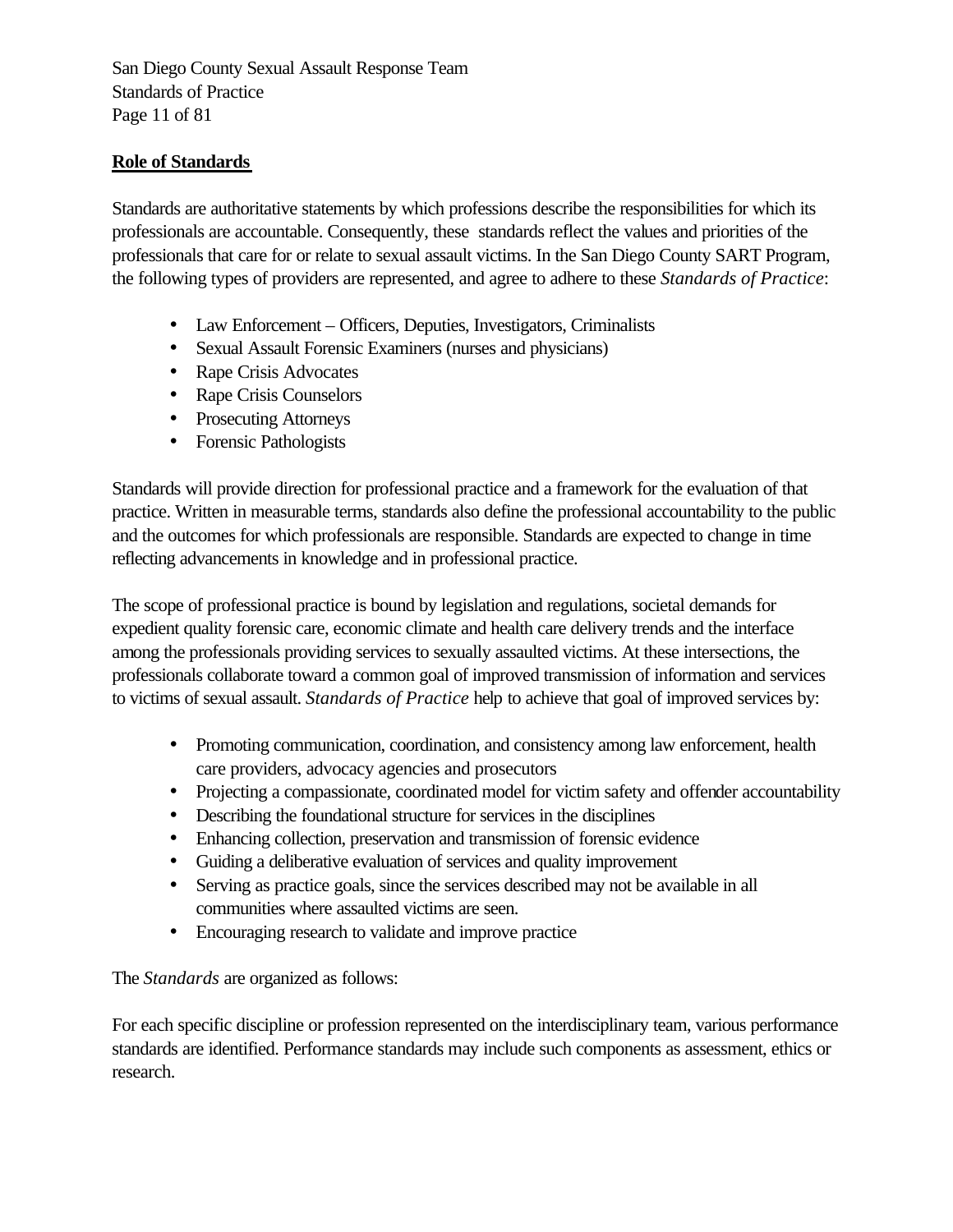San Diego County Sexual Assault Response Team Standards of Practice Page 12 of 81

For each performance standard, there will include a rationale supporting that performance standard, and expected final outcome. The specific measurable performance criteria that are intended to lead to the expected final outcome are outlined.

*Standards of Practice* are presented for the following SART Team members:

- 1. Law Enforcement: Patrol Officer/Deputy/Uniformed Officer
- 2. Law Enforcement: Investigator
- 3. Law Enforcement: Criminalist: Forensic Scientist
- 4. Health Care Provider: SART Call Receiver [EMD Triage Nurse (Palomar-Pomerado), Operator (Villa View), Clerk (Children's Hospital), Triage Nurse (Naval Medical Center, San Diego or Marine Corps Base Camp Pendleton)]
- 5. Health Care Provider: Sexual Assault Forensic Examiner
- 6. Crisis Care Provider: First Response Volunteer Rape Crisis Advocate/ Rape Crisis Advocate/SAVI Advocate/Crisis Interventionist
- 7. Crisis Care Provider: Rape Crisis Counselor
- 8. Crisis Care Provider: Victim/Witness Assistance Advocate
- 9. Prosecutor: District Attorney/City Attorney/Judge Advocate General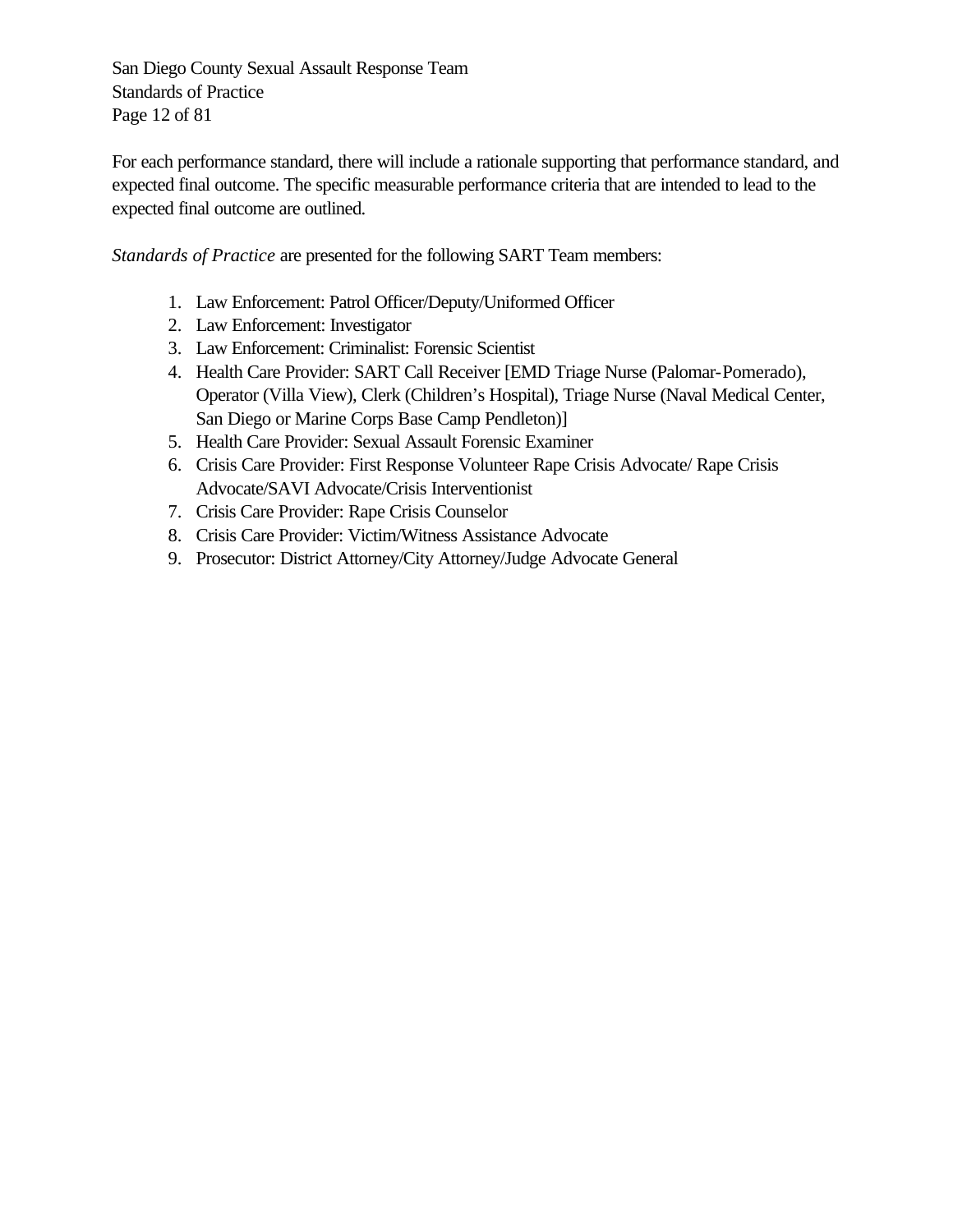San Diego County Sexual Assault Response Team Standards of Practice Page 13 of 81

# **1. Law Enforcement: Patrol Officer/Deputy/Uniformed Officer**

The officer responds to the assault call, assesses the medical needs of the victim, and interviews the victim to determine whether a crime has occurred. The officer notifies the on-call investigative sergeant for the on-call investigator response, per department policy when appropriate. Additionally, the officer collects evidence, documents and submits a written report to the investigator. The site of the crime or the origin of the crime (such as with a kidnapping) determines the jurisdiction.

The law enforcement jurisdictions within San Diego County are:

- All city police departments within the County
- San Diego Sheriff's Department, whose jurisdiction includes the unincorporated areas of San Diego County, as well as eight contract cities and 23 tribal communities.
- Those specific to universities and colleges. For example, the jurisdiction of the San Diego State University (SDSU) Police Department is the campus of SDSU, SDSU residence halls, residential fraternities and sororities and all properties owned or operated by the San Diego State University Foundation
- Those specific to the military
- Those specific to State of California and Federal buildings

#### **1.1 STANDARD: ASSESSMENT**

The officer shall provide an accurate and thorough assessment of the crime reported in order to help reconstruct what happened. This may lead to prosecution.

Rationale: Assessment is a series of systematic, organized and deliberate actions to identify and obtain data supporting the identification of the suspect, a victim's inability to give consent (either due to age, disability drugs or alcohol) or the use of force during the crime. Evidence present on the suspect, identifying the victim or demonstrating force is also relative to the investigation and part of this assessment.

Outcome: Appropriate evidence is collected that will help to hold the offender accountable. This is conducted in an atmosphere that is sensitive to the victim's trauma.

#### Measurement Criteria:

The officer:

.

- assesses immediate medical needs of the victim and refers as appropriate
- calls an ambulance if major injury is noted or suspected
- •conducts a preliminary interview to determine if a crime occurred
- conducts the victim assessment crime scene, general physical appearance, clothing, nongenital trauma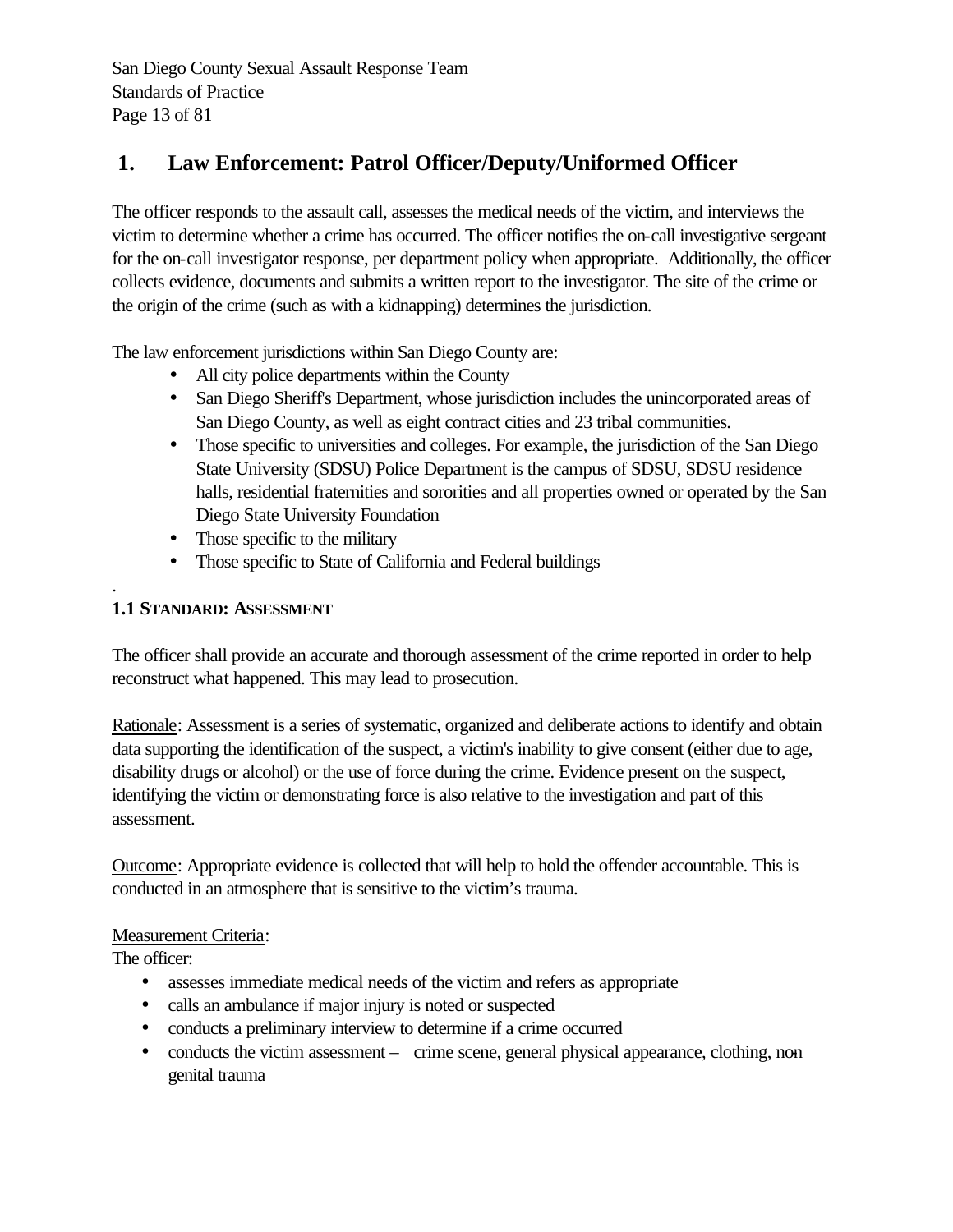San Diego County Sexual Assault Response Team Standards of Practice Page 14 of 81

- •requests additional resources to investigate the crime, document and collect evidence, i.e., requests assistance from investigations, crime lab, evidence technicians, etc
- walks the detective or other essential personnel through the crime scene, if appropriate
- obtains all pertinent information from all witnesses
- •identifies and collects clothing and other crime scene evidence as determined by the victim's history of the assault
- authorizes the medical-legal examination based on the victim's history if the sexual assault occurred within 72 hours of the report
- may request an exam to corroborate chronic injury or excessive force (if assault is >72 hours old)
- obtains a court order for a medical-legal exam if the patient is unconscious or otherwise unable to consent to an examination
- explains to the victim what basic services are available
- explains that an examination is necessary for evidence collection and if delayed, how apprehending and prosecuting the assailant may be adversely affected
- allows the victim to withdraw her consent or to terminate the examination with a full knowledge of the implications of that decision
- explains each step of the investigation, especially the need to ask personal detailed information about the assault
- ensures the victim understands her/his rights
- •provides the victim with the *Crime Victims' Bill of Rights*, with the right to request an order:
	- restraining the attacker from abusing the victim or any other family member
	- directing the attacker to leave the victim's household
	- preventing the attacker from entering the victim's school, business or employment
	- directing the accused (if legal obligation) to pay support of minor children
	- either or both parties to participate in counseling
- calls the ED triage nurse or clerk, requesting a medical-legal examination with a realistic estimated time of arrival
- arranges transportation to a healthcare facility with the victim's agreement
- consults with the SAFE prior to the exam to determine what clothing needs to be collected
- consults with the SAFE regarding the presenting situation, the crime scene and other information that would help to focus the medical-legal examination
- finds an interpreter for the purpose of facilitating the medical-legal examination
- •uses an interpreter to assist the patient during the interview, as needed
- participates in the interdisciplinary interview part of the medical-legal examination
- addresses issues of domestic violence if the suspect is an intimate and discusses a safety plan
- informs the patient of the next steps in the legal/investigative process
- ensures that evidence is safely secured by the SAFE or, depending on agency policy, impounds the evidence at the police department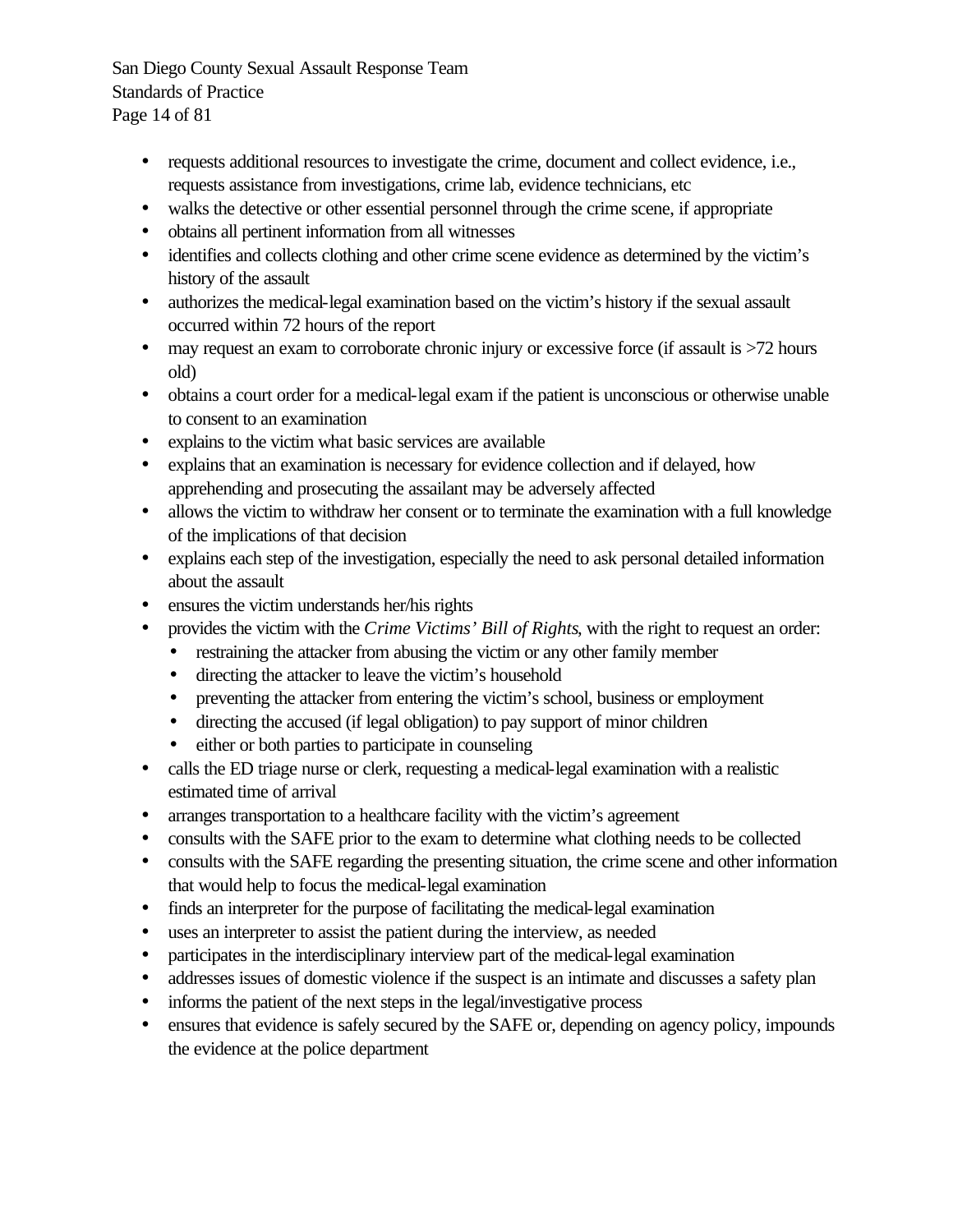San Diego County Sexual Assault Response Team<br>
Standards of Practice<br>
Page 15 of 81<br>
Officer Processes Suspect:<br>
• identifies the suspect by victim statement, cu<br>
investigative follow-up (e.g. DNA)<br>
• develops probable cau Standards of Practice Page 15 of 81

Officer Processes Suspect:

- identifies the suspect by victim statement, curbside lineup, photo lineup, live lineup or by investigative follow-up (e.g. DNA) �
- •develops probable cause for arrest, obtains consent from the suspect or a search warrant for a suspect forensic examination
- performs a suspect assessment for the purpose of evidence collection-physical appearance, clothing, non-genital trauma
- authorizes the medical-legal examination for the suspect, based on the history
- informs the SAFE about details of the assault prior to the medical-legal examination
- removes the handcuffs during the medical-legal examination, based on the history
- arranges for additional clothing for the suspect, if clothing will be impounded as evidence
- $\bullet$ •provides cover for the safety of the SAFE, during the medical-legal examination

#### **1.2 STANDARD: INVESTIGATIVE RESPONSE**

The officer makes a deliberative plan to thoroughly investigate and collect the evidence.

Rationale: A full understanding of the incident with supporting evidence helps to resolve a case in a timely manner.

Outcome: The victim understands their role in the investigation and their involvement is minimized only to that which is required.

#### Measurement Criteria:

The Officer:

- •deliberately establishes and follows the steps in an investigation
- ensures that the victim brings additional clothing to the medical-legal examination
- activates their Crisis Intervention Team to respond to the crime scene where a victim may be delayed for some time
- obtains a suspect forensic examination
- follows the chain of custody in submitting the physical evidence to the crime lab, property room or otherwise handling the evidence
- completes a thorough and accurate written report

#### **1.3 STANDARD: ETHICS**

Ethical principles are essential for helping the officer make decisions in the best interest of the victim.

Rationale: Practice based on the principles of beneficence, nonmaleficence, autonomy, justice, confidentiality and truth-telling are basic to ethical service.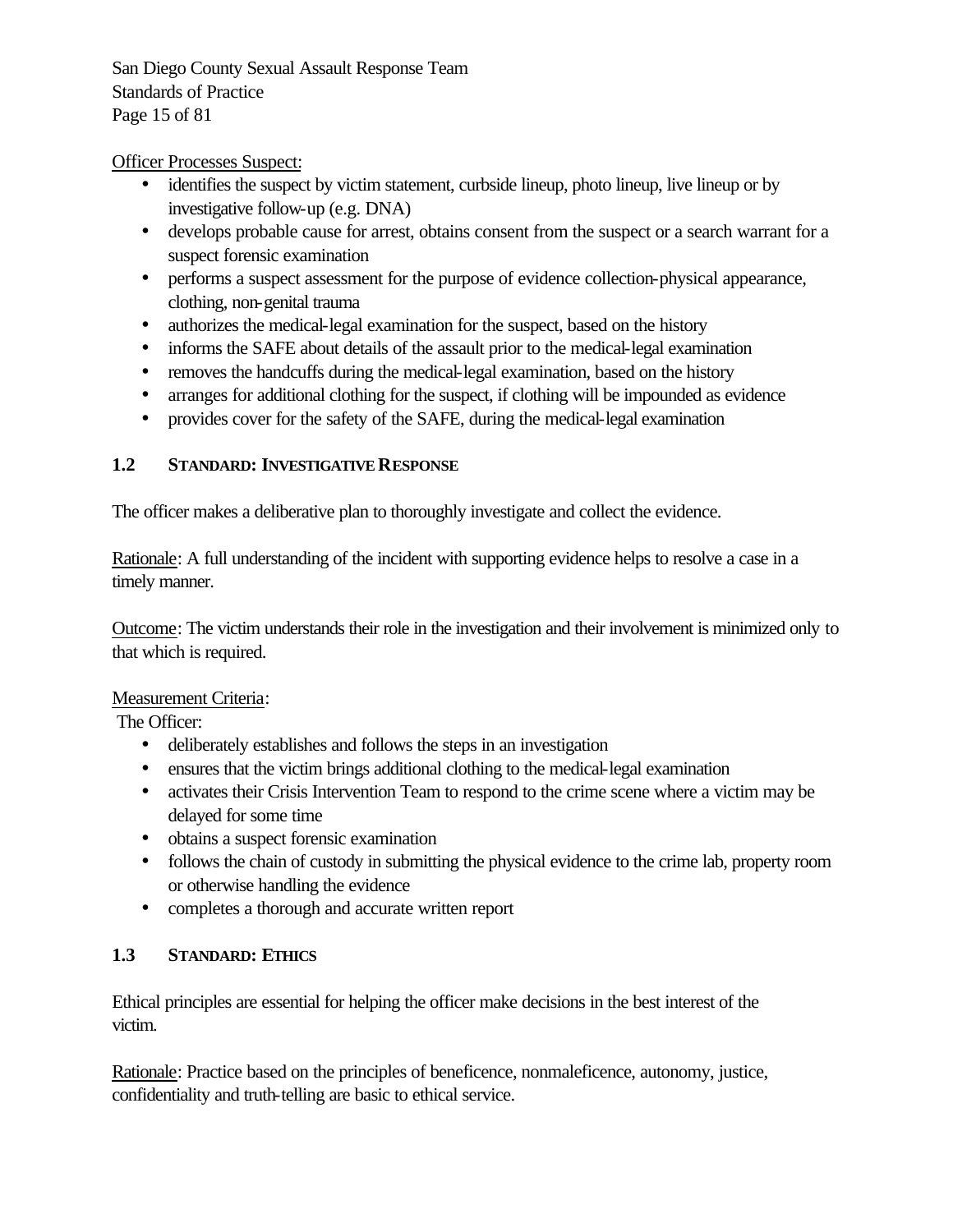San Diego County Sexual Assault Response Team Standards of Practice Page 16 of 81

Outcome: The officer provides services with an objective of obtaining information for a thorough report, collecting evidence, and providing referral in an environment that is non-judgmental and maintains respect for the dignity of the person.

Measurement Criteria:

- ensures that victims have an understanding of their legal rights, as informed by law enforcement
- respects the human dignity and the uniqueness of the victim, unrestricted by considerations of racial, age, social or economic status, personal attributes, the nature of the health problems or the nature of the crime
- maintains respect for the victim in interdisciplinary communications
- •maintains appropriate confidentiality of records, photographs and communications, while ensuring that all records are promptly and properly transferred, as required to appropriate persons or institutions.
- reports appropriately according to local, state and federal mandates
- follows the chain of custody when collecting, securing and turning over evidence
- secures photographs in locked space, handles them with respect and dignity for the victim and reveals the photographs only to those with a need to know
- obtains required training and updates to serve the sexual assault population
- •provides input and recommendations to the SART, as an interdisciplinary member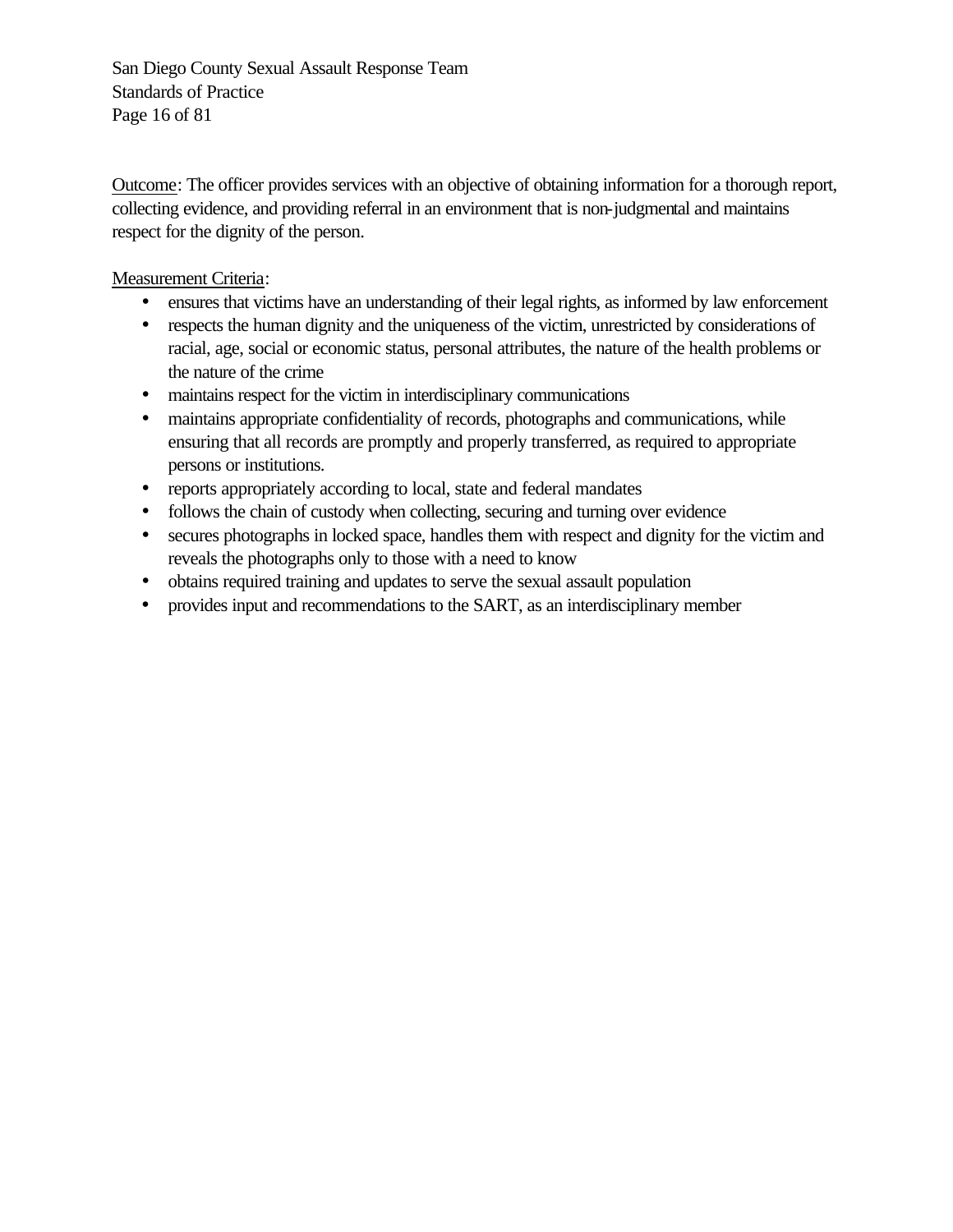San Diego County Sexual Assault Response Team Standards of Practice Page 17 of 81

# **2. Law Enforcement: Investigator**

The investigator gathers evidence in order to conduct a fair, impartial, sensitive and professional investigation.

#### **2.1 STANDARD: EVIDENCE COLLECTION**

Rationale: Clear, complete evidence to the facts of the case facilitates the judgment by the prosecutor to issue the case and proceed through the judicial process

Outcome: Provides evidence to the prosecutor that resolves the investigation by demonstrating identity, the victim's inability to give consent (due to disability, drugs or alcohol) or the use of force. The overriding goal is to reduce sexual assault by facilitating the prosecution of offenders, through vertical case management and prosecution.

#### Measurement Criteria:

The investigator:

- encourages community partnerships to reduce the risk of sexual assault and to support victims
- enhances cooperation between the law enforcement agency and community organizations
- maintains a victim-focused approach
- gives victims choices and options whenever possible
- provides victims with time to process the information
- •demonstrates sensitivity by using non-judgmental questions, comments and body language
- •validates and normalizes a victim's rape trauma and post traumatic stress symptoms
- provides the victim with timely updates on the status of the investigation and the final disposition as soon as possible
- establishes and maintains liaison with area commands and specialized units such as Domestic Violence, Child Abuse and Gangs
- assumes an on-call schedule
- receives case assignments
- interviews sexual assault victims and witnesses
- advises the victim of his/her right to an advocate or support person
- completes a neighborhood witness check
- •utilizes forensic interviewing specialists at Palomar Hospital or Children's Hospital to interview developmentally delayed adults, if that interview is expected to provide a better service and enhance the investigation
- •obtains report from the SAFE regarding the medical-legal examination
- establishes elements of the crime by testimony and/or evidence
- $\bullet$ •collects identifies, preserves and impounds all evidence
- $\bullet$ •prepares investigative report and witness statements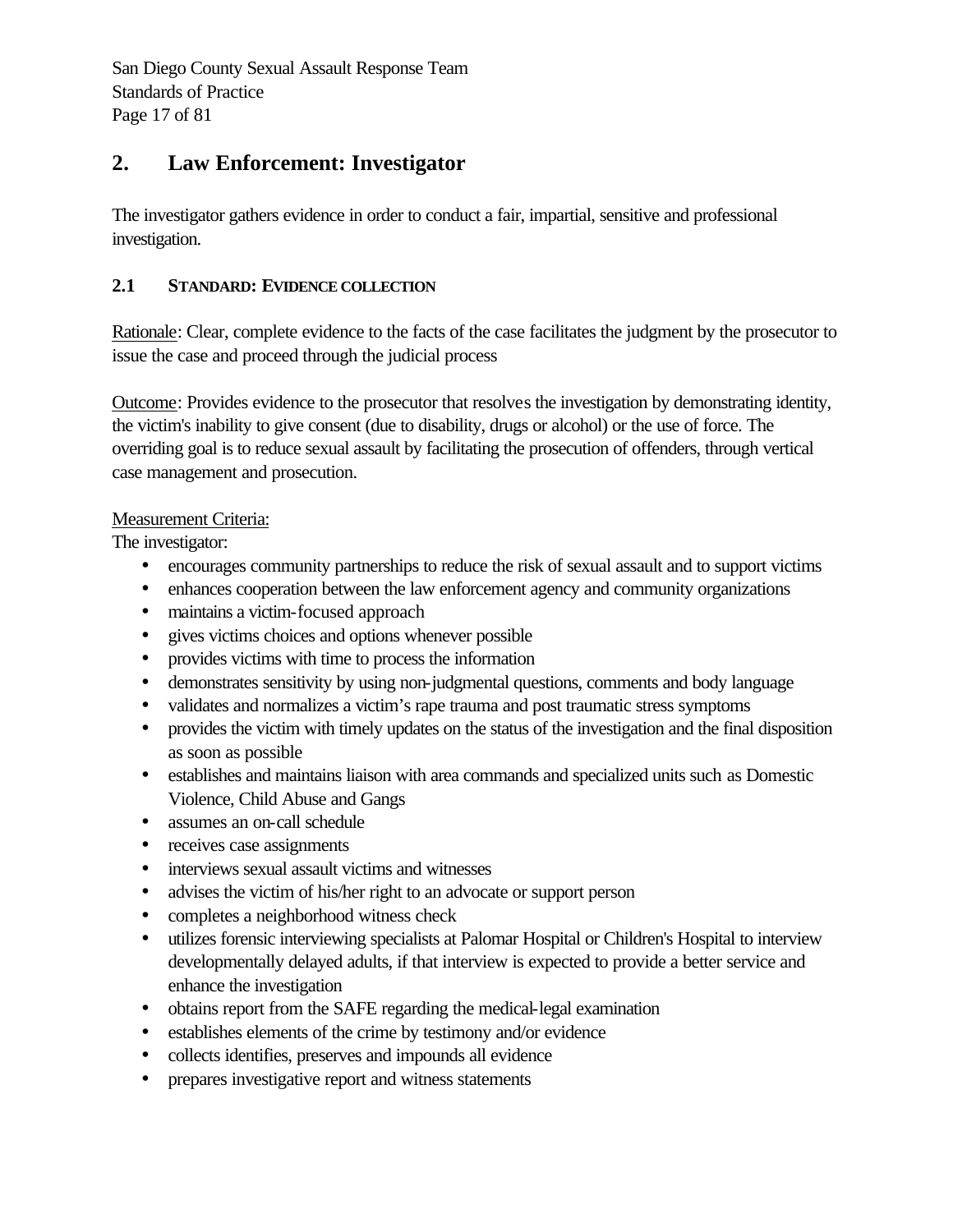San Diego County Sexual Assault Response Team Standards of Practice Page 18 of 81

- assesses evidence and submits lab service requests based on the case history and the potential impact of possible lab results
- consults with the DA's office, Victim/Witness Assistance and Rape Crisis Center to prepare the victim for court appearances
- provides referrals as appropriate
- •gathers all related reports and packages them for the prosecutor's office
- presents the case to the DA and/or City Attorney
- arranges a victim interview with the DA
- completes follow-up investigations and/or cancellations on all case assignments in a timely manner
- keeps supervisor informed on the status of cases
- •facilitates communications within the department and among members of the interdisciplinary SART
- provides business cards
- returns calls in a timely manner
- attends required training and seeks out training experiences

#### The Investigator Processes Suspects

The investigator:

- questions suspects, obtains arrest warrants and/or search warrants �
- obtains, examines and preserves physical evidence from suspects
- obtains suitable photographs for photographic line-up
- arranges for a live line-up when appropriate
- submits lab requests
- appears and testifies in court

#### **2.2 STANDARD: ETHICS**

Rationale: Practice is based on the principles of beneficence, nonmaleficence, autonomy, justice, confidentiality and truth-telling.

Outcome: The Investigator gathers evidence while maintaining ethical principles.

#### Measurement Criteria:

The investigator:

- ensures that victims understand their legal rights
- •maintains appropriate confidentiality of records, photographs and communications, while ensuring that all records are promptly and properly transferred, as required to appropriate persons or institutions.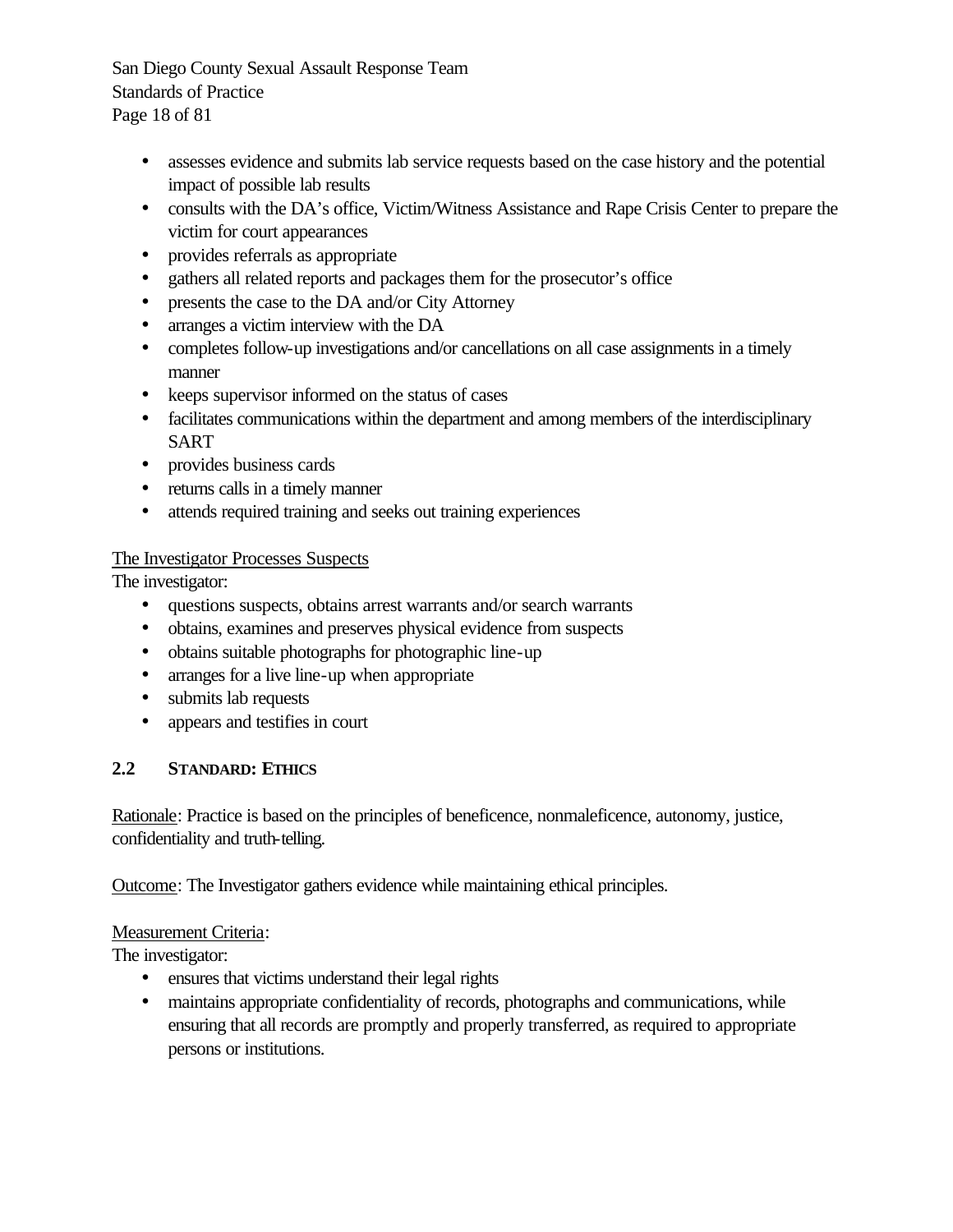San Diego County Sexual Assault Response Team Standards of Practice Page 19 of 81

- respects the human dignity and the uniqueness of the victim, unrestricted by considerations of racial, age, social or economic status, personal attributes, the nature of the health problems, or the nature of the crime
- •maintains sensitivity for the victim in interdisciplinary communications
- reports appropriately according to local, state and federal mandates
- follows the chain of custody when collecting, impounding and turning over evidence
- secures photographs in locked space, handles them with respect and dignity for the victim and reveals the photographs only to those with a need to know
- discusses the best way to contact the victim to ensure privacy
- $\bullet$ •allows the victim the opportunity to choose where and when (from among options) the followup interview will occur
- •avoids coercive verbal and non-verbal techniques
- •uses non-judgmental questions, comments and body language
- informs the victim when the arrest is made, when the defendant is released on bail and during each step of the case
- communicates to the appropriate providers throughout the judicial process to facilitate processing the case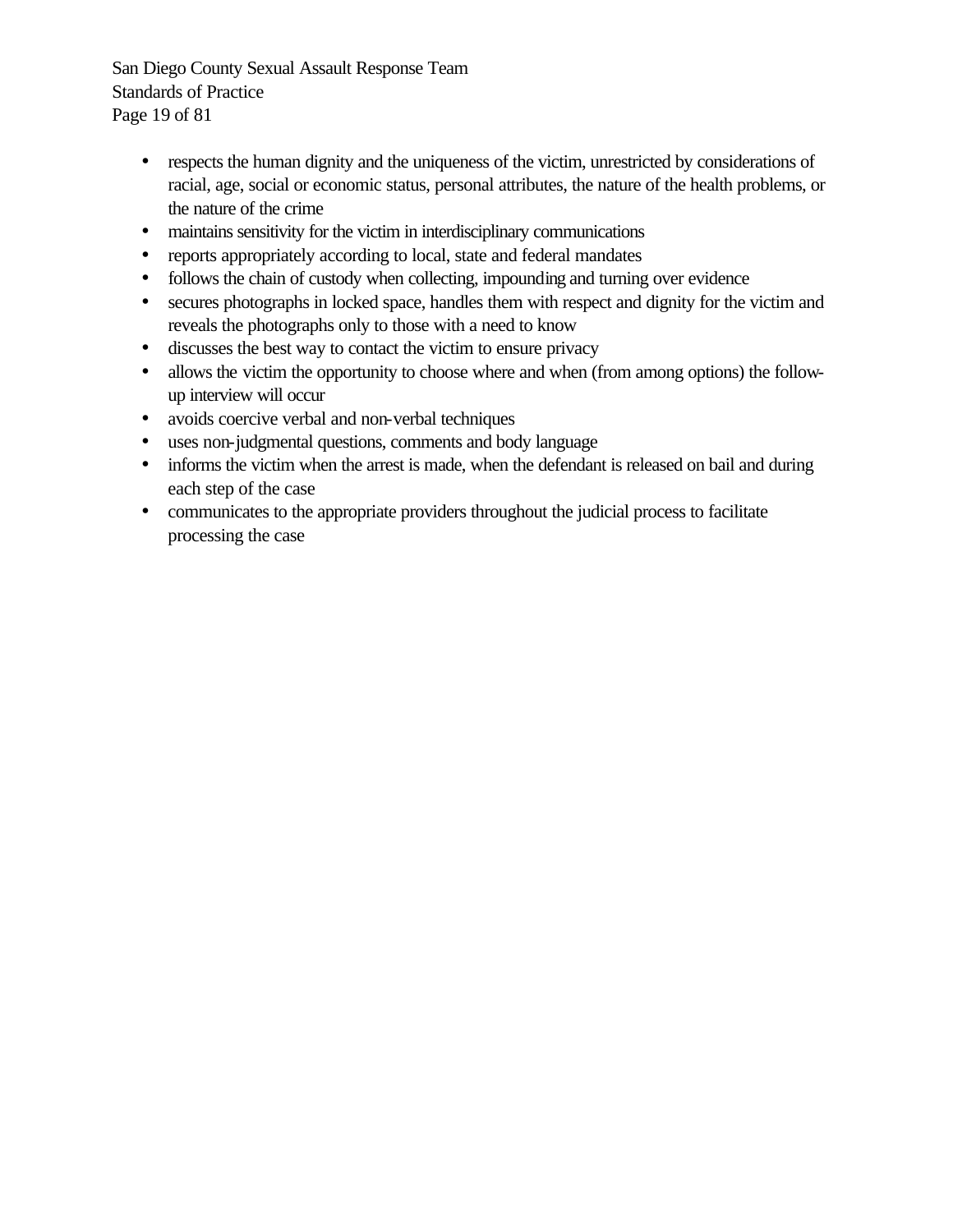San Diego County Sexual Assault Response Team Standards of Practice Page 20 of 81

# **3. Law Enforcement: Criminalist / Forensic Scientist**

The criminalist analyzes evidence submitted by law enforcement. Specialties in forensic science include: DNA analysis, toxicology, latent print analysis and trace evidence analysis.

#### **3.1 STANDARD: EVIDENCEANALYSIS**

Rationale: Laboratory evidence supports or refutes the history given by the crime victim, establishing sexual contact, identifying the suspect and or corroborating the use of force.

Outcome: Helps prove or disprove the stated link between the victim and the suspect by using DNA and/or latent prints. Provides trace evidence analysis to help identify the suspect or clarify the facts of the case and toxicological analysis to establish the elements of sexual assault, such as drug facilitated sexual assault.

Measurement Criteria:

- receives and reviews the laboratory service request and police incident report and any investigative follow-up�
- •determines the needed analysis, considering the lab service request and additional information provided by the investigator
- examines evidence relevant to the questions in the case in a systematic matter
- analysis includes:

vaginal swabs:

- conducts a presumptive test for seminal fluid on the vaginal swabs
- conducts a confirmatory test by examining for sperm
- conducts a P30 antigen test, if there is a positive presumptive test and no sperm identified
- identifies DNA profiles in the biological material from the SART kit and compares those profiles to victim, suspects or other consensual partners
- •identifies potential DNA evidence from an assailant
- explores the local, state and national DNA databases seeking a match for "forensic unknown" DNA profiles
- identifies the genetic profile and, when possible, the name of the person whose DNA coincides with the suspect's DNA (cold hit; case to case hit) �

rectal, oral, and skin swabs, trace, and clothing evidence:

- conducts analyses appropriate to the history of the assault and request of the detective, for instance, if there is a history of oral copulation, oral swabs will be analyzed
- •conducts toxicological, latent, and trace evidence analysis, as needed
- $\bullet$ •provides a verbal and written report to the case investigator
- communicates directly to the prosecutor if the trial is immediately pending
- maintains the chain of custody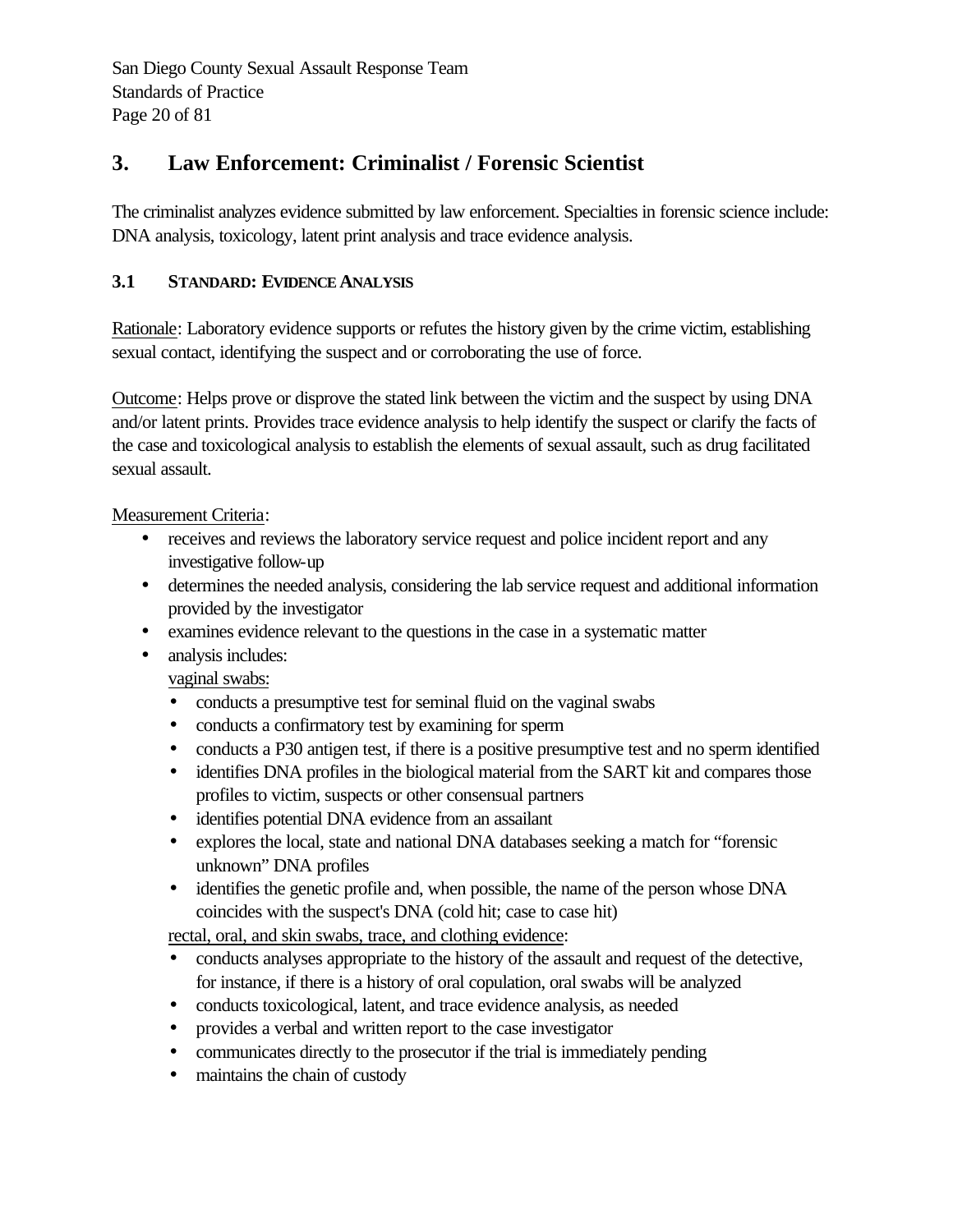San Diego County Sexual Assault Response Team Standards of Practice Page 21 of 81

- •provides feedback regarding lab analysis and collection of evidence to the investigators and the SAFEs
- •provides teaching to the interdisciplinary team, as requested
- returns evidence to the "property room"
- participates in periodic training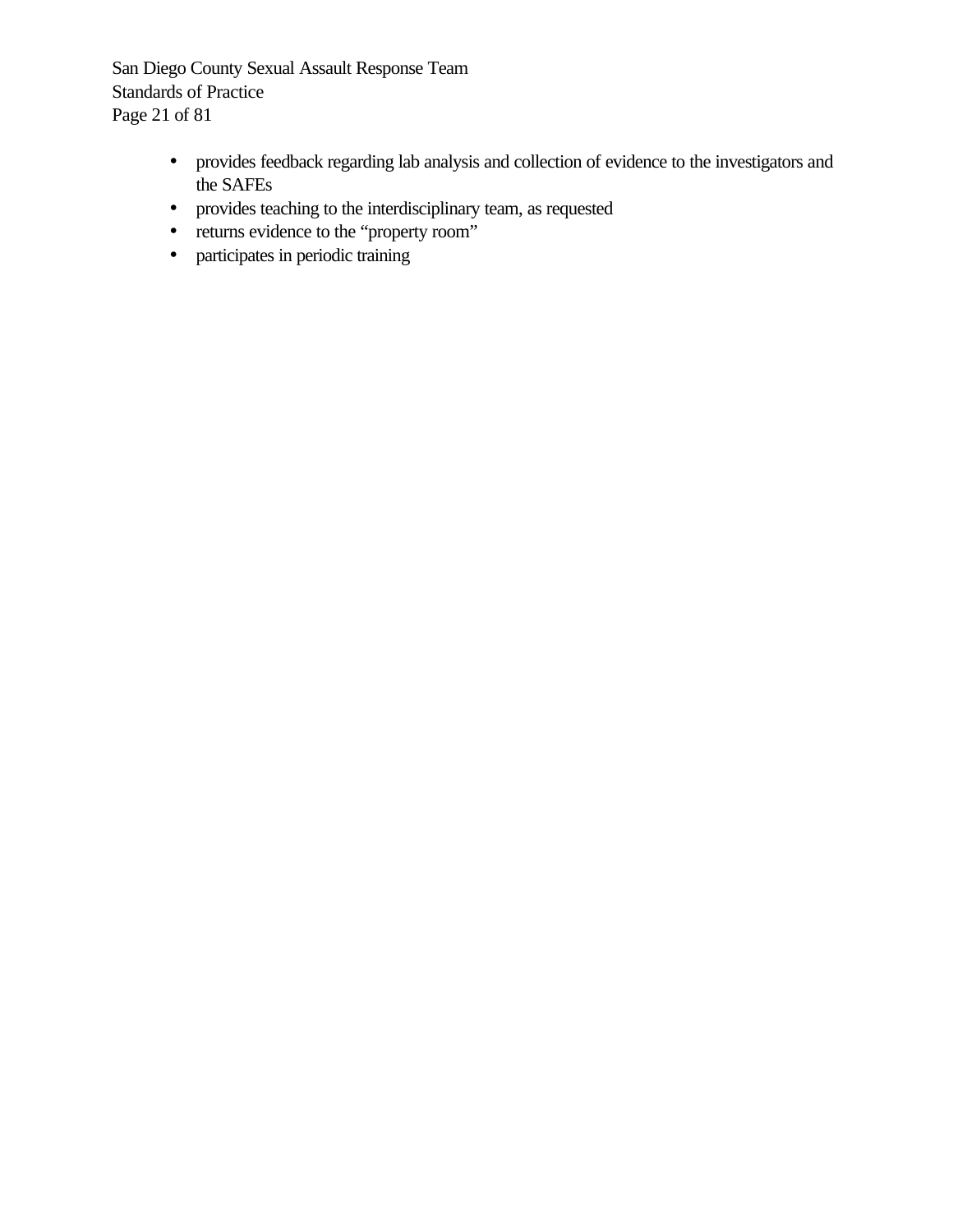San Diego County Sexual Assault Response Team Standards of Practice Page 22 of 81

#### 4. **4. Health Care Provider: SART Call Receiver (Each SART is activated slightly differently, depending on the resources of the SART).**

#### $4.1$ **5TANDARD: SART ACTIVATION**

#### **4.1.1 Emergency Department (ED) Triage Nurse** -Palomar-Pomerado Healthcare System SART

The ED nurse receives the call for a medical-legal examination from law enforcement or their designate.

Rationale: The informed response by the ED facilitates the activation of the SAFE and the advocate which results in the timely initiation of the medical-legal examination, documentation, and retrieval of critical evidence.

Outcome: The SART is activated through the ED as quickly as possible, with critical information being communicated only to those with a need to know.

#### Measurement Criteria:

The ED nurse:

- follows the scripted questions to obtain information from law enforcement about the assault
- •documents the call according to the ED requirements and submits documentation as appropriate
- reports the case to law enforcement if the victim of assault reports to the ED first
- consults the on-call SAFE when there is a question regarding the examination
- queries law enforcement about providing an interpreter if the patient is non-English speaking
- contacts the SAFE and advocate on an emergent basis (see the decision algorithm in appendix B) if:
	- the assault occurred within the last 72 hours, and
	- $\bullet$ the victim has consented to the medical-legal examination, and
	- •law enforcement has authorized the medical-legal examination.
- contacts the SAFE and advocate on an emergent basis if the assault occurred over 72 hours and
	- there is bleeding, pain, a history of excessive force or
	- the suspect is a stranger assault, there are multiple suspects or
	- the victim is an adolescent, elderly or
	- $\bullet$ the victim is transient and may not be located if exam is scheduled later
- •advises law enforcement to schedule a non-emergent examination if the assault is greater than 72 hours old (except as above)
- schedules a nonemergent exam if greater than 72 hours has elapsed since the assault (except as above)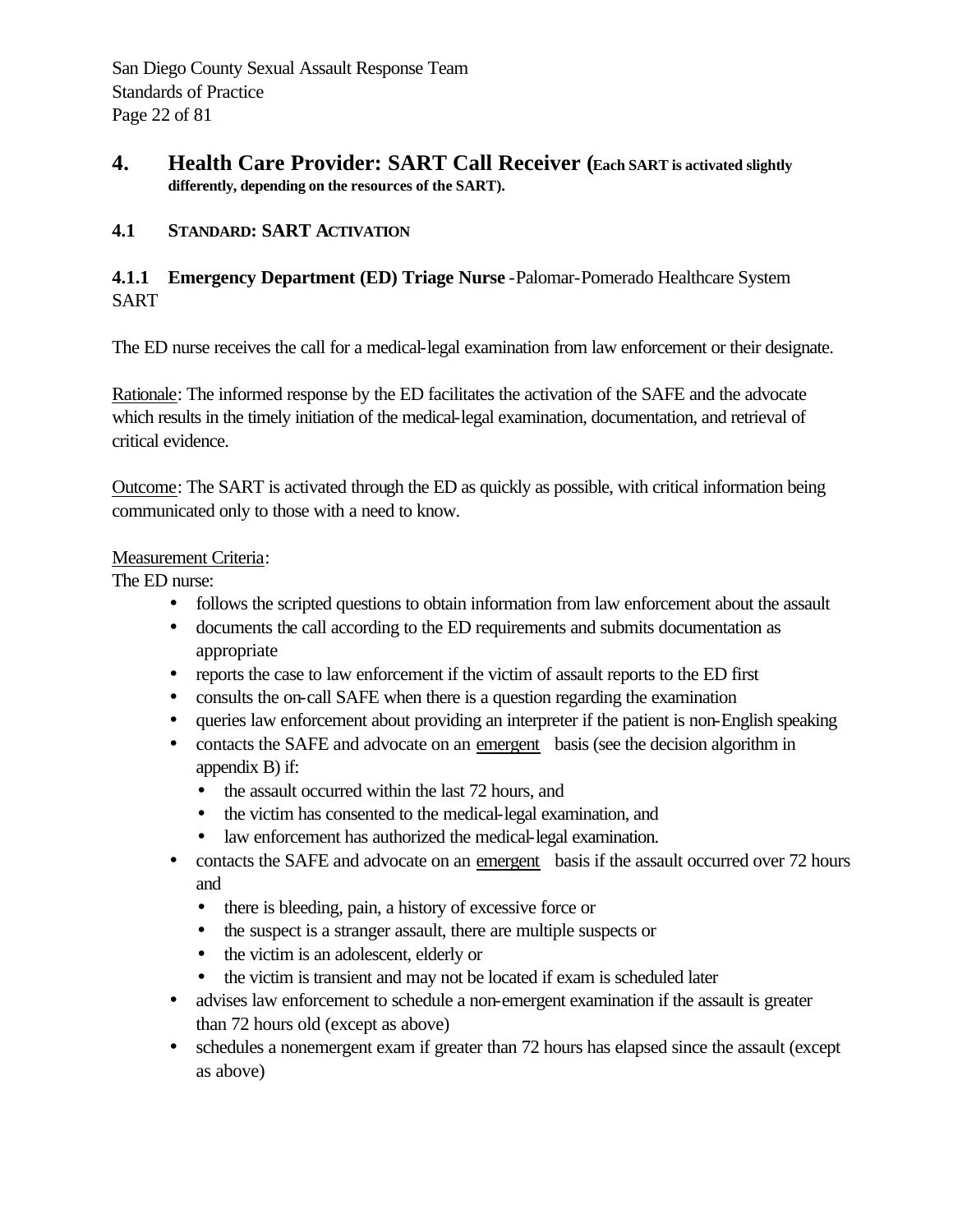Standards of Practice Page 23 of 81

- contacts the SAFE and the advocate, providing critical information regarding:
- $\bullet$ •the victim, law enforcement agency, contact number, patient age and language spoken, arrangements for an interpreter, site for exam, special needs, advocacy contacted, estimated time of arrival, multiple patients or the presence of a victim and suspect examination
- does not activate the advocate if the patient is a suspect
- calls the forensic director and repeats the call to the on-call SAFE, if the on-call SAFE does San Diego County Sexual Assault Response Team<br>
Standards of Practice<br>  $Page 23$  of 81<br>
• contacts the SAFE and the advocate, procure victim, law enforcement agency<br>
arrangements for an interpreter, site<br>
estimated time of a not respond in 20 minutes. If the director and the on-call SAFE are not available, then the ED nurse will call down the list of SAFEs until there is a response. The first SAFE reached by the ED nurse will resolve the situation with law enforcement
	- advises the SAFE to conduct the examination in the ED if the victim is in need of immediate medical care and is not able to be transferred to the SART facility
	- advises law enforcement to schedule a child abuse examination if the patient is under 14 years old (Palomar-Pomerado)
	- •San Diego Police Department schedules all exams for victims under 18 years old at Children's Hospital
	- •schedules victims and suspects at different places in order to avoid the possibility of cross contamination of evidence
	- provides feedback to SART to make the system more efficient
	- reads communications from SART to keep informed about changes in SART protocol
	- •maintains required training and certification as required by ED

#### **4.1.2 The Operator –Villa View Community Hospital SART**

The operator receives the call for a medical-legal examination from law enforcement or their designate.

Rationale: The timely and informed response by the SART facilitates the initiation of the medical- legal examination to provide documentation and retrieval of critical evidence.

Outcome: The SART is activated through the hospital as quickly as possible with critical information being communicated only to those with a need to know.

#### Measurement Criteria:

The Operator:

- receives a call from law enforcement for a medical-legal examination
- obtains pertinent information regarding the case and patient
- activates the on-call SAFE and provides information about the patient and special needs
- the SART coordinator will be contacted for special circumstances

The SAFE:

• contacts the advocate, provides information regarding the victim and their language needs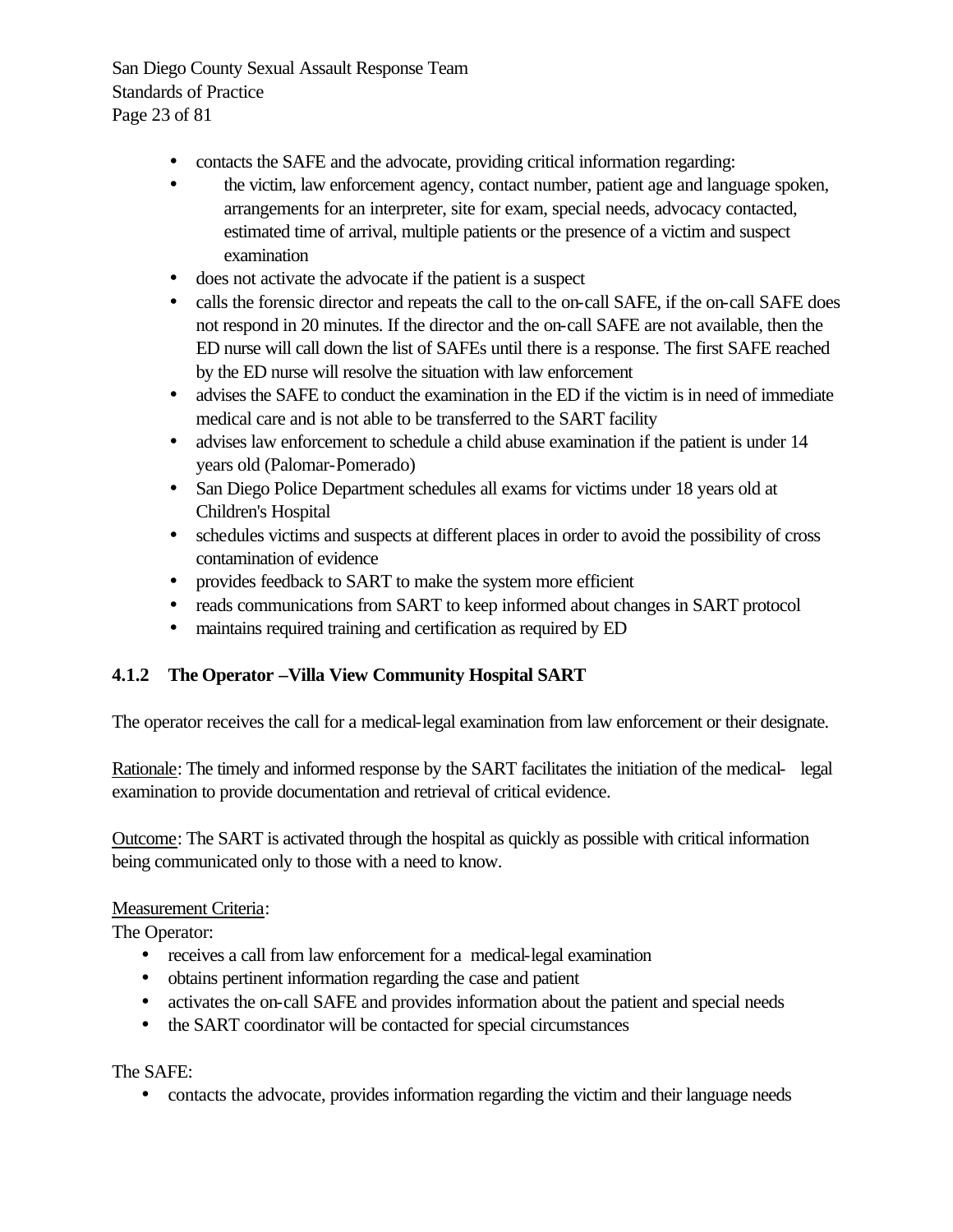San Diego County Sexual Assault Response Team Standards of Practice Page 24 of 81

- •will make decisions regarding any special circumstances regarding the needs for a medical-legal examination
- medical-legal examinations for patients from 14-18 years will be dealt with on a case-to-case basis
- •refers all patients 13 years of age or younger to Children's Hospital and Health Center
- •schedules medical-legal examinations for victims and suspects at different times
- •provides off-site medical-legal examinations at request of law enforcement
- suspect medical-legal examinations are done at designated sites
- •will contact the SART coordinator as needed
- •provides feedback and recommendations to help make the SART system more efficient
- keeps updated via communications and training regarding new procedures and changes in SART protocols
- maintains continuing education as required by the SART policies

# **4.2.3 The Clerk - Children's Hospital and Health Center (Center for Child Protection)**

The clerk:

- receives a call from law enforcement (who has authorized and will pay for the exam)
- schedules a forensic examination for an adolescent or child
- notifies the SART of the scheduled medical-legal examination

On a case that presents within 72 hours of the abuse, law enforcement brings the patient to the Children's ED. The ED then:

- notifies the after hours SART members  $(MD + RN)$
- notifies the Child Protective Services that a SART will be conducted at the Center for Child Protection (CCP). If the child is seriously injured or very intoxicated, the after hours team conducts the exam in the ED

# **4.2.4 ED TRIAGE NURSE - Naval Medical Center San Diego (NMCSD) or Marine Corps Base Camp Pendleton**

The ED Triage Nurse at NMCSD or Pendleton:

- calls the SAVI Advocate to stay with the patient wherever the patient is located
- SAVI is called by the clinic nurse, chaplain or others who may first receive the patient reporting a sexual assault
- notifies security that an assaulted patient is arriving
- calls Naval Criminal Investigative Services (NCIS)
- NCIS determines how to proceed
	- •NCIS obtains a brief history of the assault
	- •NCIS calls jurisdiction of incident if it occurred in a non-military area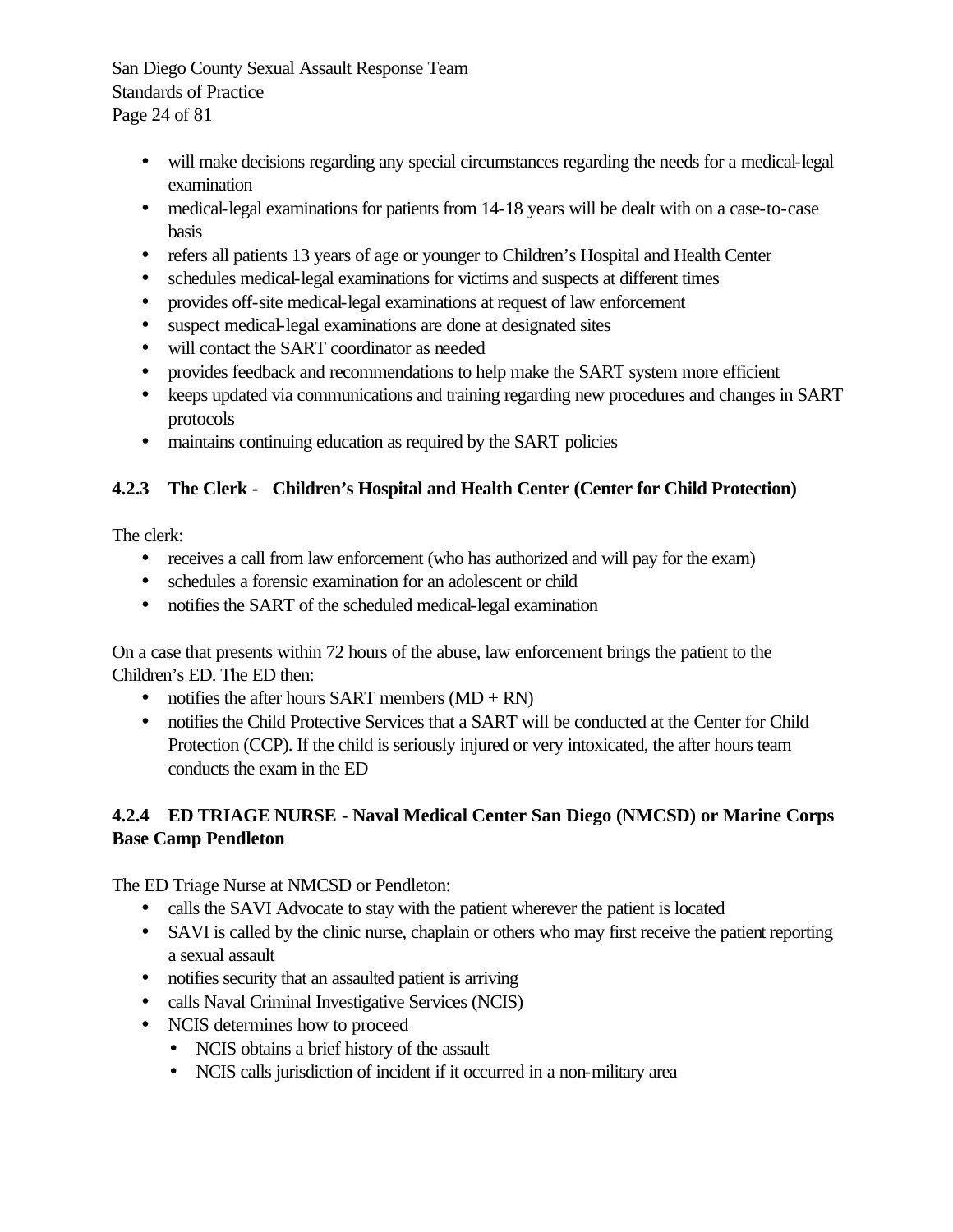San Diego County Sexual Assault Response Team Standards of Practice Page 25 of 81

- •If it is a military jurisdiction where the assault occurred, NCIS decides on the need for timing and location of the medical-legal exam. If no examination is indicated, SAFE and patient will discuss prophylaxis, STD treatment, follow-up and further diagnostic evaluation
- •NCIS calls Pomerado Hospital ED Triage Nurse to activate SART, regardless, if assault is over 72 hours
- •NCIS helps to arrange for or transports the patient to Pomerado, accompanied by the SAVI advocate
- •NCIS helps to arrange for, or transports, the victim home or to a safe alternative

Currently sexual assault exams are not being conducted at NMCSD. When the SART Program is reactivated:

• The ED triage nurse will call the SAFE at NMCSD, after it is determined by NCIS or CCP that a medical-legal examination is to be done at NMCSD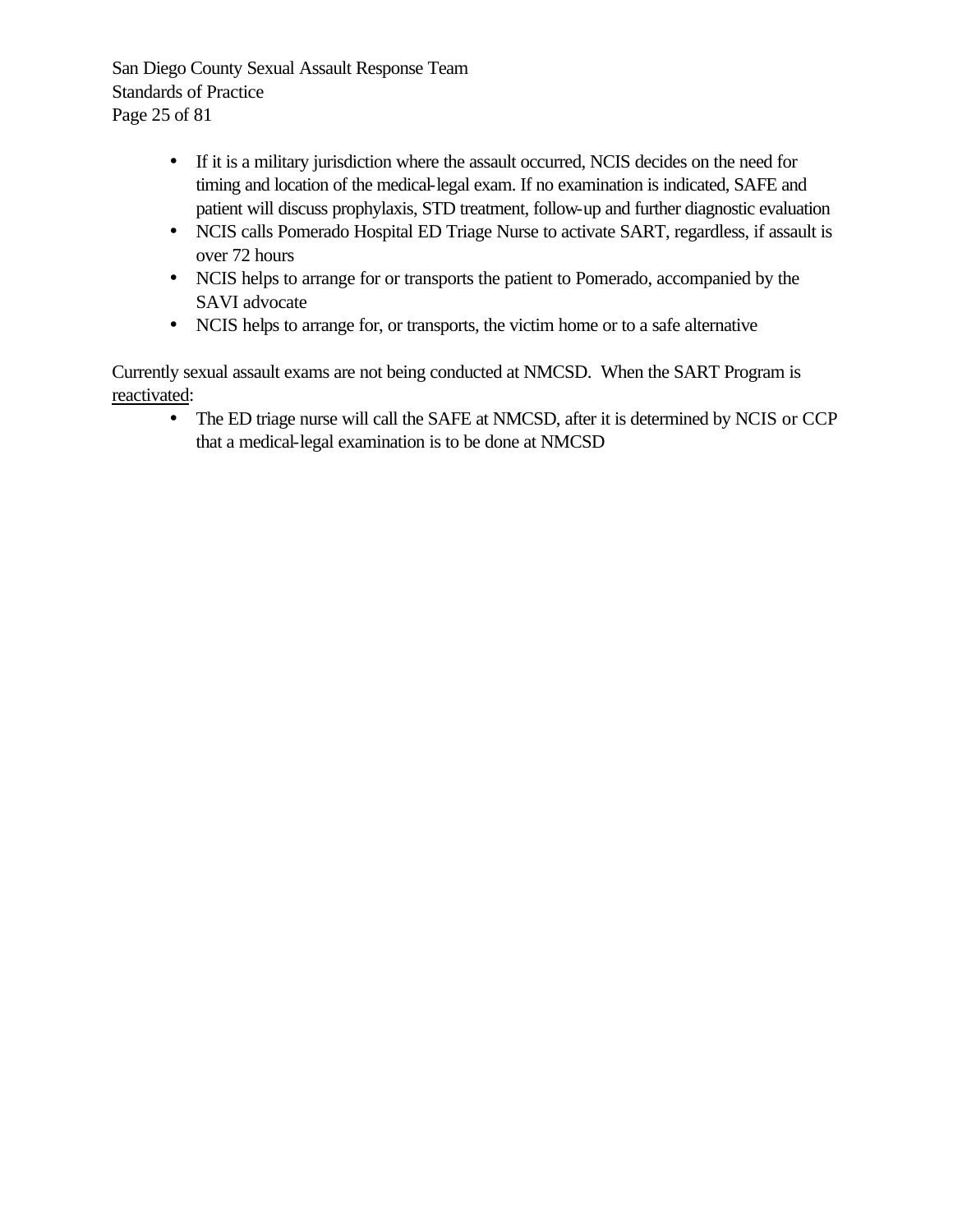San Diego County Sexual Assault Response Team Standards of Practice Page 26 of 81

# **5.0 Health Care Provider: Sexual Assault Forensic Examiner (SAFE)**

A registered professional nurse licensed in the State of California, nurse practitioner, physician's assistant or physician who has successfully completed an eighty-hour initial course of preparation and continues to complete annual competency assessment. The SAFE performs the medical-legal examination for any sexual assault victim. This involves collecting evidence, maintaining the chain of custody, providing emotional support, treating for STD exposure and for injury, referring for follow-up care, consulting with law enforcement and prosecutors and testifying as an expert witness at trial.

#### **5.1 STANDARD: ASSESSMENT**

The SAFE shall provide an accurate and thorough assessment of the physical and psychosocial status of the victim, based upon data collected, and related to forensic health care needs.

Rationale: Assessment is a series of systematic, organized and deliberate actions to identify and obtain data. This assessment provides the database for the determination of the plan of care for the victim.

Outcome: A valid medical-legal examination is conducted by a specially educated SAFE.

#### Measurement Criteria:

The SAFE:

- explains the medical-legal examination in terms appropriate to the age and anxiety of the patient
- •ensures that patient understands the medical-legal process before obtaining written consent to proceed with the medical-legal examination
- ensures a guardian or conservator is contacted or a court order is obtained in the case of an unconscious victim, severely disabled victim or a victim who is otherwise unable to give informed consent
- ensures that the patient is at least 14 years of age for an adolescent/adult examination
- •obtains legal authorization for the examination and an incident/case number from law enforcement
- communicates with law enforcement throughout the examination
- provides the opportunity of having the advocate, or another support person in attendance during the medical-legal examination.
- supports the patient's right to decline an advocate, once the patient is in full understanding of the supportive purpose of the advocate
- performs the initial assessment in a timely manner
- assesses the patient's understanding and needs throughout the medical-legal examination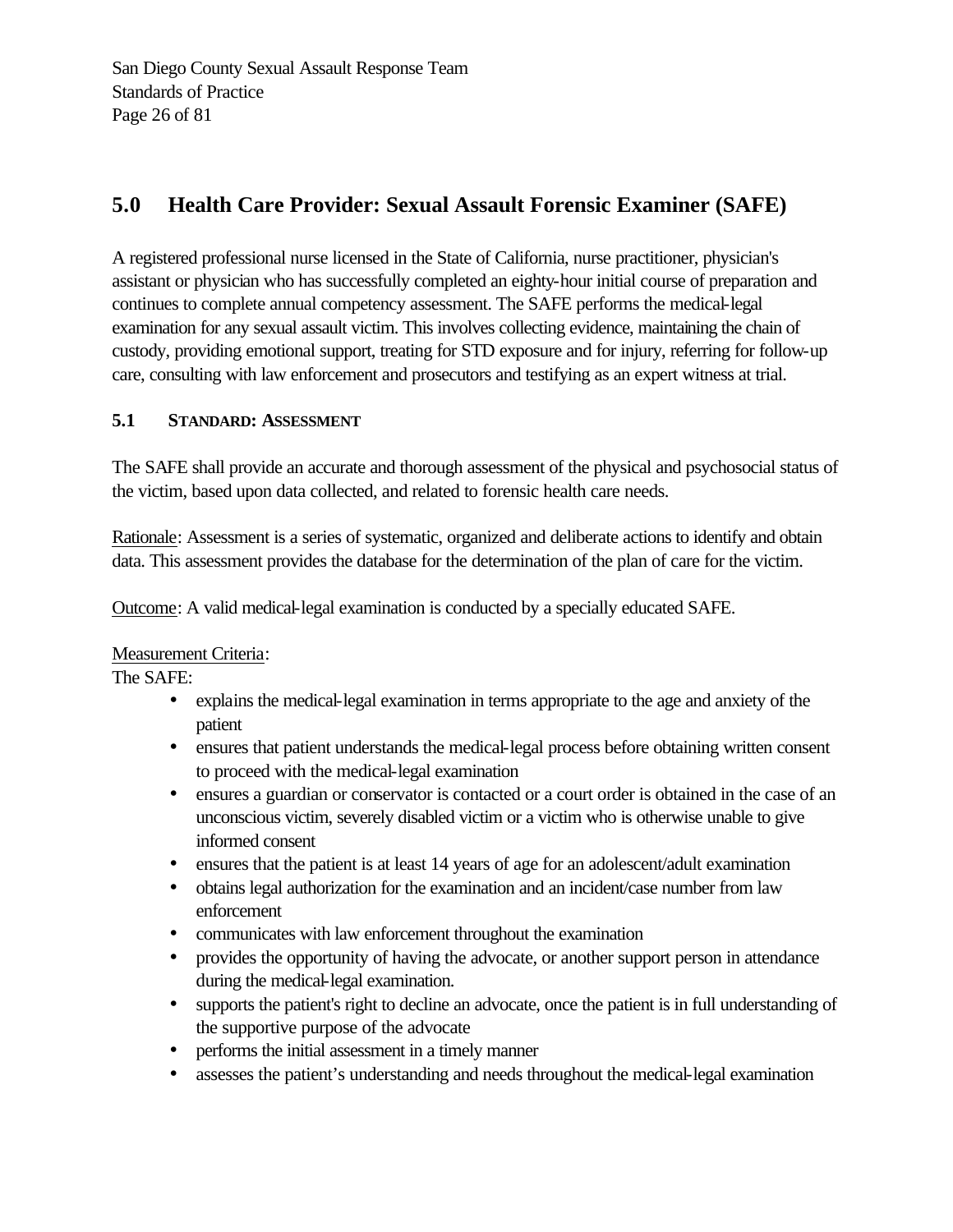San Diego County Sexual Assault Response Team Standards of Practice Page 27 of 81

- conducts the medical-legal examination according to the California Medical Protocol and local guidelines
- refers the patient, as indicated for further medical care based on the patient's request or medical findings
- •provides required written and photographic documentation according to the California Medical Protocol
- works with the advocate to help the patient identify personal supports for medical and psycho-social-spiritual needs
- •provides appropriate referrals for follow-up care for all patients
- •maintains confidentiality of records, photographs and communications

#### **5.2 STANDARD: FORENSIC CONCLUSION**

The SAFE analyzes the assessment data and determines a forensic conclusion related to the interview and objective and subjective physical examination findings.

Rationale: Analysis of data and a conclusion provides vital input for health care referral and for legal and judicial processing.

Outcome: A systematic process of assessment and data analysis is reflected in appropriate conclusions, based on that assessment.

#### Measurement Criteria:

Conclusions are based on:

- •identifiable data obtained in the medical-legal examination
- accepted current bodies of knowledge and the experience of the SAFE
- the identification of notable findings
- whether the findings support the history
- a review of photographic documentation of findings
- the understanding that the absence of injury does NOT rule out sexual assault nor does the presence of injury prove that assault occurred.

#### **5.3 STANDARD: OUTCOME IDENTIFICATION**

The SAFE will identify expected individual outcomes based on the forensic health needs.

Rationale: Individual outcomes provide direction for the continuity of services and increased collaboration between all providers of services.

Outcome: An individual outcome is formulated for every identified forensic conclusion.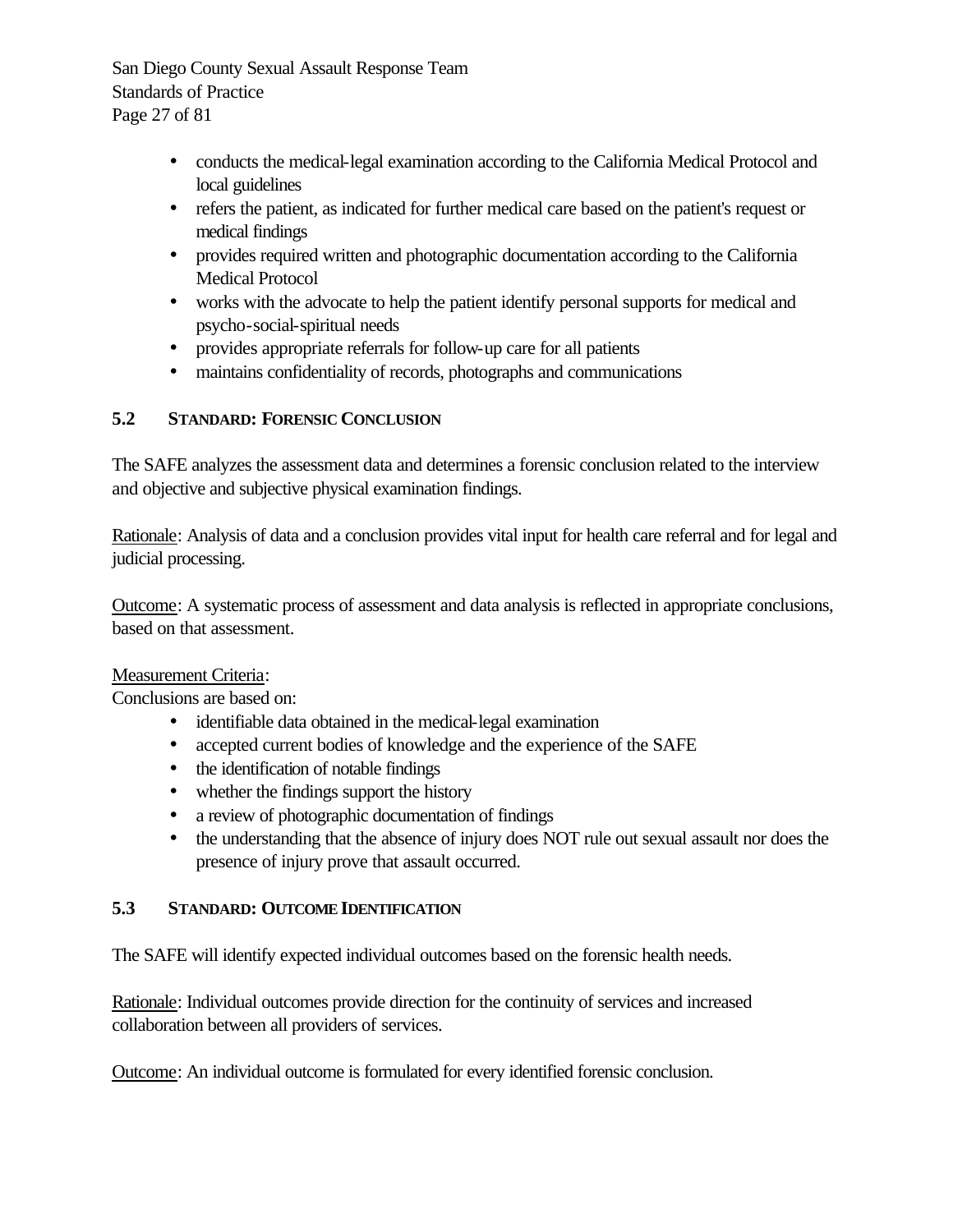San Diego County Sexual Assault Response Team Standards of Practice Page 28 of 81

#### Measurement Criteria:

Outcomes are:

- derived from the data and the conclusions
- attainable in relation to resources available to the victim
- formulated with the victim and interdisciplinary team members when possible.
- measurable with a time of expected accomplishment, if applicable
- •documented

#### **5.4 STANDARD: PLANNING**

The SAFE develops a comprehensive plan of action for the victim specific to medical-legal interventions and in order to achieve expected outcomes.

Rationale: Safe and effective forensic interventions results from deliberative planning towards individual outcomes. Planning is based on scientific and conceptual knowledge of science, forensic science and criminal justice in addition to assessment data.

Outcome: Evidence of a plan of action exists for medical-legal issues for each victim

#### Measurement Criteria:

- involves the patient
- the plan of action is based on the data collected during the medical-legal examination as well as data obtained from law enforcement and the family, as appropriate
- asks patient for her permission to talk to the family
- •identifies and prioritizes the interventions and outcomes
- •involves an interdisciplinary approach
- reflects current forensic practice
- is documented as a standardized care plan
- evidences teaching and health promoting principles to the victim
- •documents additions to and deviations from the standardized care plan
- provides appropriate health referrals
- •works with the advocate and patient to identify a support system for medical, psychosocial and spiritual needs
- •provides information and referrals on community agencies

#### **5.5 STANDARD: IMPLEMENTATION**

The SAFE implements a plan of action based on medical-legal issues derived from patient assessment data, conclusions, and health history, as well as from the SAFE's scientific knowledge and experience.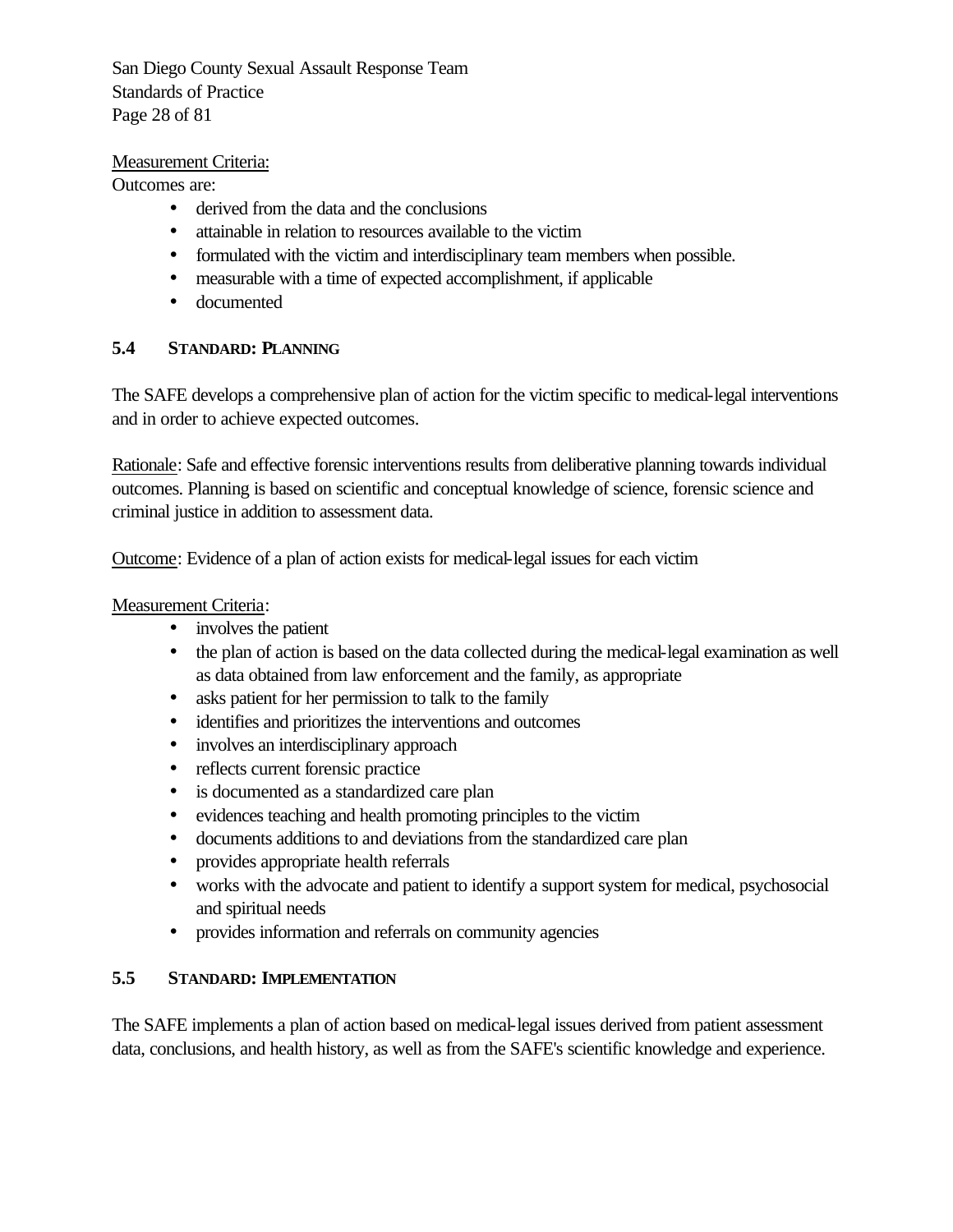San Diego County Sexual Assault Response Team Standards of Practice Page 29 of 81

Rationale: Interventions are intended to help achieve the expected outcome and are based on scientific evidence, research and experience.

Outcome: Implementation is conducted in a safe and timely manner.

Measurement Criteria:

The SAFE:

- explains procedures for the medical-legal examination and obtains the victim's informed consent for the examination, photographs, specimens, and communication with law enforcement concerning the results of the examination
- •works with the advocate in providing crisis and emotional care
- $\bullet$ •provides the patient with an explanation of findings
- •provides medical treatment according to CDC, other standard protocols and local guidelines
- •provides health promoting self-care education
- refers for follow-up care as appropriate with written discharge instructions and health promotion information
- •documents interventions
- collaborates with advocate, rape crisis counselors, law enforcement, criminalists and attorneys, in implementing the plan of care
- •consults and testifies for prosecution or defense about cases the SAFE has conducted the medical-legal examination
- •provides a copy of the OCJP 923 , 925 or 930 documentation to law enforcement

#### **5.6 STANDARD: EVALUATION**

The SAFE evaluates and modifies the plan of action to achieve expected outcomes.

Rationale: Evaluation of care allows for a deliberate revision of plan if the interventions are not achieving the expected outcome.

Outcome: Patient care data is evaluated concurrently and retrospectively to ensure that an acceptable quality of services is provided.

#### Measurement Criteria:

The SAFE:

- evaluates systematically and continuously
- revises conclusions, outcomes, the plan and interventions based on the evaluation
- •documents the patient's response
- involves the patient in the evaluation process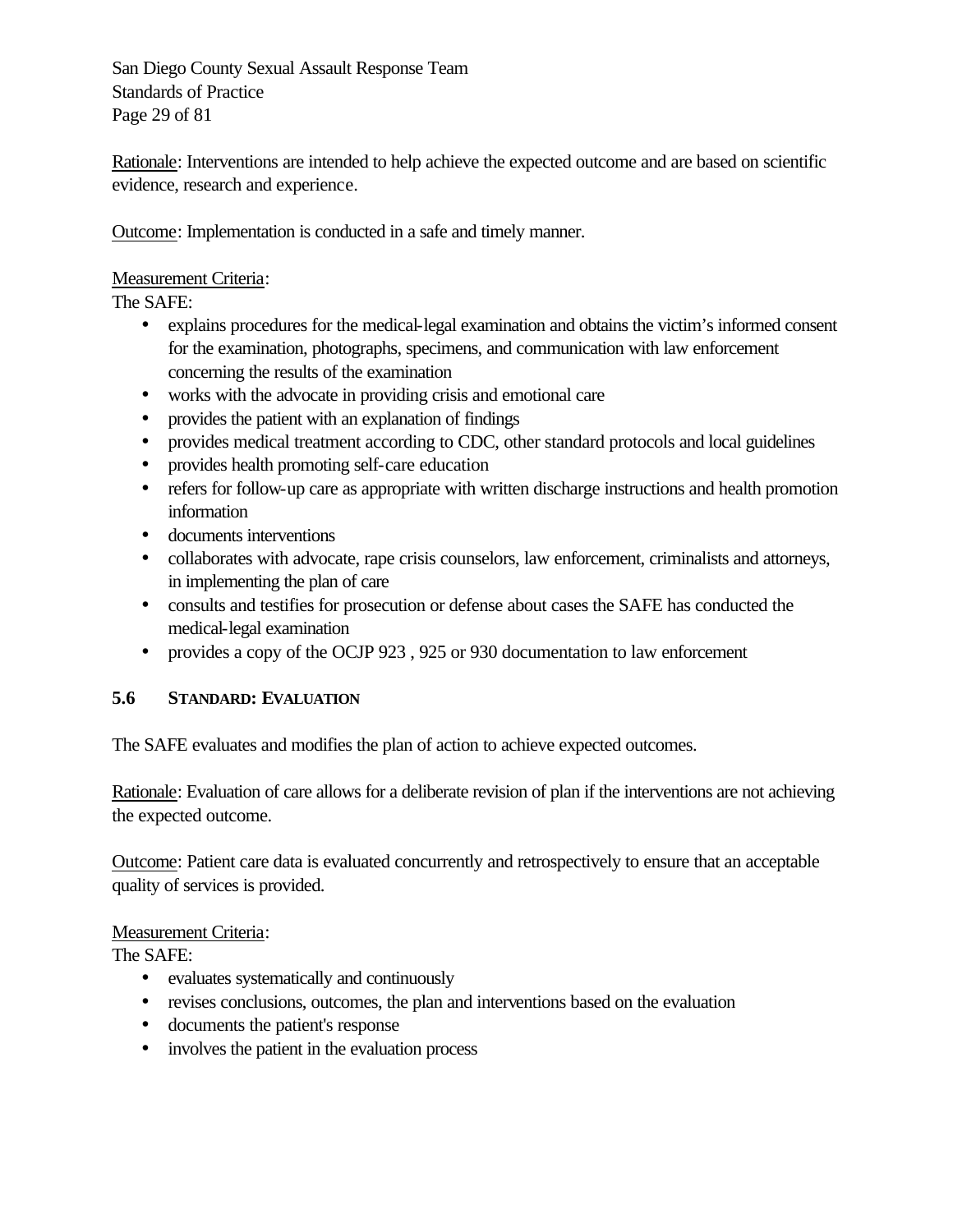San Diego County Sexual Assault Response Team Standards of Practice Page 30 of 81

#### **5.7 STANDARD: COLLEGIALITY**

The SAFE contributes to the professional development of peers, colleagues and others on the interdisciplinary team.

Rationale: Improved communications and understanding among the disciplines and collegiality on the interdisciplinary team helps improve care of the sexual assault victim and a more satisfied service provider.

Outcome: The countywide, interdisciplinary SART Systems Review Committee holds regular meetings which provides a forum for interactions among the SART team members.

#### Measurement Criteria:

The SAFE:

- attends or reads the minutes of the SART Systems Review Committee meetings, as appropriate
- maintains open communications with the interdisciplinary team by a timely responses to phone calls and emails
- •attends cross-training by law enforcement, attorneys and counselors as appropriate
- presents case(s) from a examiner perspective in training sessions
- •holds membership in a professional forensic organization
- •debriefs with the advocate and law enforcement

#### **5.8 STANDARD: ETHICS**

Ethical principles are essential for helping the SAFE make decisions in the best interest of the patient.

Rationale: Practice based on the principles of beneficence, nonmaleficence, autonomy, justice, confidentiality and truth-telling are basic to ethical care.

Outcome: SAFE practice is based on ethical principles in the Codes of Ethics for Nurses and Physicians.

#### Measurement Criteria:

The SAFE:

- •obtains appropriate informed consent from the patient
- allows the patient to withdraw consent or to terminate the examination with a full knowledge of the implications of that decision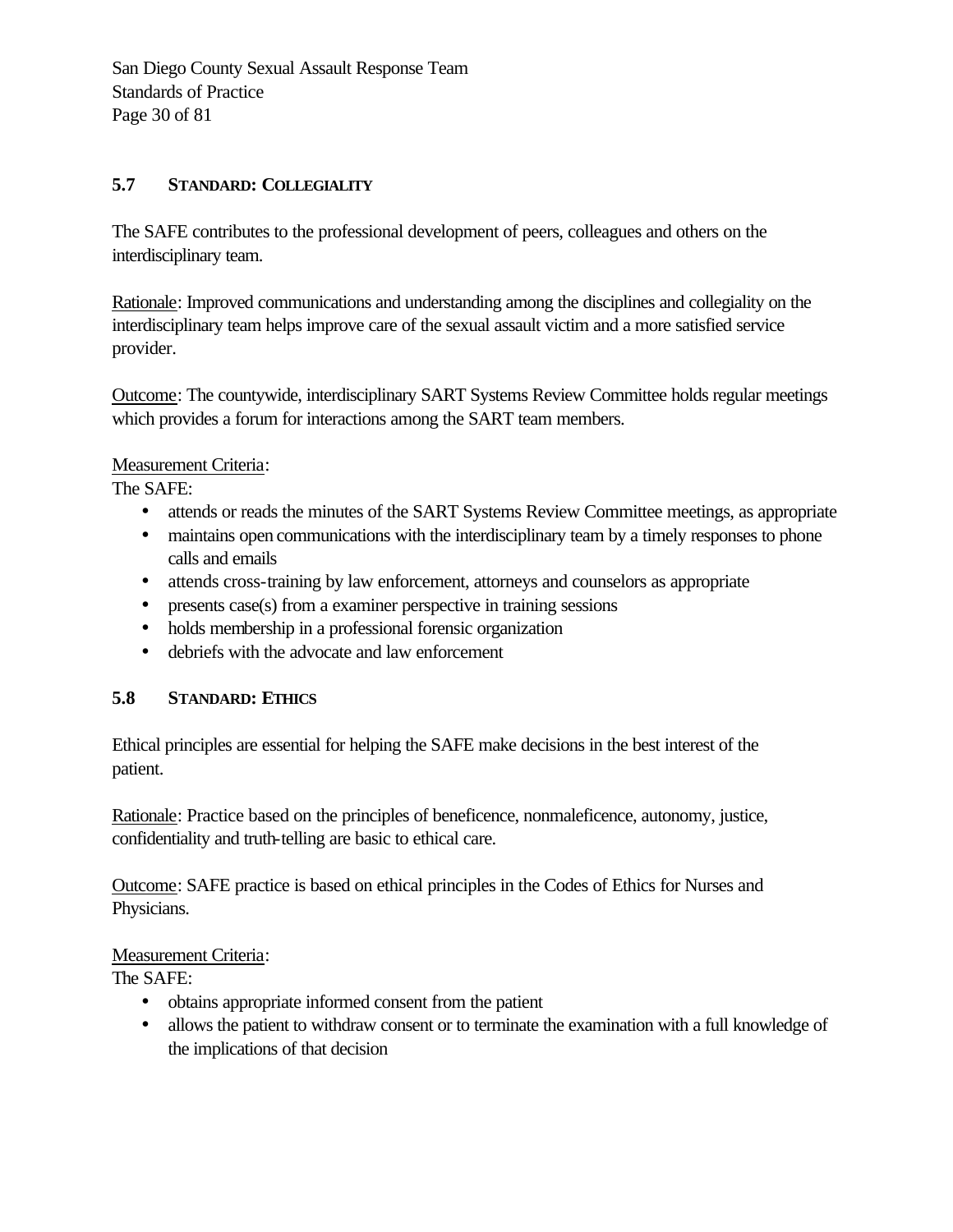San Diego County Sexual Assault Response Team Standards of Practice Page 31 of 81

- respects the human dignity and the uniqueness of the victim, unrestricted by considerations of racial, age, social or economic status, personal attributes, the nature of the health problems or the nature of the crime (in the case of the suspect)
- •maintains patient confidentiality and respect for patient interdisciplinary communications
- reports appropriately according to local, state, and federal mandates
- follows the chain of custody
- •provides expert testimony for the prosecution and defense when subpoenaed

#### **5.9 STANDARD: RESEARCH**

The SAFE recognizes the need for forensic research, utilizes research and participates in research to further forensic nursing practice

Rationale: Research helps to develop a body of validated knowledge on which forensic nursing is based and is improved.

Outcome: The SAFE identifies research that is useful for practice

#### Measurement Criteria:

The SAFE:

- •identifies research that is useful to practice
- suggests modifications to practice based on research
- facilitates research within the SART and within the County
- provides the county with data regarding the SART process and forensic findings
- •determines outcomes of cases and records those outcomes as part of local research on the incidence and prevalence of sexual assault
- •discusses ideas from research at training sessions for the SAFEs

#### **5.10 STANDARD: PATIENT AND SART RESOURCE UTILIZATION**

The SAFE considers factors related to safety, effectiveness, cost and mobilization of the patient's resources in planning and delivering forensic services.

Rationale: Timeliness, safety, cost effectiveness and mobilization of the victim's own resources improves the appeal for the patient and helps to sustain SART services.

Outcome: The SAFE considers multiple options in planning care and chooses or helps the victim choose among those options. The SART facility has yearly goals for quality improvement.

#### Measurement Criteria:

The SAFE:

• considers timeliness, safety, cost effectiveness and mobilization of the victim's own resources.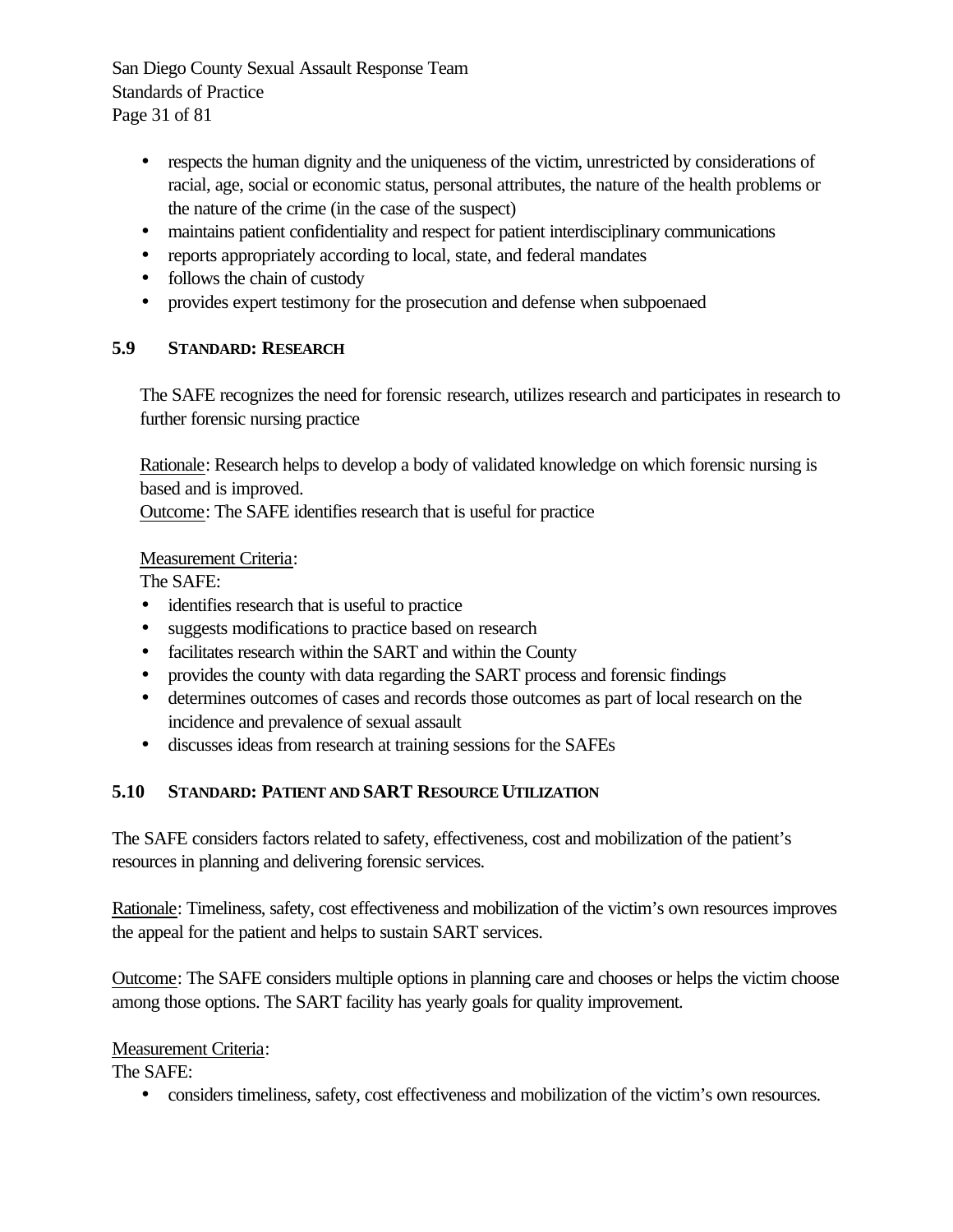San Diego County Sexual Assault Response Team Standards of Practice Page 32 of 81

- •provides feedback and recommendations appropriately to streamline the provision of care
- •identifies deficiencies in providing forensic care to victims and suspects
- •identifies options for resolving deficiencies and for improving care

The SART facility:

- employs a coordinator who is responsible for overseeing training, certification and scheduling of nurse examiners
- maintains a team of prepared SAFEs for on-call coverage, 24 hours per day, 7 days per week
- is separate from the ED
- •maintains special equipment: colposcope, video and 35mm cameras, locked refrigerator for evidence, locked cupboard for charts and other evidence
- reviews protocol for the medical-legal examination and updates it yearly according to laboratories recommendations from agencies such as the Center for Disease Control and the crime
- provides a system for the SAFE to obtain a second opinion
- •contracts with a photographic laboratory for photo development and for confidentiality in handling the evidentiary photographs and slides

# **6. Crisis Care Provider: First Response Volunteer Rape Crisis Advocate / Rape Crisis Advocate / SAVI Advocate/ Crisis Interventionist**

A male or female volunteer or professional who has completed a minimum of 32 - 40 hours of specified training in the crisis care of sexual assault victims. The advocate's primary role during the medical-legal examination is to provide "compassionate presence" to the victim. They also provide basic techniques of crisis intervention, reinforcement of explanations, information for emotional and legal follow-up and "presence" during further legal and judicial proceedings.

**The First Response Volunteer Rape Crisis Advocate** supports the victim/survivor only during the medical-legal examination.

**The Rape Crisis Advocate** supports the sexual assault victim/survivor during the medical-investigative examination, during follow-up care and during legal and judicial follow-up.

**Sexual Assault Victim Intervention (SAVI) Advocate** when there is military jurisdiction and/or the victim/survivor is military affiliated, SAVI may be called as soon as the assault is reported, regardless if a medical-legal examination will be conducted. The SAVI advocate may accompany the victim through the legal and judicial follow-up.

**Crisis Intervention Team** may be activated by law enforcement when the victim must remain at a complicated crime scene for an extended period of time.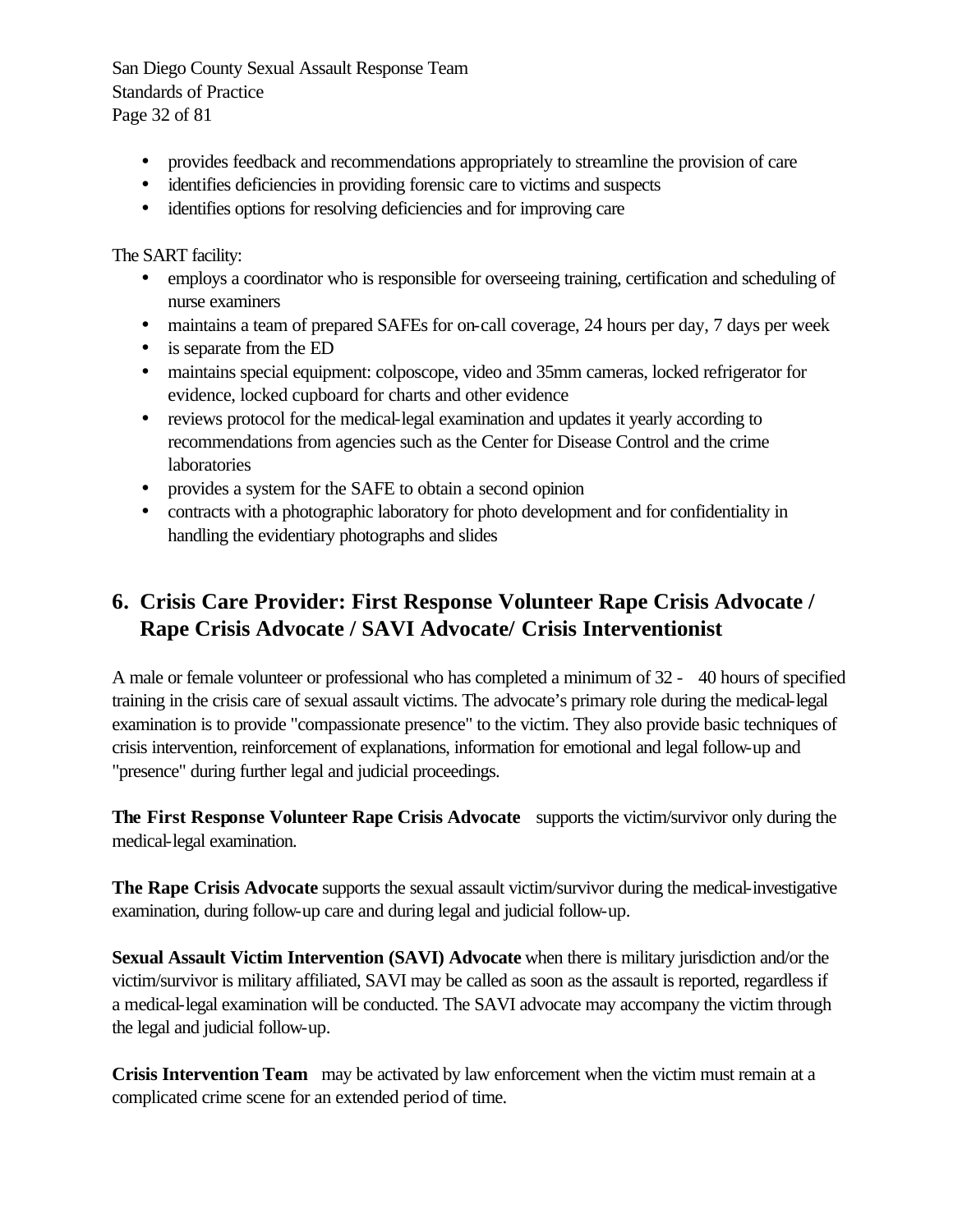San Diego County Sexual Assault Response Team Standards of Practice Page 33 of 81

*Note: See Appendix A for penal code citations relating to victim advocates* 

#### **6.1 STANDARD: EMOTIONAL SUPPORT**

Rationale: The advocate provides support, reassurance, crisis intervention and information to the victim/survivor during the medical, investigative and judicial process.

Outcome: The victim/survivor feels empowered and supported through the medical, investigative and judicial process.

#### **First Response Volunteer Advocate:**

#### Measurement Criteria:

The advocate:

- successfully completes the required Office of Criminal Justice Planning (OCJP) training and orientation to the SART facility or other training as specified
- arrives within the designated time frame given at the time of the call from the ED triage nurse (Palomar-Pomerado; NMCSD) or Communications (Villa View)
- greets the victim, introduces self and explains advocate's role
- supports the victim during the medical-legal examination
- advocates on behalf of the victim/survivor's rights when necessary and appropriate
- removes her/himself from any part of the process that the victim/survivor does not want the advocate to attend
- does not participate in evidence collection for the SAFE
- •does not remain in examination room alone with evidence
- when presented with conflicting needs, defers to the choice of the victim/survivor (stay with victim or bring victim a refreshment)
- offers various support measure options for the victim/survivor
- •facilitates informed decision-making
- •converses, reinforces explanations, queries regarding understanding, reassures during the examination
- aids SAFE in monitoring tolerance of victim/survivor
- •provides information, referrals and education to victim/survivor
- •provides a written copy of Victim's Rights to the victim/survivor
- •assesses sense of safety at time of discharge and helps to arrange for safe housing if placement is needed
- •facilitates communications between all SART members and the victim/survivor with the exception of translation
- reinforces explanations by SAFE, law enforcement, prosecution and professional counselor when appropriate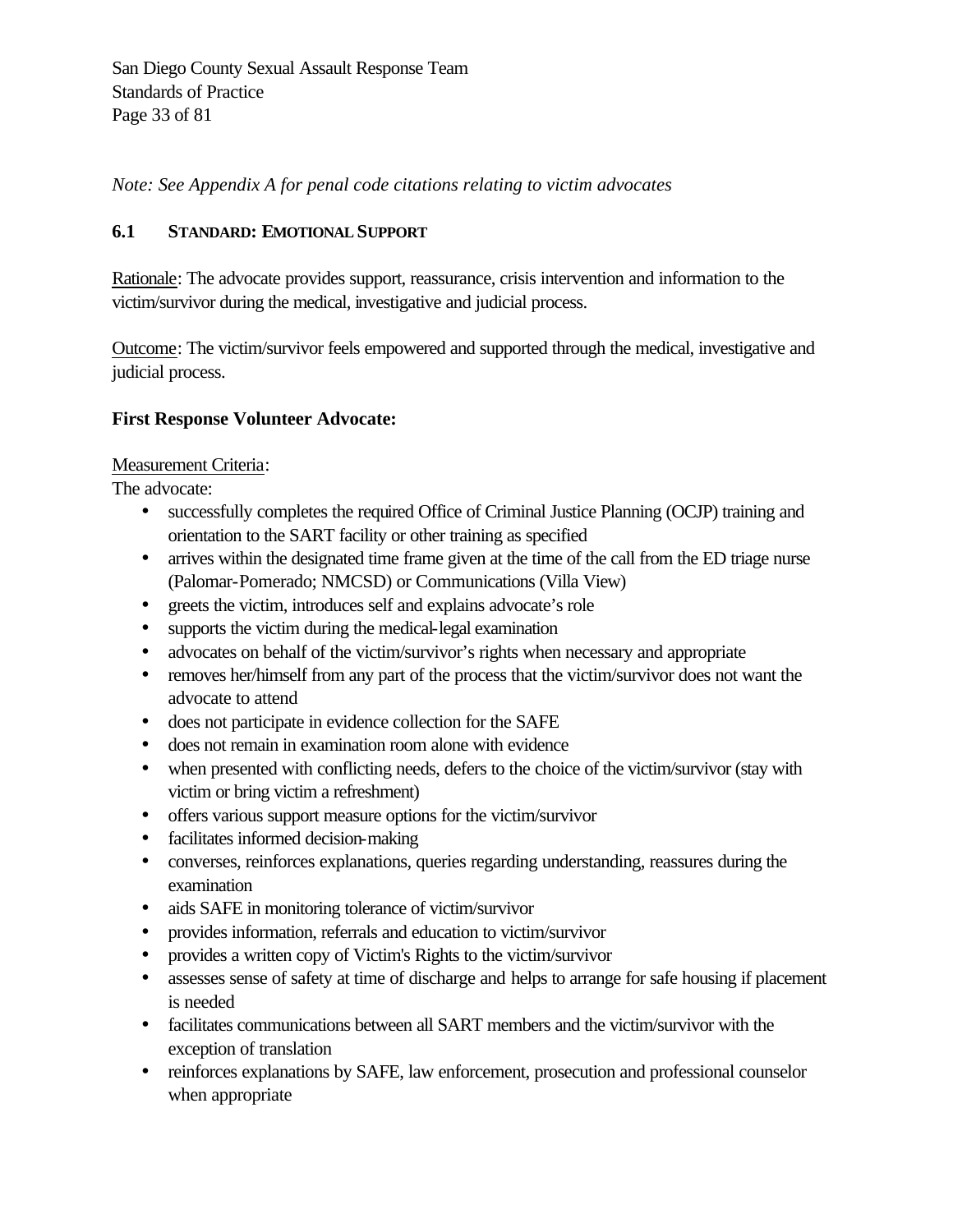San Diego County Sexual Assault Response Team Standards of Practice Page 34 of 81

- informs the family/friend(s) in the waiting room at the victim/survivor's request
- provides support for the family/friend(s) of victim/survivor
- acts as a liaison between SART members and the victim/survivor once a waiver has been obtained from the victim
- understands that they may be subpoenaed
- at the request of the victim/survivor and as appropriate for an advocate, assists with comfort needs, without participating in the medically invasive procedures
- •offers comfort measures during and after the medical-legal examination (shower, clothing, food, drink, access to parent support person)
- ensures that the victim leaves the SART facility safely, with family, friend, or law enforcement
- advocate does not transport
- •debriefs with SAFE to facilitate interdisciplinary communications with signed consent
- provides input to the SART, as an interdisciplinary member with signed consent
- respects the human dignity and the uniqueness of the victim, unrestricted by considerations of racial, age, social or economic status, personal attributes, or the nature of the health problems
- maintains respect for the victim/survivor in interdisciplinary communications
- $\bullet$ •maintains confidential communications

**Rape Crisis Advocate /SAVI Advocate** \* (provides care as in the first response volunteer advocate above with additions):

- employed by Rape Crisis Center
- provides follow-up services within 72 hours post medical-legal exam
- •accompanies the victim/survivor to interviews by detective/law enforcement, district attorney or the defense attorney
- provides emotional support to the victim/survivor throughout the criminal justice process and beyond
- •facilitates access to ongoing services as needed
- acts as a liaison for the victim/survivor between members of the team to address questions, concerns, needs
- •works collaboratively with team members to ensure the provision of quality victim sensitive services

\*

 $\overline{a}$ 

<sup>\*</sup> The SAVI Advocates are active-duty military volunteers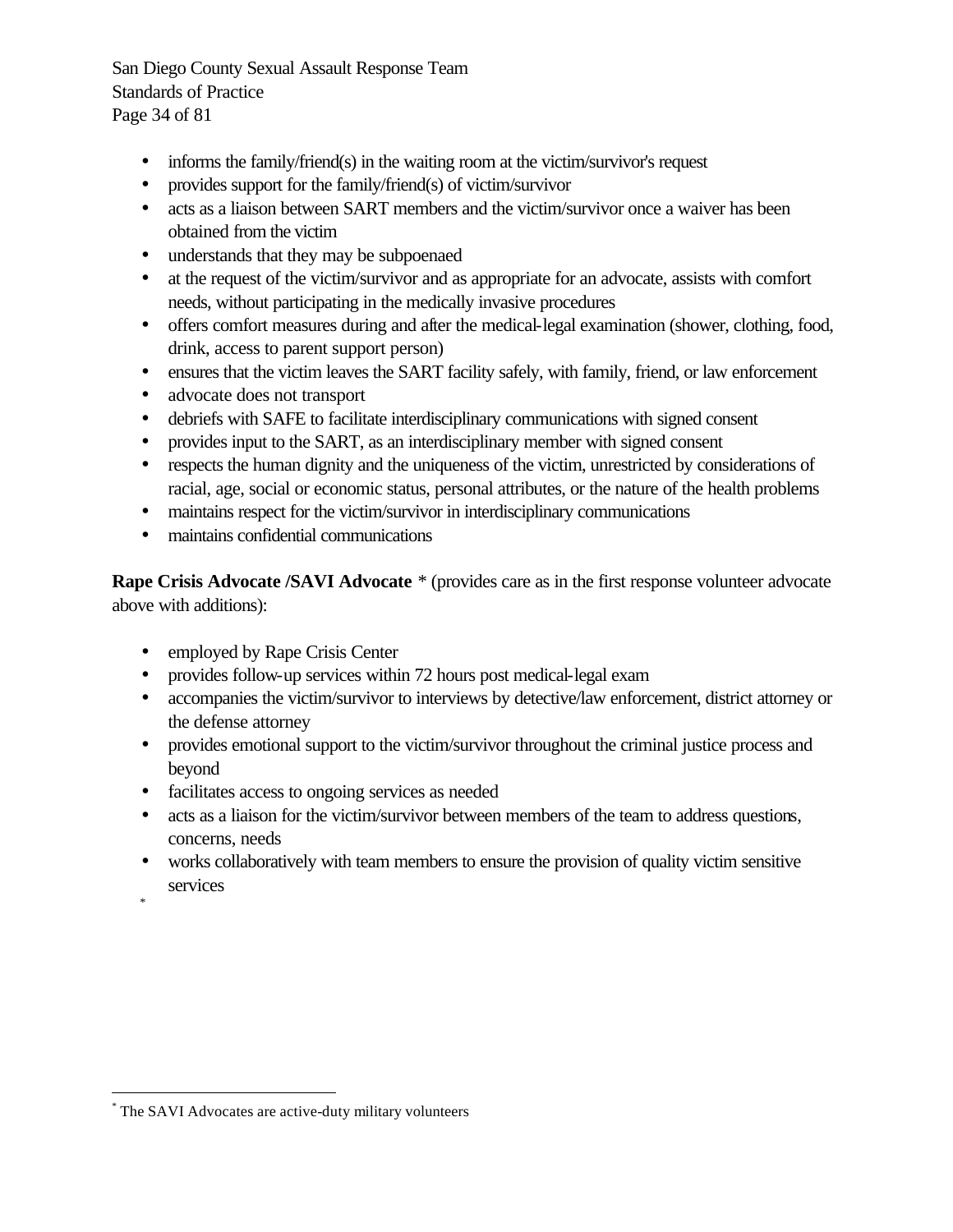San Diego County Sexual Assault Response Team Standards of Practice Page 35 of 81

# **7. Rape Crisis Counselor**

Similar to the Rape Crisis Advocate, the Counselor supports the sexual assault victim/survivor during the medical-investigative examination, during follow-up care and during legal and judicial follow-up. In addition to meeting the advocate standards, the counselor also provides an environment in which the victim/survivor has the opportunity to rediscover inner strength and to integrate this experience into a new sense of normality.

#### **7.1 STANDARD: COUNSELING**

Rationale: Rape Trauma Syndrome occurs with most victims. Resolution is facilitated by professional care

Outcome: The victim/survivor progresses towards recovery

#### Measurement Criteria:

- •maintains a certificate evidencing completion of a training program in the counseling of sexual assault victims issued by a counseling center and meets one of the following requirements:
	- is a psychotherapist or
	- has a master's degree in counseling or a related field or
	- has one year of counseling experience, at least six months of which is in rape crisis counseling or
	- has 40 hours of training and is supervised by a counselor as described in the preceding bullets
- calls victim/survivor within three working days after the provision of crisis intervention services, when appropriate
- •provides short-term in-person counseling services and/or long-term counseling services depending on agency policy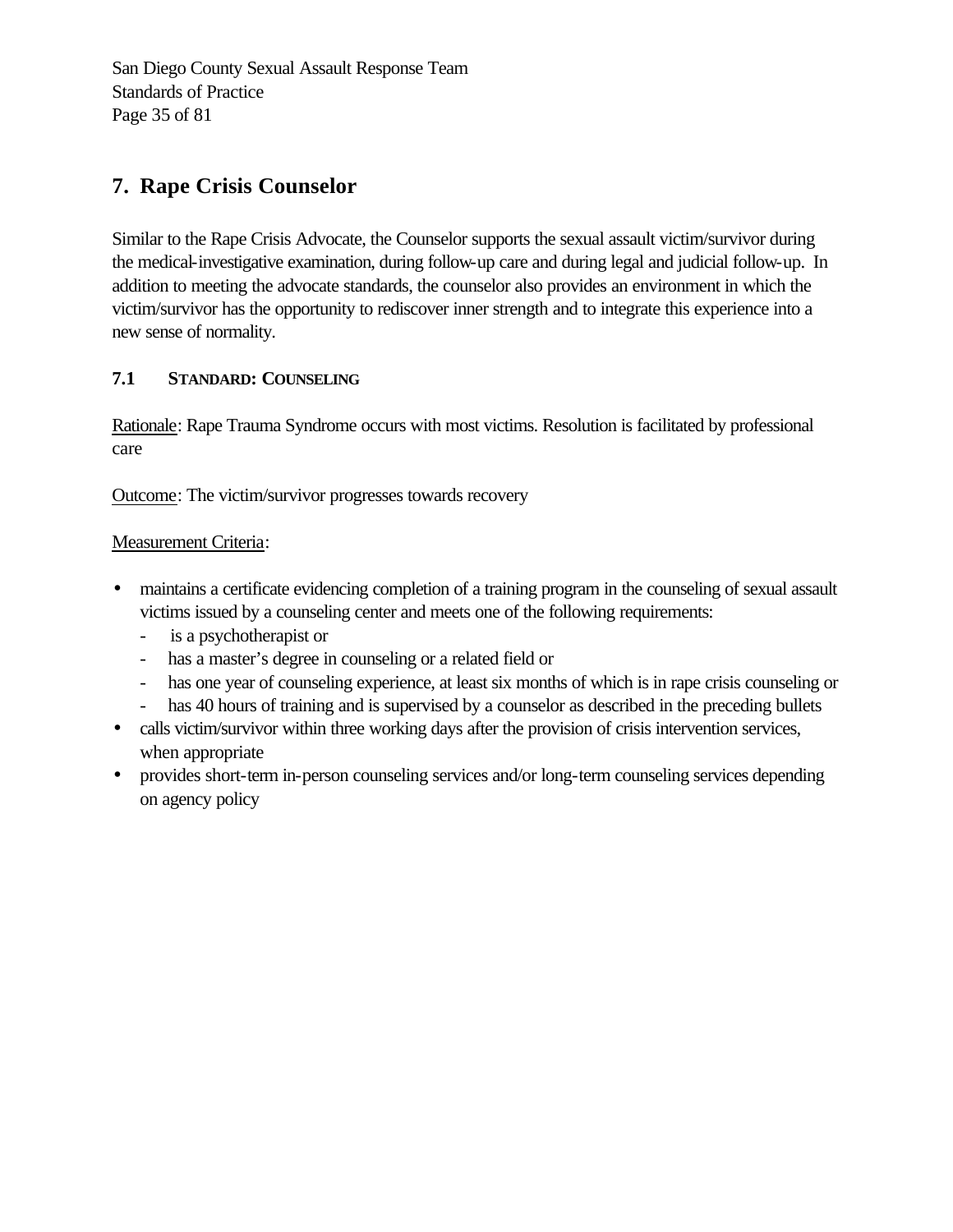# **8. Crisis Care Provider: Victim /Witness Assistance Advocate**

The Victim/Witness assistance advocate helps victims and witnesses of all types of crime to access information, material and financial assistance following a crime such as sexual assault. This assistance is provided whether or not a suspect is apprehended and prosecuted. Services provided are mandated by California Penal Code Section 13835.5.

#### **8.1 STANDARD: INFORMATION ACCESS, MATERIAL AND FINANCIAL ASSISTANCE**

Rationale: The role of the Victim/Witness Assistance Advocate is to provide or arrange for services to meet the informational, material and emotional needs experienced by crime victims and witnesses, thereby allowing for faster and more complete recovery from the effects of crime.

Outcome: Victims and witnesses are confident they can access information and find help in making applications for assistance and find a resource for their needs

#### Measurement Criteria:

The Victim/Witness Assistance Advocate:

- performs crisis intervention
- conducts needs assessment
- helps with emergency assistance
- assists with referrals
- conducts follow-up calls
- assists in filing Victims of Crime Compensation Claims
- assists the victim to get their property back
- orients victims and witnesses to the criminal justice system
- provides *Crime Victims' Handbook,* (California Attorney General's Office 3/98)
- provides court support, by attending interviews, hearings or trials with the victim
- provides information regarding case status and case disposition
- notifies family and friends as requested
- assists with restitution requests
- collaborates with the local rape crisis counselor
- participates in 40 hour OCJP basic training and advanced training as directed
- provides creditor assistance
- provides help with accessing child care
- facilitates funeral arrangements
- provides crime prevention information
- collaborates by:
	- attending monthly SART and other appropriate meetings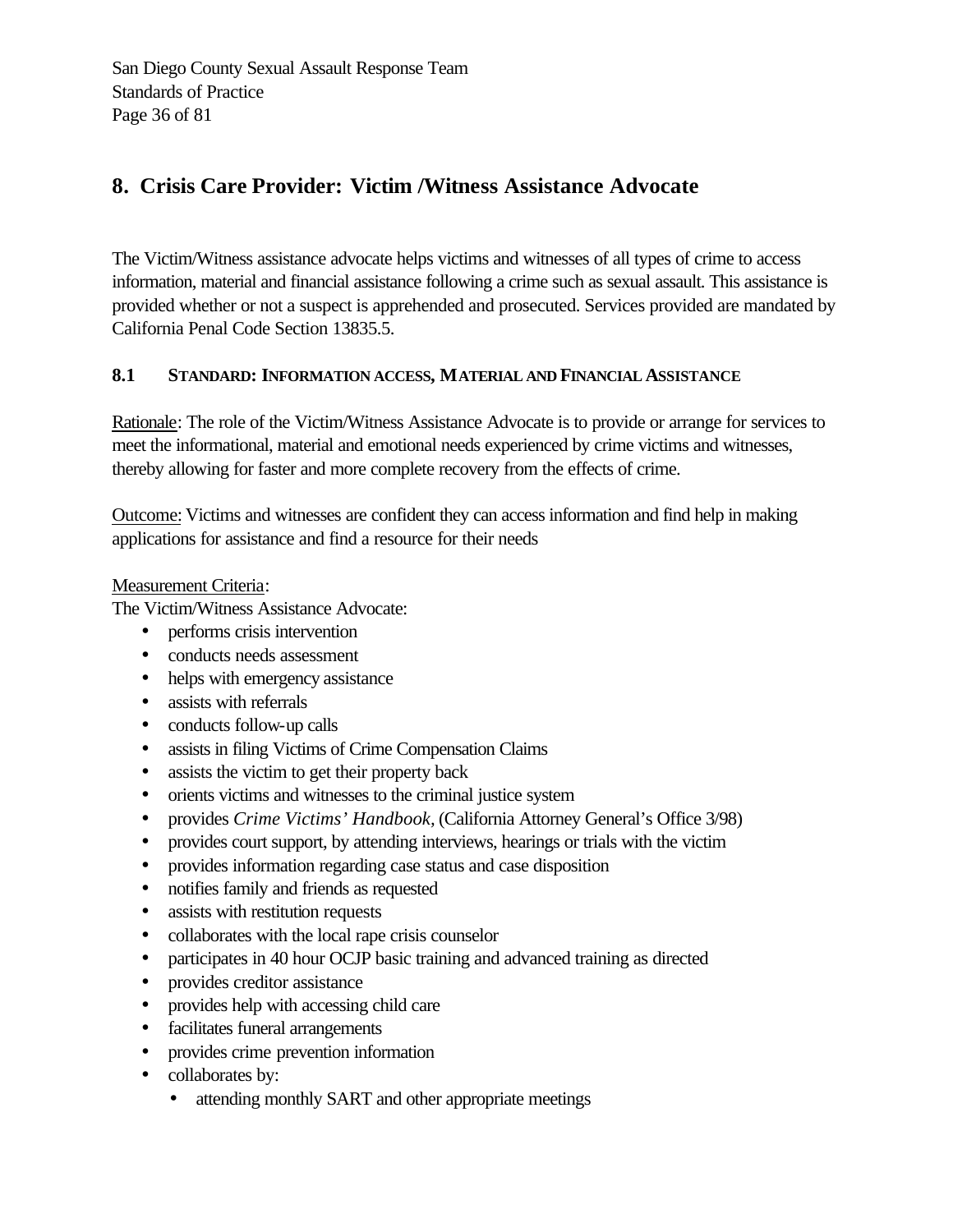San Diego County Sexual Assault Response Team Standards of Practice Page 37 of 81

- communicating with law enforcement agencies, rape crisis center, prosecutors and other related agencies
- providing presentations/trainings about victim issues
- participating in community events, such as resource fairs
- receives training as follows:
	- •40 hour Entry level, Advocate Training (Penal Code 13835.10)
	- •32 hour Advanced Level Advocate Training
	- •16 hours, at least per year of continuing education.
	- •Coordinator Training is required by program coordinator/directors
- •maintains certification through California Victim/Witness Coordinating Council (for victim advocates and senior victim advocates) *optional*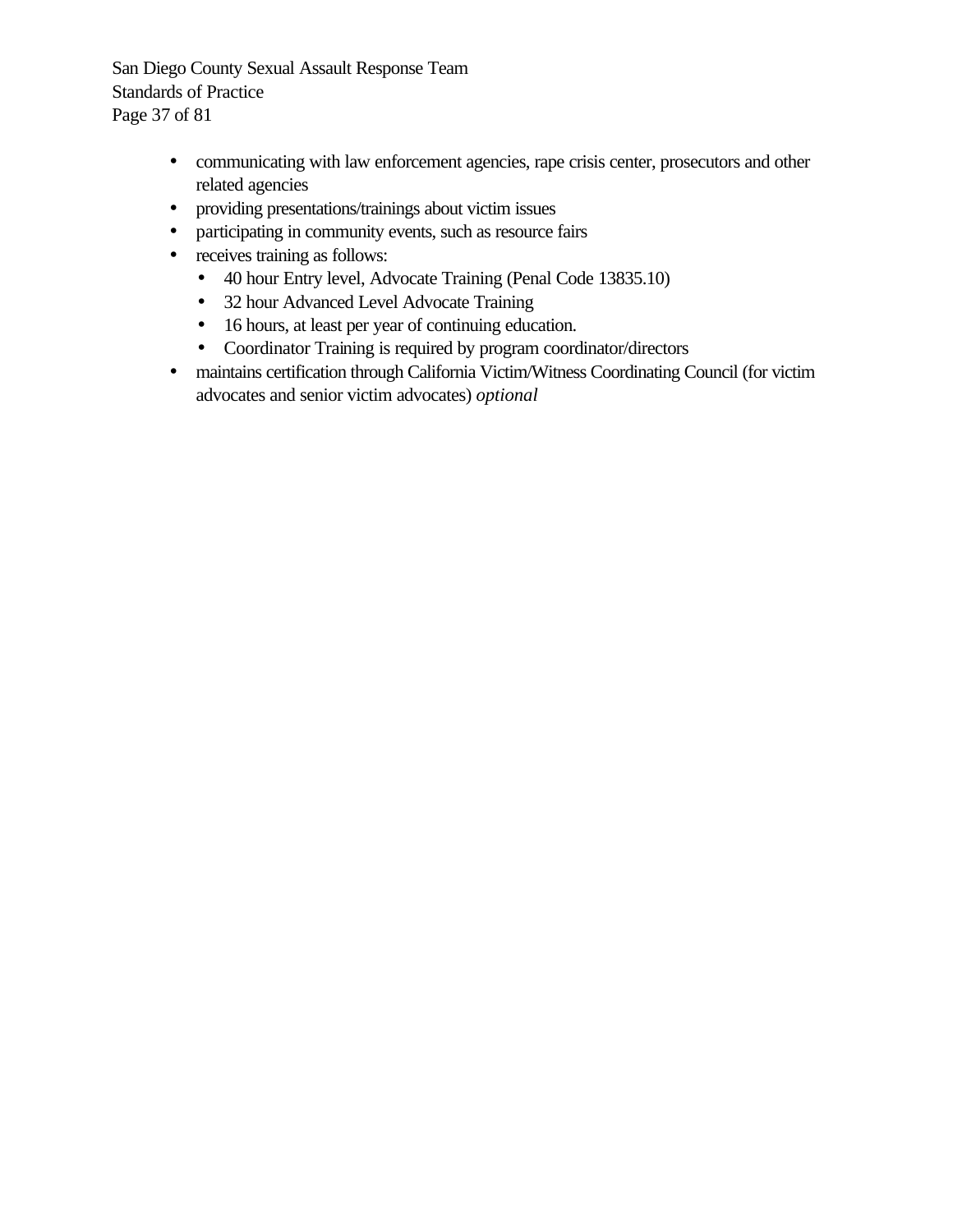## **9.0 Prosecutor: District Attorney/City Attorney/Judge Advocate General**

The perpetrator is prosecuted when sufficient, credible evidence exists.

## **9.1 STANDARD: JUDICIAL PROCESSING**

 their crimes, protects society and assists in restoring a sense of safety and security for the victim. � Rationale: Prosecution of the perpetrator punishes criminals and helps them assume responsibility for

Outcome: The victim feels supported in the processing of the case through the criminal justice system.

## Measurement Criteria:

The prosecutor:

 $\ddot{\phantom{0}}$ 

- •utilizes a vertical prosecution model in order to reduce the trauma to the victim
- •evaluates cases submitted by law enforcement
- $\bullet$ •advises the victim of her /his right to be identified as Jane or John Doe in all records and during all proceedings if:
	- $\bullet$ the court finds it reasonably necessary to protect the victim's privacy
	- $\bullet$ •it will not unduly prejudice the prosecution or the defense
- •determines if sufficient credible evidence exists to support prosecution
- informs victims of the status of the case from the time of the initial charging decision to sentencing
- •discourages case continuances
- explains the reasons for continuances and seeks mutually agreeable dates for hearings that are rescheduled
- •arranges for interpreting services for victims and witnesses when necessary to assist a victim to understand questions and frame answers
- $\bullet$ •brings to the attention of the court the views of the victim on bail decisions, continuances, plea bargains, dismissals, sentencing and restitution
- •pursues to the fullest extent that the law allows, those defendants who harass, threaten or otherwise attempt to intimidate or retaliate against victims or witnesses
- •arranges for the prompt return of the victim's property if it is no longer needed as evidence in court
- seeks no contacts orders as conditions of bail or own recognizance release
- $\bullet$ •includes the victim whenever possible in decisions concerning the filing of the case, the reduction of charges, plea bargain offers, dismissal or other possible case dispositions
- $\bullet$ •provides the victim with a business card and the preferred time and method of contact
- $\bullet$ responds to inquiries by the victim as soon as possible
- $\bullet$ •consults with law enforcement, health care personnel, and rape crisis advocates in the furtherance of the prosecution of the case
- $\bullet$ •notifies the victim of his/her rights regarding HIV testing of the defendant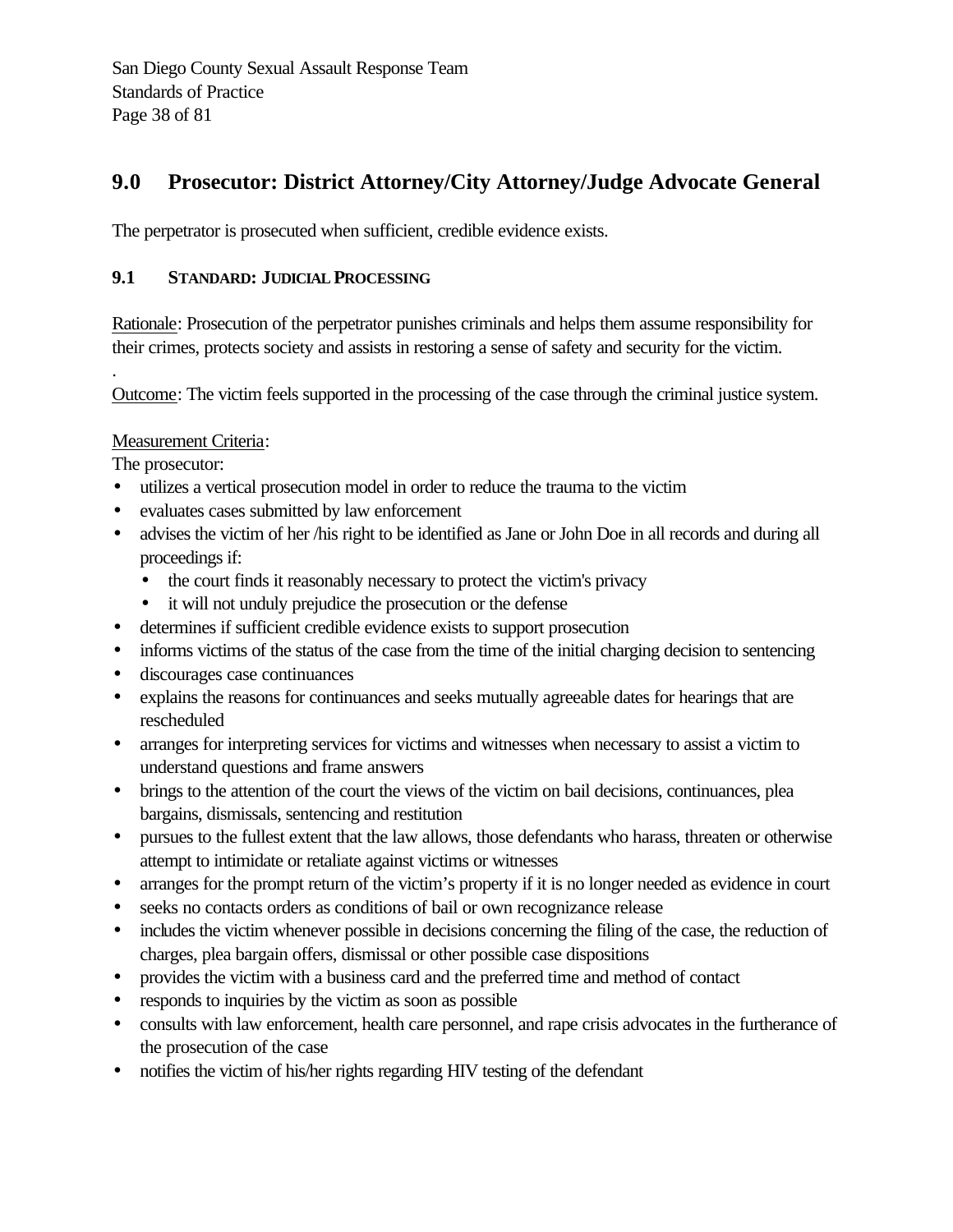San Diego County Sexual Assault Response Team Standards of Practice Page 39 of 81

- refers the victim to Victim/Witness services for information regarding violent crime compensation from the state
- advises the victim of his/her right to have a support person and advocate present during interviews and in court
- discusses the case with the SAFE prior to trial date
- uses time efficiently when requiring consultation from other team members
- $\bullet$ •provides input and related teaching to SAFE and law enforcement as an interdisciplinary member

## **9.2 STANDARD: INFORMATION ACCESS**

The victim will be given information that will contribute to the prosecution of the perpetrator.

Rationale: Access to information facilitates the cooperation of the victim

Outcome: The victim cooperates in the judicial process by appearing for and participating in interviews and court hearings.

## Measurement Criteria:

The District Attorney's office provides:

- orientation information about the criminal justice system and the victim's role
- notification of any change in the case status and the final disposition of the case
- •information on crime prevention and on available responses to witness intimidation
- $\bullet$ •information about available Victim/Witness services to meet victim needs resulting from the crime and referral to other agencies, where appropriate
- •advanced notice of court hearings including arraignment, disposition hearings, preliminary hearing, trial and sentencing
- advanced notice that the victim's attendance in court will not be needed
- information about restitution and other forms of recovery and assistance
- a waiting area separate from the defendant for use during court proceedings
- $\bullet$ information about directions, parking, courthouse and courtroom locations, transportation assistance and witness fees
- assistance for victims and witnesses in meeting special needs, such as child care and transportation when required to make court appearances
- •assistance in making travel and lodging arrangements for out-of-state victims
- $\bullet$ information to victims about their legal right to make a statement about the impact of the crime for inclusion in the pre-sentence report or at the time of parole consideration, if applicable
- $\bullet$ •notification to victims of the right to make an in-person statement, at the time of sentencing, directly to the sentencing court, concerning the impact of the crime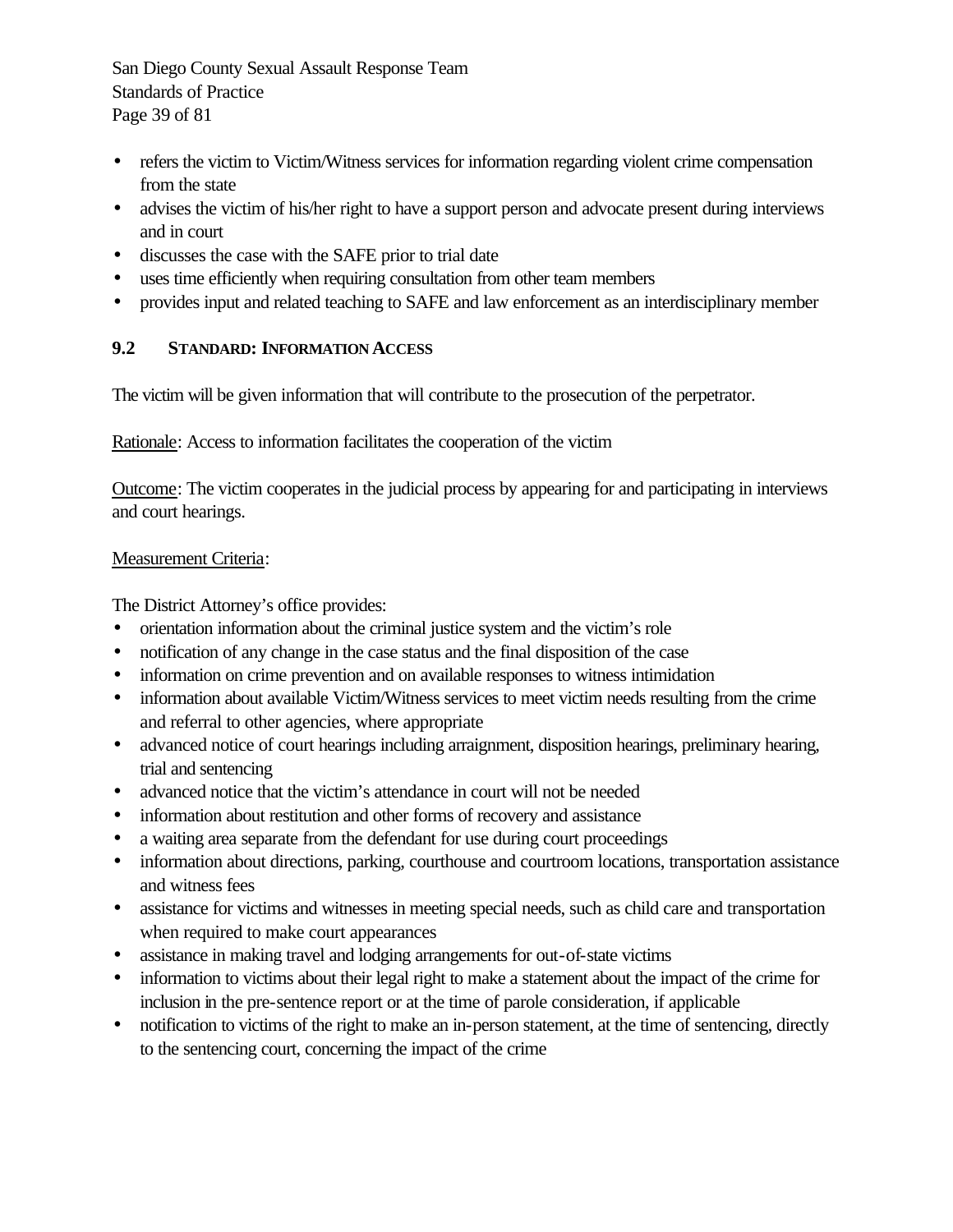San Diego County Sexual Assault Response Team Standards of Practice Page 40 of 81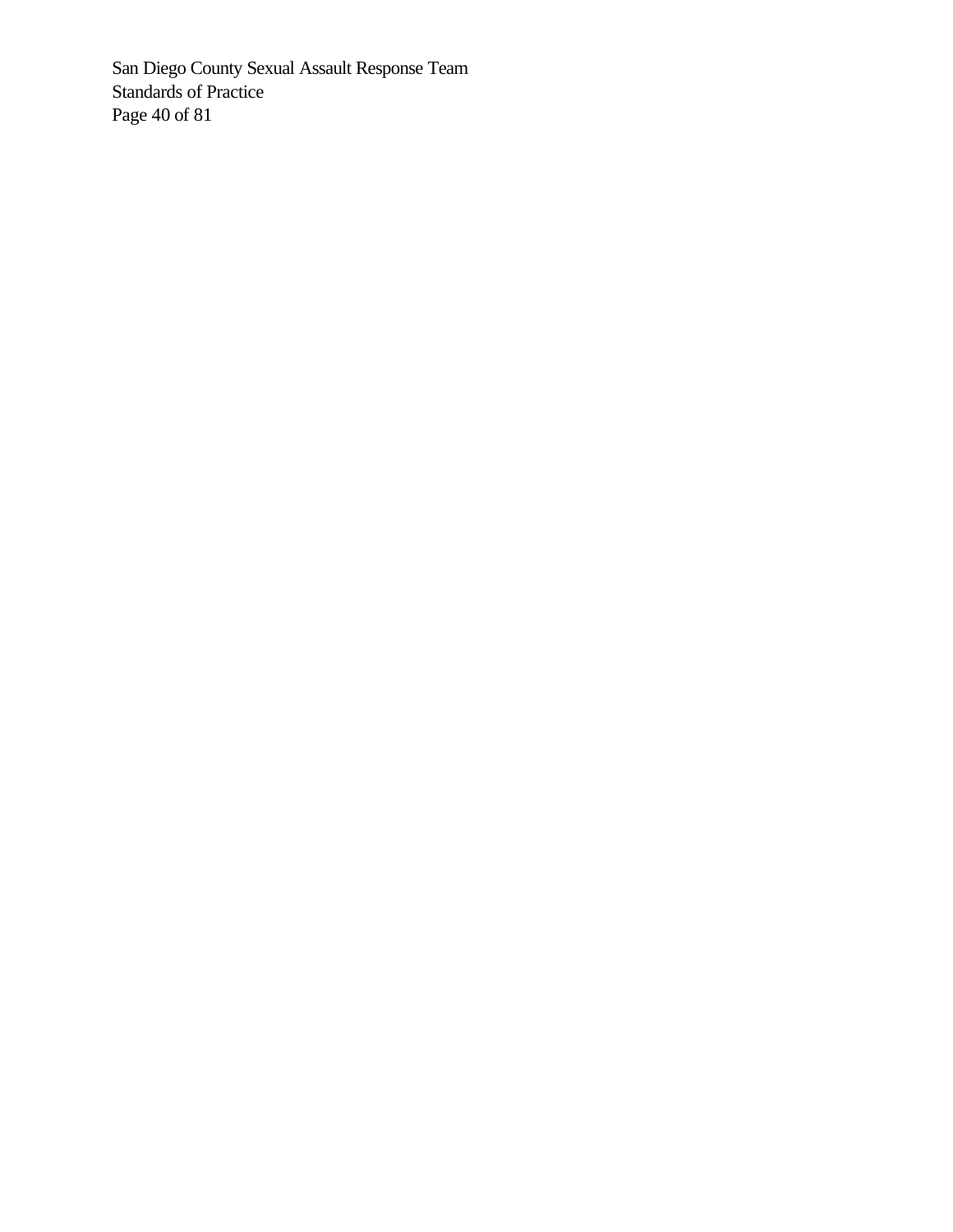San Diego County Sexual Assault Response Team Standards of Practice Page 41 of 81

### **Appendix A –** Definitions/Citations

City Attorney: The name of the public officer who is designated to represent a City in legal matters and who may prosecute misdemeanor crimes within the city limits. NOTE: All cities have either city attorneys or hire out their legal work. However, except for the City of San Diego, no other cities within the County of San Diego choose to handle their own criminal misdemeanors.

Clerk/Operator: A secretary who takes the call from law enforcement that there is a victim needing a medical-legal examination. They follow a protocol in activating the SART members.

## Confidential Communication (California Code of Evidenc $$1035.4$ )

*"As used in this article, 'confidential communication between the sexual assault counselor and the victim' means information transmitted between the victim and sexual assault counselor in the course of their relationship and in confidence by a means which, so far as the victim is aware, discloses the information to no third persons other than those who are present to further the interests of the victim in the consultation or those to whom disclosures are reasonably necessary for the transmission of the information or an accomplishment of the purposes for which the sexual assault counselor is consulted. The term includes all information regarding the facts and circumstances involving the alleged sexual assault and also includes all information regarding the victim's prior or subsequent sexual conduct, and opinions regarding the victim's sexual conduct or reputation in sexual matters.* 

*The court may compel disclosure of information received by the sexual assault counselor which constitutes relevant evidence of the facts and circumstances involving an alleged sexual assault about which the victim is complaining and which is the subject of a criminal proceeding if the court determines that the probative value outweighs the effect on the victim, the treatment relationship, and the treatment services, if disclosure is compelled. The court may also compel disclosure in proceedings related to child abuse if the court determines the probative value outweighs the effect on the victim, the treatment relationship, and the treatment services if disclosure is compelled.* 

*When a court is ruling on a claim of privilege under this article, the court may require the person from whom disclosure is sought or the person authorized to claim the privilege, or both, to disclose the information in chambers out of the presence and hearing of all persons except the person authorized to claim the privilege and such other persons as the person authorized to claim the privilege is willing to have present. If the judge determines that the information is privileged and must not be disclosed, neither he or she*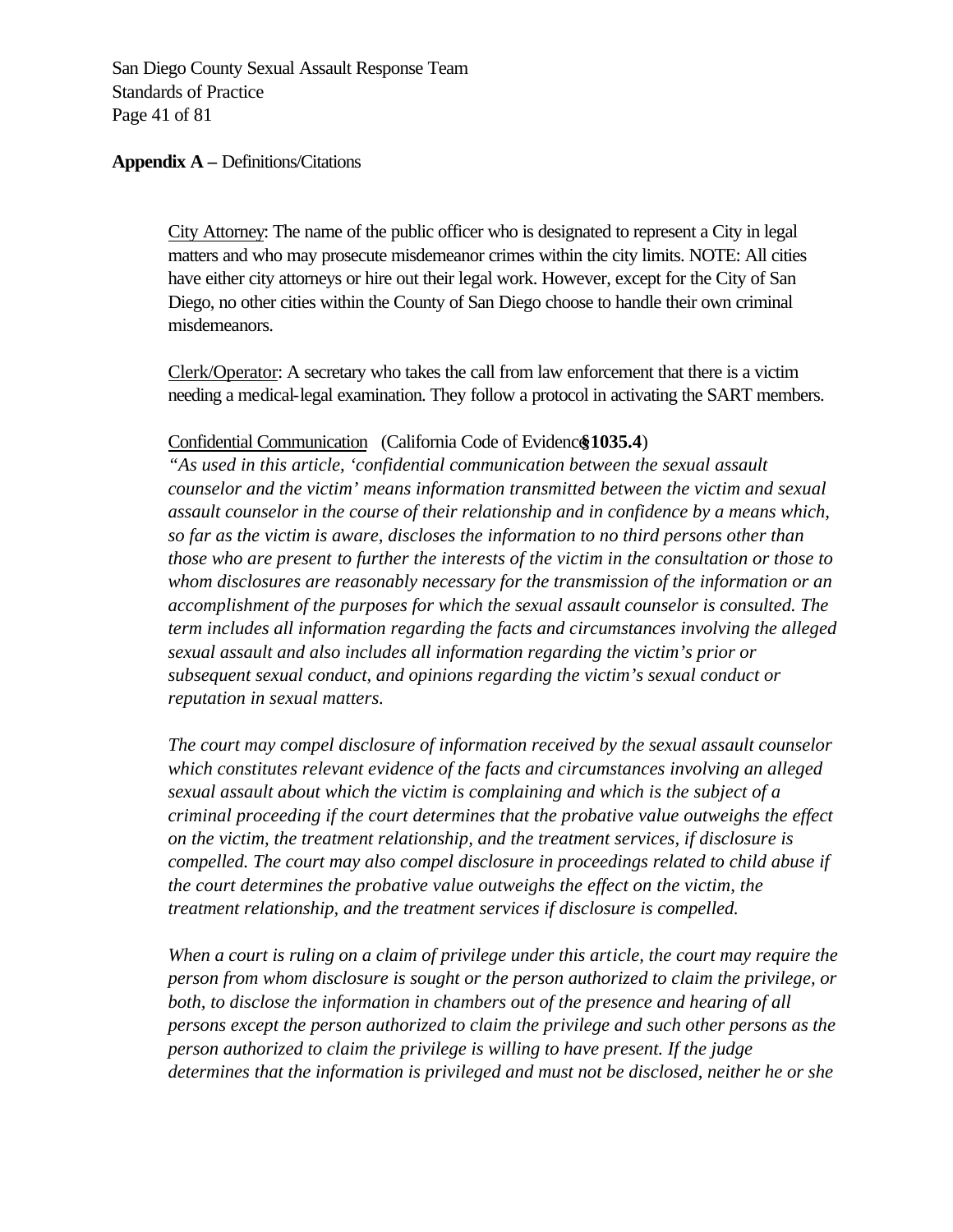*nor any other person may ever disclose, without the consent of a person authorized to permit disclosure, what was disclosed in the course of the proceedings in chambers."* 

Not all communications the victim has with the advocate are necessarily privileged i.e. confidential. Only those communications that meet the definition of Evidence Code section 1035.4 are considered confidential and privileged (see the definition of confidential communication found at the beginning of the document). In short, the communication must be made in the course of the advocate/victim relationship and must be made in confidence with no unnecessary third persons present. Even as to these communications deemed confidential, the victim as the holder of the privilege, can waive the privilege or the court can compel the advocate to disclose the communication.

Expert Witness: A person who has training, education, and experience on a particular subject and who is formally found to be qualified as an expert by a judge. The expert witness may give opinions in court on matters in which his or her expertise is relevant. Non-expert witnesses normally cannot give opinions in response to questions in court, but must speak only to facts.

Criminalist/Forensic Scientist: Criminalists specialize in four kinds of evidence analysis typically related to sexual assault: DNA, toxicology, latent print and trace evidence. Forensic biologists identify and match DNA to known suspect biological samples to data bank DNA profiles and they link cases providing detectives with new investigative leads. Toxicology involves identifying drugs and alcohol in the blood and urine. Latent analysis involves processing finger and palm prints. Trace analysis involves identifying and matching findings such as hairs, fibers, and glass.

Defense Attorney: An attorney who defends the suspect.

District Attorney: Prosecutes individuals who commit felony offenses throughout San Diego County and misdemeanor offenses outside the City of San Diego. This public officer is elected to conduct criminal prosecutions on behalf of the state. The office's jurisdiction includes all state crimes within the jurisdiction for which s/he is elected (San Diego County). Each district attorney has a staff of deputy district attorneys who work within his/her administration.

ED Triage Nurse: A nurse who receives the call from law enforcement and coordinates the arrival of the SAFE, the advocate, the officer or detective and the patient and/or suspect at a SART facility.

Investigator/Detective: Generally a senior police officer who is selected and assigned to conduct follow-up investigations. A detective builds upon a patrol officer's preliminary reports to reveal and corroborate the facts of a case. A detective interviews the victim, witnesses, and suspect(s), evaluates the forensic evidence and depending on the case, submits lab service requests to have evidence analyzed. The detective determines the final disposition, which might include submitting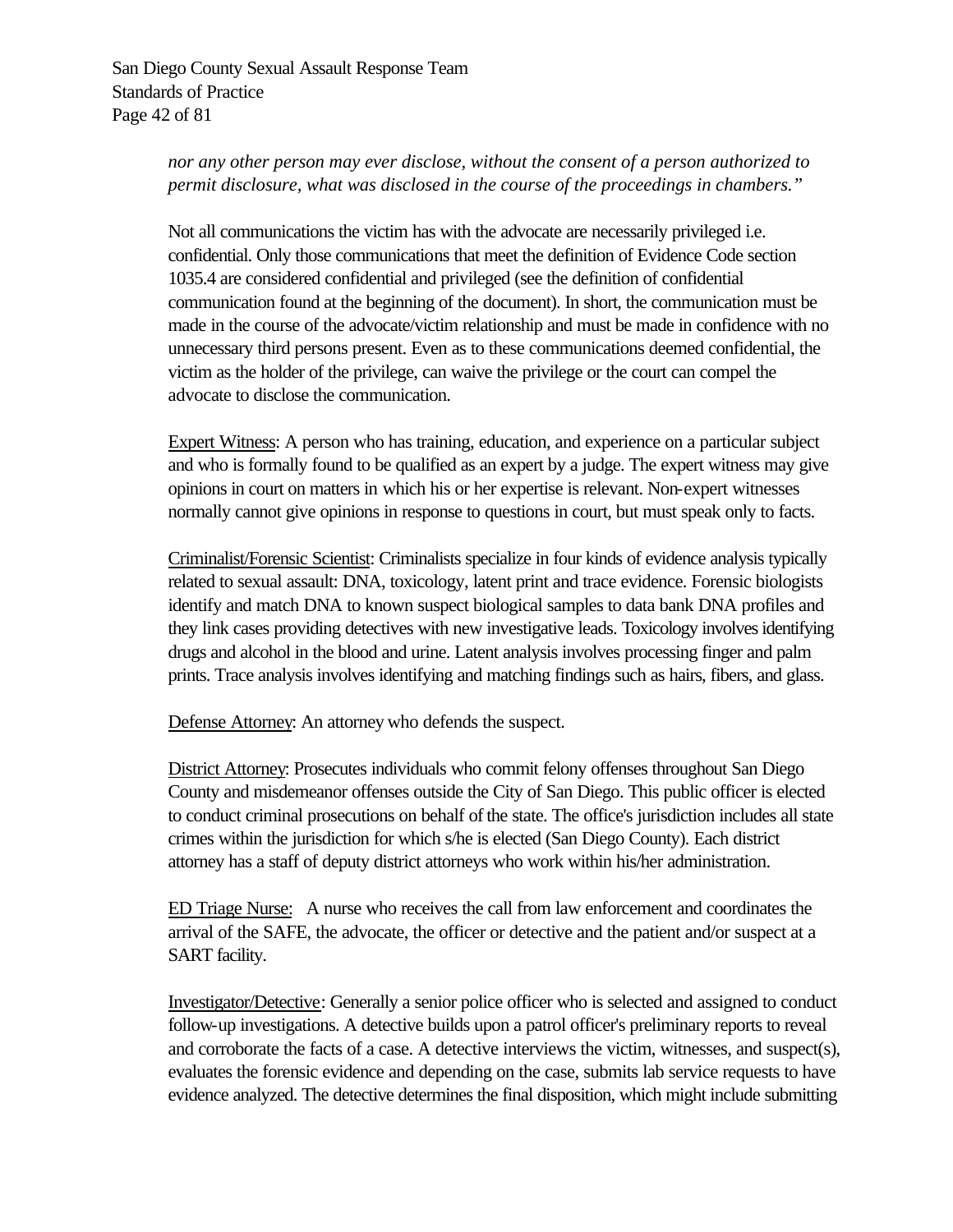the investigation to the prosecutor for review. Detectives generally work regular hours with weekends off, however, most Departments have on-call detectives available 24 hours a day when needed by patrol (Archambault, 2000).

Medical-legal Examination: Interview and physical examinations of a sexual assault victim, conducted by a SAFE. The purpose of the examination is to assess and document the health care status related to the assault, collect and document evidence and determine if the physical findings support the history, based on the interview at the time of the examination. The SAFE also refers for follow-up care and educates regarding risk reduction. The medical-legal examination is also called a forensic-medical examination or an evidentiary examination.

The forensic examination is a legal procedure and as ordered by Penal Code Section 13823.95 is the financial responsibility of the law enforcement agency in whose jurisdiction the sexual assault occurred.

Nursing: Those functions, including basic health care, that help people cope with difficulties in daily living that are associated with their actual or potential health or illness problems or the treatment thereof, which include substantial scientific knowledge or technical skill (Nursing Practice Act, 1997, p. 5).

Patrol Officer/Deputy: Generally refers to uniform field officers who respond to radio calls as dispatched by the communications department. Patrol officers conduct preliminary investigations. The preliminary patrol report is generally forwarded to Investigations for followup. Patrol officers/deputies work around the clock, 365 days a year. They are generally only available through their communications department, because their offices are their cars.

Police Communications Call-Taker: Receives the call concerning the sexual assault and activates the SART.

Police Communications Dispatcher: Receives the call from the call-taker and contacts the patrol officer in the jurisdiction to respond to the call.

Private Attorney: An attorney whose services are paid for by the client.

Public Defender: An attorney appointed by the court or employed by a government agency whose work consists of defending indigent defendants in criminal cases. Persons charged with crimes may, at their own expense, retain a private attorney of their choice to represent them.

Rape Crisis Advocate/SAVI: A male or female volunteer or professional who has completed a minimum of 40 hours of specified training in the crisis care of sexual assault victims. The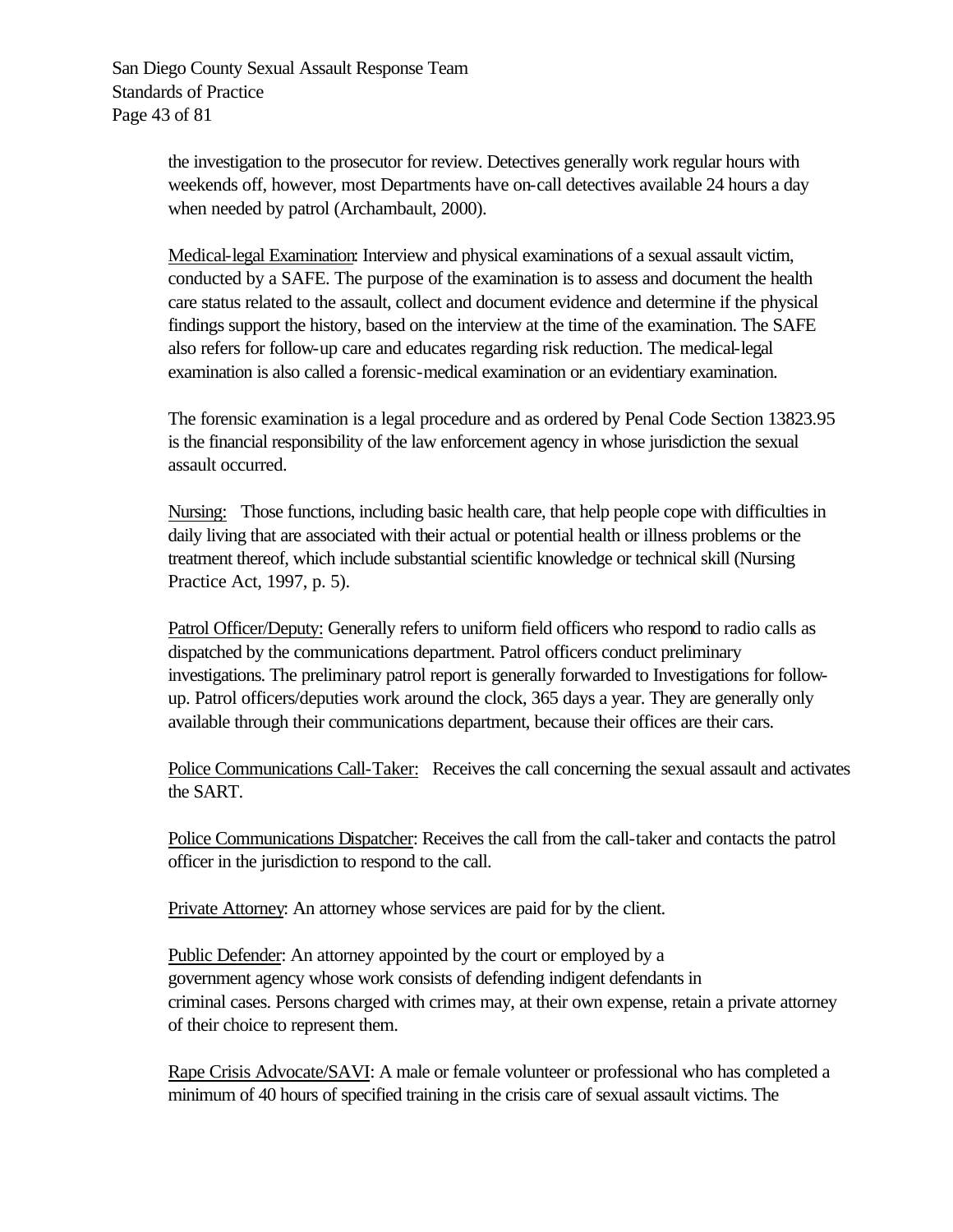advocate's primary role during the medical-legal examination is to provide "compassionate presence" to the victim. They also provide basic techniques of crisis intervention, reinforcement of explanations, information for emotional and legal follow-up and "presence" during further legal and judicial proceedings. Not all communications the victim has with the advocate are necessarily privileged (see definition for "confidential communication," above)

The First Responder Advocate /Sexual Assault Victim Intervention (SAVI) attends the medicallegal exam. The Staff Advocate attends legal and judicial proceedings with the consent of the victim. They are under the supervision of a licensed counselor from a victim-counseling center. The SAVI advocate is the term used in the military health care system for the first responder.

The victim has a statutory right to have an advocate present during follow-up interviews with law enforcement, the prosecutor and defense attorney (Penal Code 679.04).

Rape Crisis Counselor: In the San Diego County Standards, Rape Crisis Counselor is used interchangeably with sexual assault counselor as defined in § 1035.2.

*§ 1035.2. As used in this article, "sexual assault victim counselor" means the following:* 

- *(a) A person who is engaged in any office, hospital, institution, or center commonly know as a rape crisis center, whose primary purpose is the rendering of advice or assistance to victims of sexual assault and who has received a certificate evidencing completion of a training program in the counseling of sexual assault victims issued by a counseling center that meets the criteria for the award of a grant established pursuant to Section 13837 of the Penal Code and who meets one of the following requirements:*
- $(I)$ *(1)Is a psychotherapist as defined in Section 1010; has a master's degree in counseling or a related field; or has one year of counseling experience, at least six months of which is in rape crisis counseling.*
- $(2)$ *(2)Has 40 hours of training as described below and is supervised by an individual who qualifies as a counselor under paragraph (1). The training, supervised by a person qualified under paragraph (1), shall include but not limited to, the following areas: law, medicine, societal attitudes, crisis intervention and counseling techniques, role playing, referral services, and sexuality.*
- *(a) A person who is employed by any organization providing the programs specified in Section 13835.2 of the Penal Code, whether financially compensated or not, for the purpose of counseling and assisting sexual assault victims, and who meets one of the following requirements:*
- $(I)$ Is a psychotherapist as defined in Section 1010; has a master's degree in *counseling or a related field; or has one year of counseling experience, at least six months of which is in rape assault counseling.*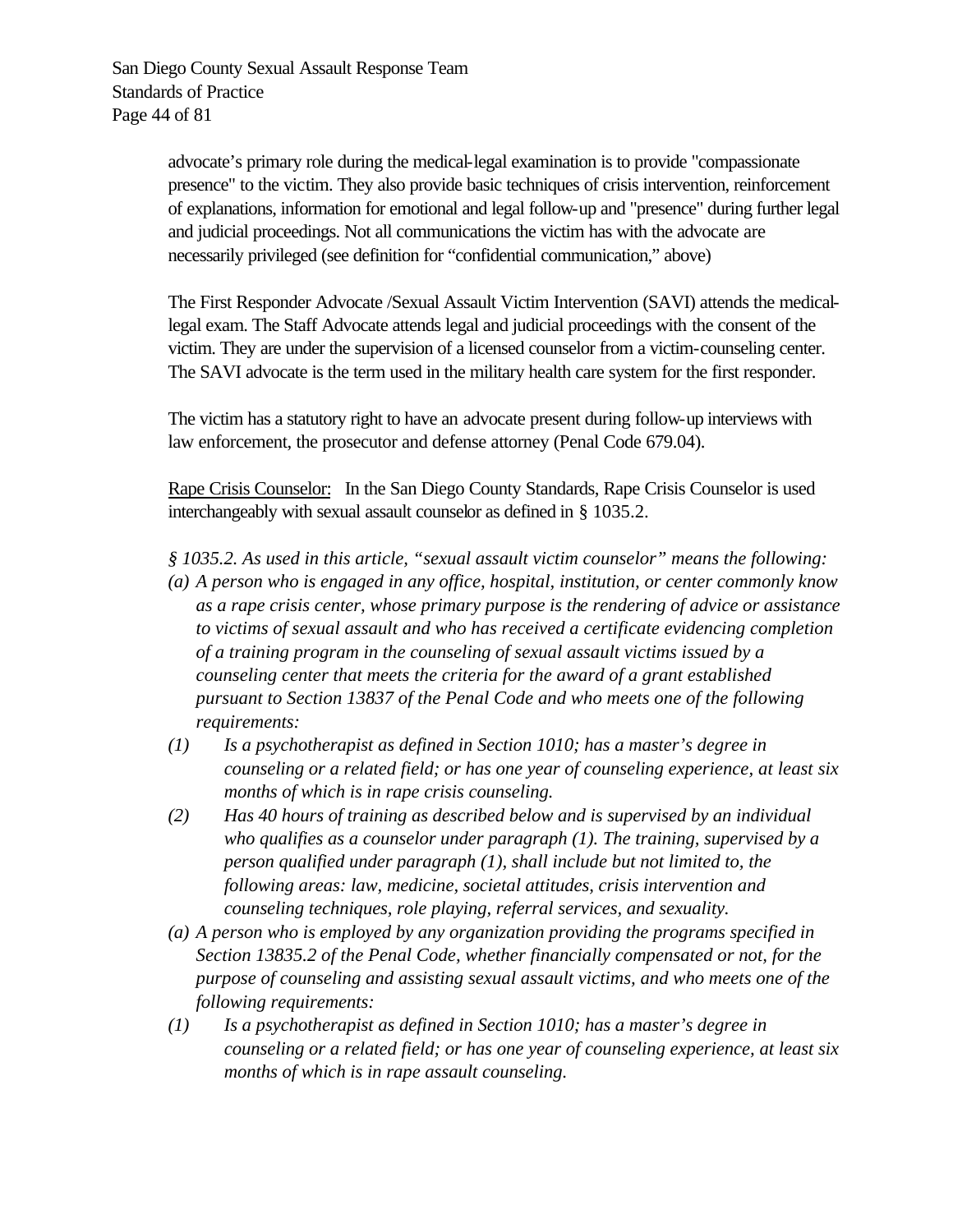San Diego County Sexual Assault Response Team Standards of Practice Page 45 of 81

> $(2)$ *Has the minimum training for sexual assault counseling required by guidelines established by the employing agency pursuant to subdivision (c) of Section 13835.10 of the Penal Code, and is supervised by an individual who qualifies as a counselor under paragraph (1). The training, supervised by a person qualified under paragraph (1), shall include, but not be limited to, the following areas: law, victimology, counseling techniques, client and system advocacy, and referral services*

> Sexual Assault: A sexual act committed against a person's will or when that person is unable to give consent. Sexual assault includes rape, sexual battery, rape of a spouse, sodomy, oral copulation, penetration of the genital or anal openings of another person with a foreign object, substance, instrument or device, annoying or molesting a child under 18 years old, unlawful sexual intercourse, or any attempt to commit any of the above acts (Office of Criminal Justice Planning, 1993, Appendix C, p. 4). Force may or may not be used in any of these incidents.

Sexual Assault Forensic Examiner (SAFE): A registered professional nurse licensed in the State of California, nurse practitioner, physician's assistant or physician who has successfully completed an eighty-hour initial course of preparation and continues to complete annual competency assessment. The SAFE performs the medical-legal examination for any sexual assault victim. This involves taking an assault history, collecting evidence, maintaining the chain of custody, treating for STD exposure, pregnancy prevention and for injury, referring for followup care, consulting with law enforcement and prosecutors and testifying as an expert witness at trial.

Sexual Assault Response Team (SART): An interdisciplinary group of professionals and volunteers who provide services to the victims of sexual assault. The first responders includes a SAFE, law enforcement officer/deputy and an advocate. The second responders include a medical director of a SART, prosecutors, crisis counselors and criminalists. The second responders conduct follow-up and or support the first responders.

Sexual Assault Victim Intervention (SAVI): A specially trained advocate-SAVI advocate, counselor-SAVI counselor and a program-SAVI program, all operating within the military system of health care. When the medical-legal examination is conducted in the civilian system for a military beneficiary, the SAVI advocate accompanies the patient. Patients are then referred to the SAVI for follow-up care.

Standards of Care: Authoritative statement that describe a competent level of practice demonstrated through assessment, diagnosis, outcome identification, planning implementation, and evaluation as appropriate to the practice setting (McHugh & Leake, 1997).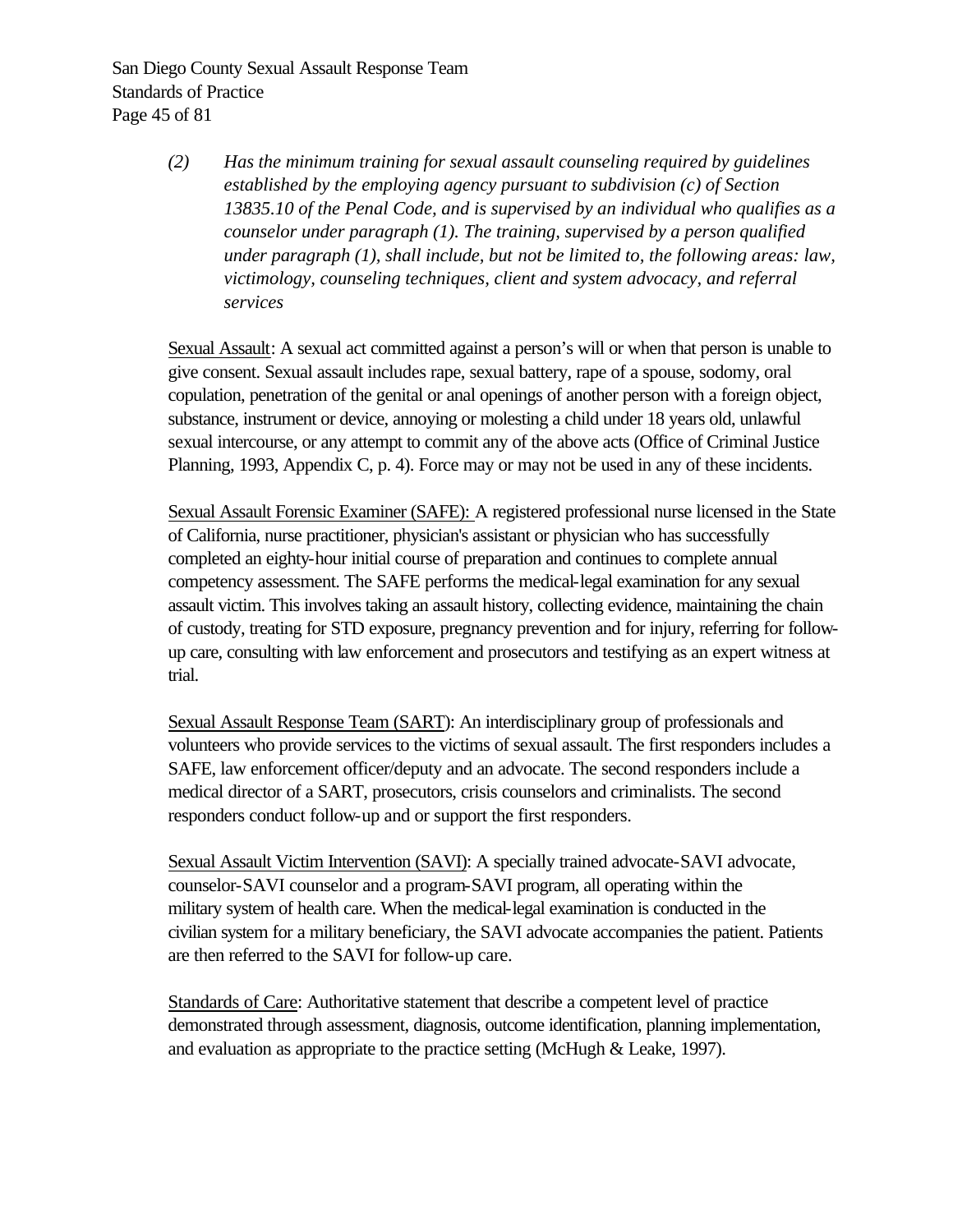Standards of Professional Performance: Authoritative statements that describe a competent level of behavior in the professional role, including activities related to quality of service, performance appraisal, education, collegiality, ethics, collaboration, research and resource utilization (Scope and Standards of Forensic Nursing Practice, 1997, p. 30).

Victim: The victim is one that is acted upon and usually adversely affected by an outside incident. In a general sense, victim may be a single patient, a decedent, the perpetrator, the family, significant other, the suspect, the accused and/or falsely accused, the community and/or the public in general (McHugh & Leake, 1997). Here victim refers to male or female victims of sexual assault. The terms "patient", "survivor", or "client" may also be used. These terms are used selectively by certain providers. For instance, the SAFEs might use the term "patient", whereas the crisis counselor may use the term "survivor" or "client". Law enforcement may use the term "victim".

## Victim Advocate Advisals:

*Penal Code 264.2 "Prior to the commencement of any initial medical evidentiary or physical examination arising out of a sexual assault, a victim shall be notified orally or in writing by the medical provider that the victim has the right to have present a sexual assault victim counselor and at least one other support person of the victim's choosing* 

*Penal Code 264.4 "A support person may be excluded from a medical evidentiary or physical examination if the law enforcement officer or medical provider determines that the presence of that individual would be detrimental to the purpose of the examination "* 

*Penal Code 679.04 (a) A victim of sexual assault has the right to have victim advocates and a support person of the victim's choosing present at any interview by law enforcement authorities, district attorneys, or defense attorneys. However, the support person may be excluded from an interview by law enforcement or the district attorney if the law enforcement authority or the district attorney determines that the presence of that individual would be detrimental to the purpose of the interview.* 

*(b)(1) Prior to the commencement of the initial interview by law enforcement authorities or the district attorney pertaining to any criminal action arising out of a sexual assault, a victim of sexual assault shall be notified orally or in writing by the attending law enforcement authority or district attorney that the victim has the right to have victim advocates and a support person of the victim's choosing present at the interview or contact. This subdivision applies to investigators and agents employed or retained by law enforcement or the district attorney.*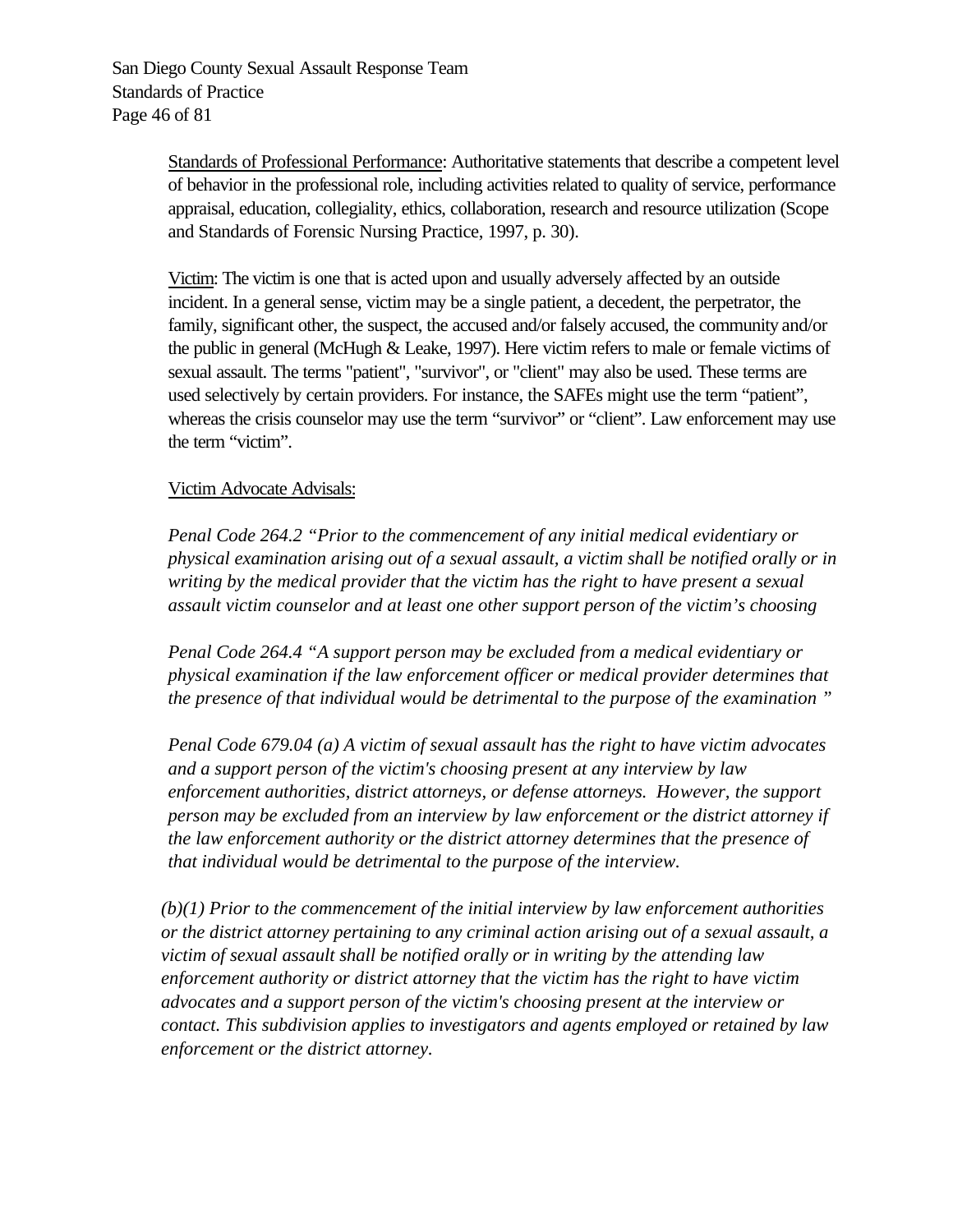San Diego County Sexual Assault Response Team Standards of Practice Page 47 of 81

> *(c) an initial investigation by law enforcement to determine whether a crime has been committed and the identity of the suspects shall not constitute a law enforcement interview for purposes of this section.*

Victim-Focused Model: A conceptual schemata that illustrates how the interactions occur between parts of the system that serves the victim. In this model, the victim is in the center and priorities of functioning by the interdisciplinary providers are determined by what is most sensitive, most efficient, and most thorough for the victim. Priorities are not determined by what is most easy for the providers of services. The model describes that the center of the care is focused on the victim, with the providers around the victim. Techniques that facilitate the reestablishment of the victim's sense of control are critical to the victim-focused model.

Victim/Witness Assistance Advocate: The victim/witness assistance advocate helps victims and witnesses of all types of crime, including sexual assault, to access information, material and financial assistance following a crime such as sexual assault.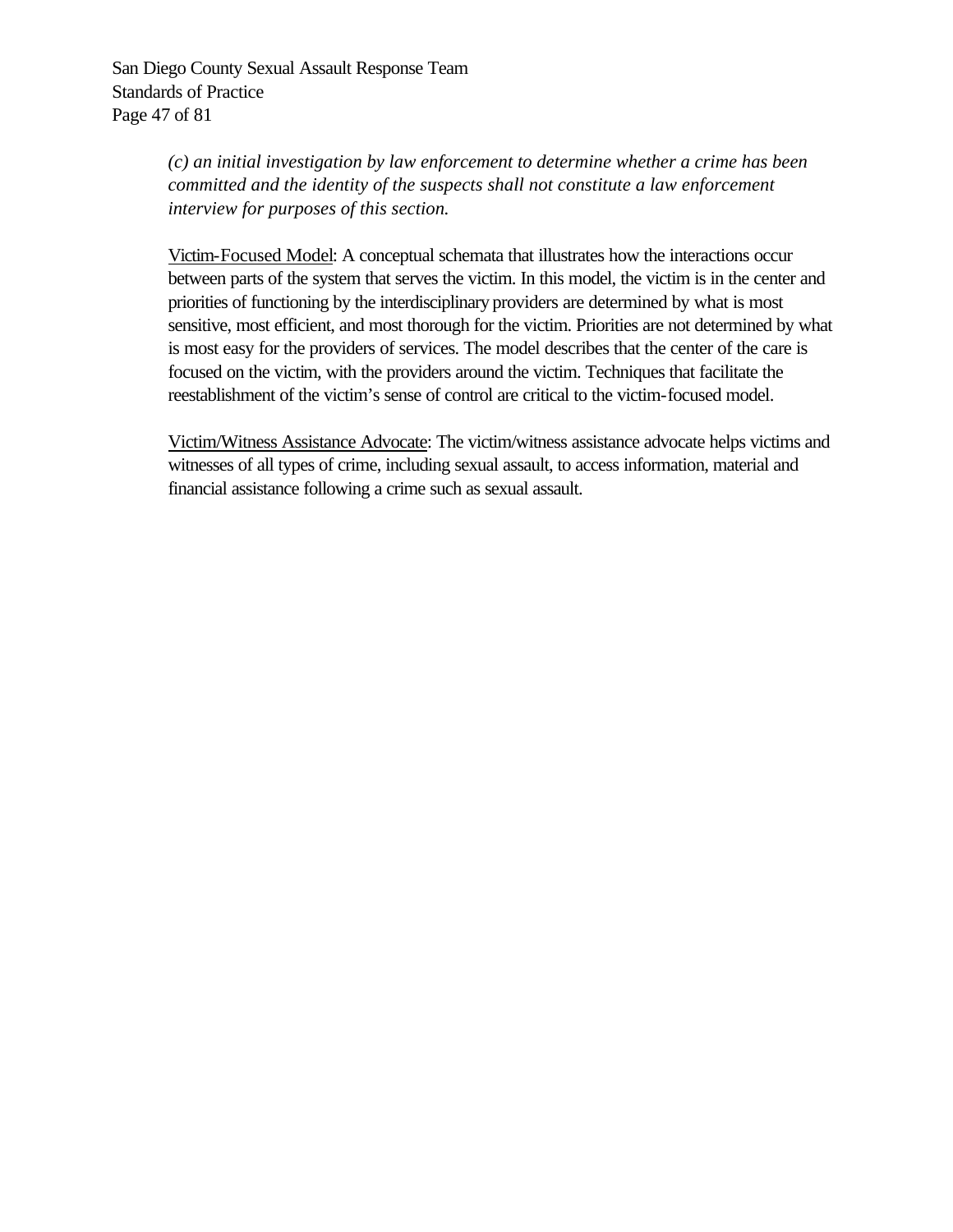San Diego County Sexual Assault Response Team Standards of Practice Page 48 of 81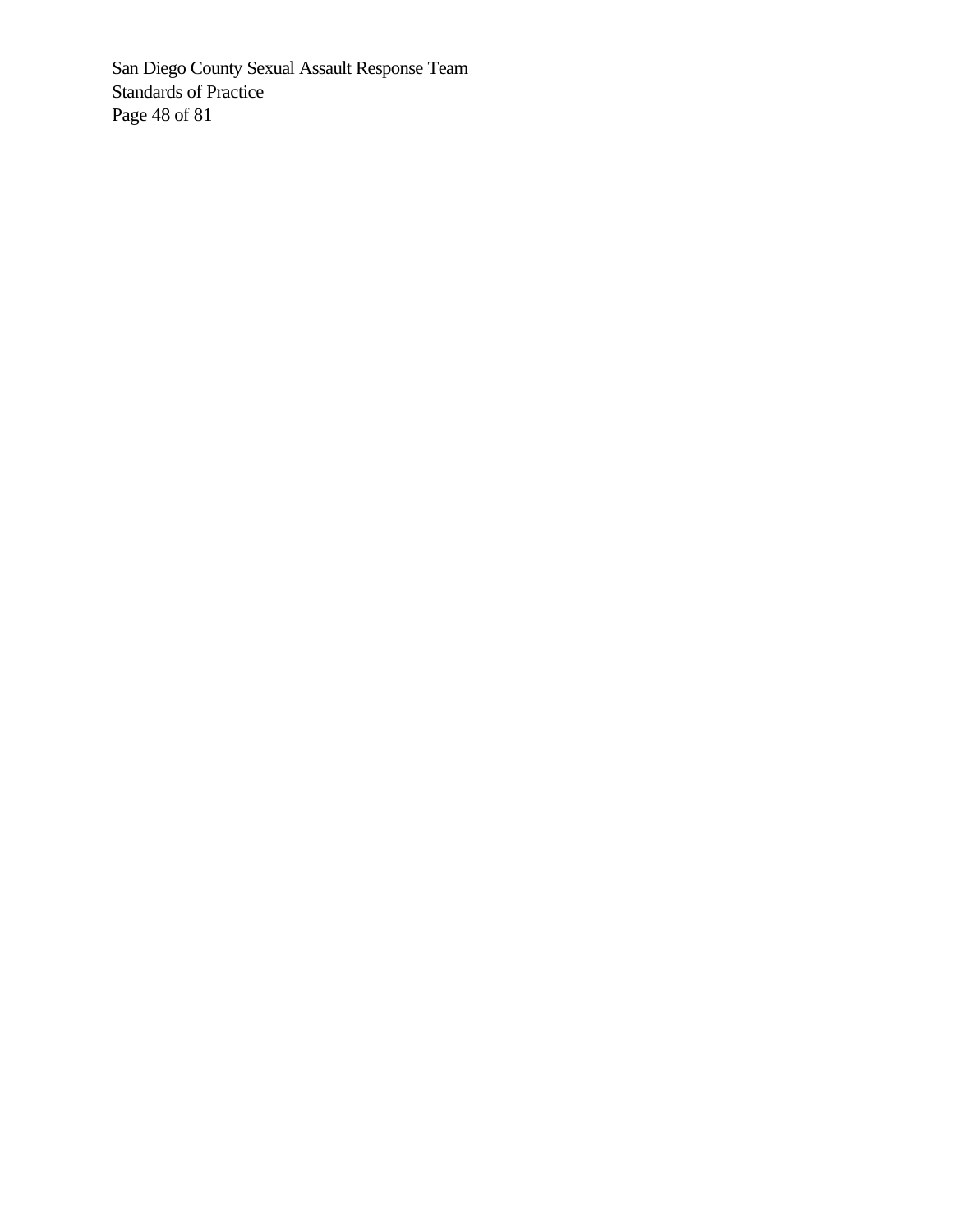San Diego County Sexual Assault Response Team Standards of Practice Page 49 of 81

### **Appendix B**

## **GUIDELINES - SEXUAL ASSAULT**  14 YEARS AND OLDER

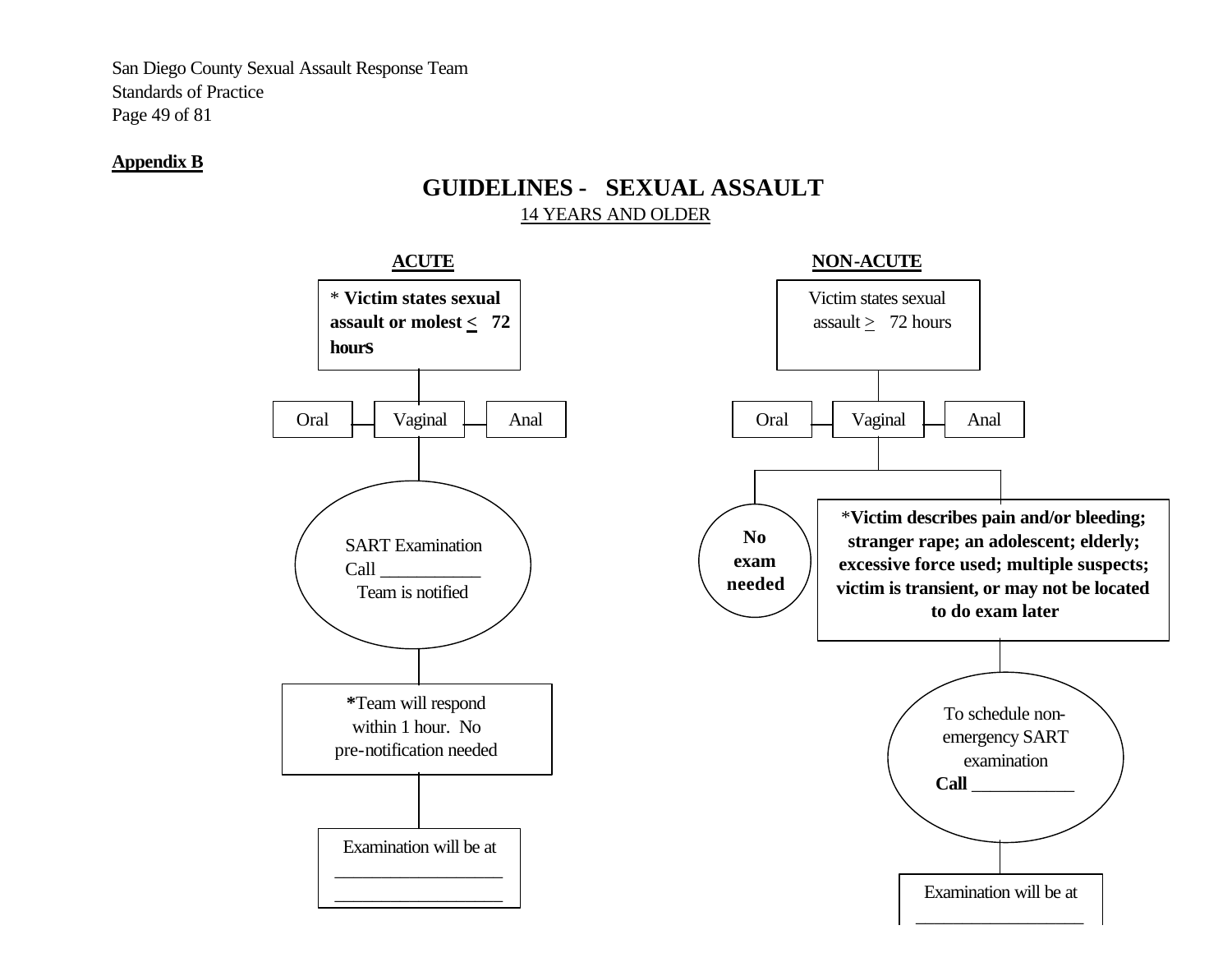San Diego County Sexual Assault Response Team Standards of Practice Page 50 of 81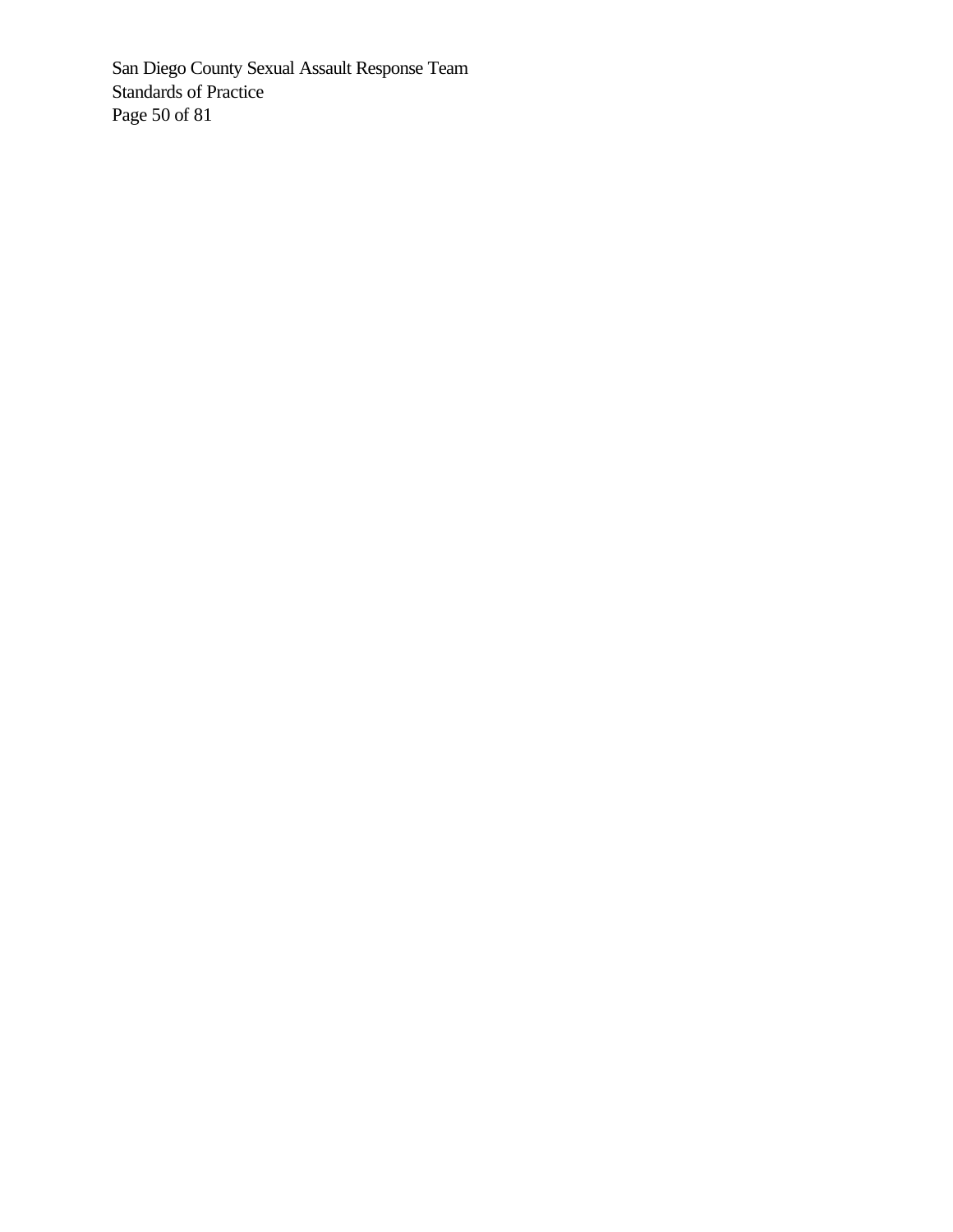$C<sub>1</sub>$ 

#### **SAN DIEGO COUNTY INFORMATION FOR VICTIMS OF DOMESTIC VIOLENCE/SEXUAL ASSAULT**  Victim's Name: \_\_\_\_\_\_ ~ \_\_\_\_\_\_\_\_\_\_\_\_\_\_\_ \_ Case #: \_\_\_\_\_\_\_\_\_\_ \_

Page

#### **PC 13701: PRIVILEGES AND RELIEF ADVISAL**

If you have become the victim of domestic violence or sexual assault you have certain rights ana privileges under the law. This information is provided by the San Diego Police Department for your convenience.

You may ask the District Attorney or City Attorney to file a criminal complaint for any crimes committed. (A police report is required in order for a complaint to be reviewed.)

You may file a petition in Superior Court requesting any of the following orders for relief:

Last First MI

- An order restraining your attacker from abusing you or any other family member.
- An order directing your attacker to leave your household.
- An order preventing your attacker from entering your residence, school, business or place of employment.
- An order awarding you or the other parent custody of or visitation rights to your minor child or children.
- An order restraining your attacker from molesting or interfering with minor children in your custody.
- An order directing the party not granted custody to pay support of minor children, if that party has a legal obligation to do so.
- An order directing the defendant to make specified debit payments coming due while the order is in effect.
- An order directing either or both parties to participate in counseling.

You have the right to file civil suit for losses suffered as a result of abuse, including medical expenses, loss of earnings, and other expenses for injuries sustained and damage to property, and any other related expenses incurred by the victim or by any agency that shelters you. You have the right to request an Emergency Protective Order. This is restraining order is valid for five to seven days.

Be aware that despite official restraint of a person alleged to have committed domestic violence the restrained person may be released at any time.

A sexual assault by a stranger or a person known to the victim; including sexual assault by a person who is the spouse of the victim, is a crime.

Sexual assault victims should notify the police department immediately. A police officer will respond to take a report and collect evidence. Victims should retain any clothing worn during the assault and other evidence, such as bed sheeting. Officers will transport victims to the hospital for a medical examination. Victims should not shower or douche before the exam.

#### **CITIZEN'S ARREST ADVISAL**

As a victim of domestic violence or sexual assault, you have the right to make a citizen's arrest within a reasonable period of time and as soon as circumstances permit

#### **PC 679.04: VICTIM ADVOCATE ADVISAL**

As a victim of a sexual assault, you have the right to have a victim advocate and at least one other support person of your choosing present at any interview with law enforcement authorities, district attorneys or defense attorneys. This includes an advocate for any court procedure; however, this right does not apply to the initial interview by first responding officers. The support person may be excluded if the law enforcement authority or the district attorney determines that the presence of that individual would be detrimental to the interview. San Dispo County Securit Assault Response Team<br>
The County Security Security of the County Security of the County Security of the County Security of the County Security of the County Security of the County Security of the

#### **Government Code 6254(f)(2) and PC 293/293.5: VICTIM CONFIDENTIALITY ADVISAL**

The California Government Code 6254(f)(2) gives you the right to request that your name not become part of a public record, including release to the media, if you are the victim of one of the following crimes: 220, 261, 262, 264, 264.1, 273a, 273d, 273.5,286,288, 288(a), 289, 422.6, 422.7, 422.75, or 646.9 PC.

#### **I want my name withheld from law enforcement public records.**  $\Box$ Yes  $\Box$ No

The California Penal Code Section 293.5 states before criminal proceedings are initiated in your case, a prosecutor will fully explain the advantages and disadvantages of electing to keep your name out of court records available to the public.

|                   | Signature (Acknowledging Receipt of Advisal and Copy)    | Date | Provided by Officer                                                                            |          | I.D. #                                                   |
|-------------------|----------------------------------------------------------|------|------------------------------------------------------------------------------------------------|----------|----------------------------------------------------------|
|                   | Original: Forward to Investigative Unit, Copy: to victim |      |                                                                                                |          |                                                          |
| PD-964 FOS (3-00) |                                                          |      | This information is available in alternative formats upon request. A Printed on Recycled Paper | $-123 -$ | <b>THE REAL AND A REAL AND A REAL PROPERTY</b><br>602927 |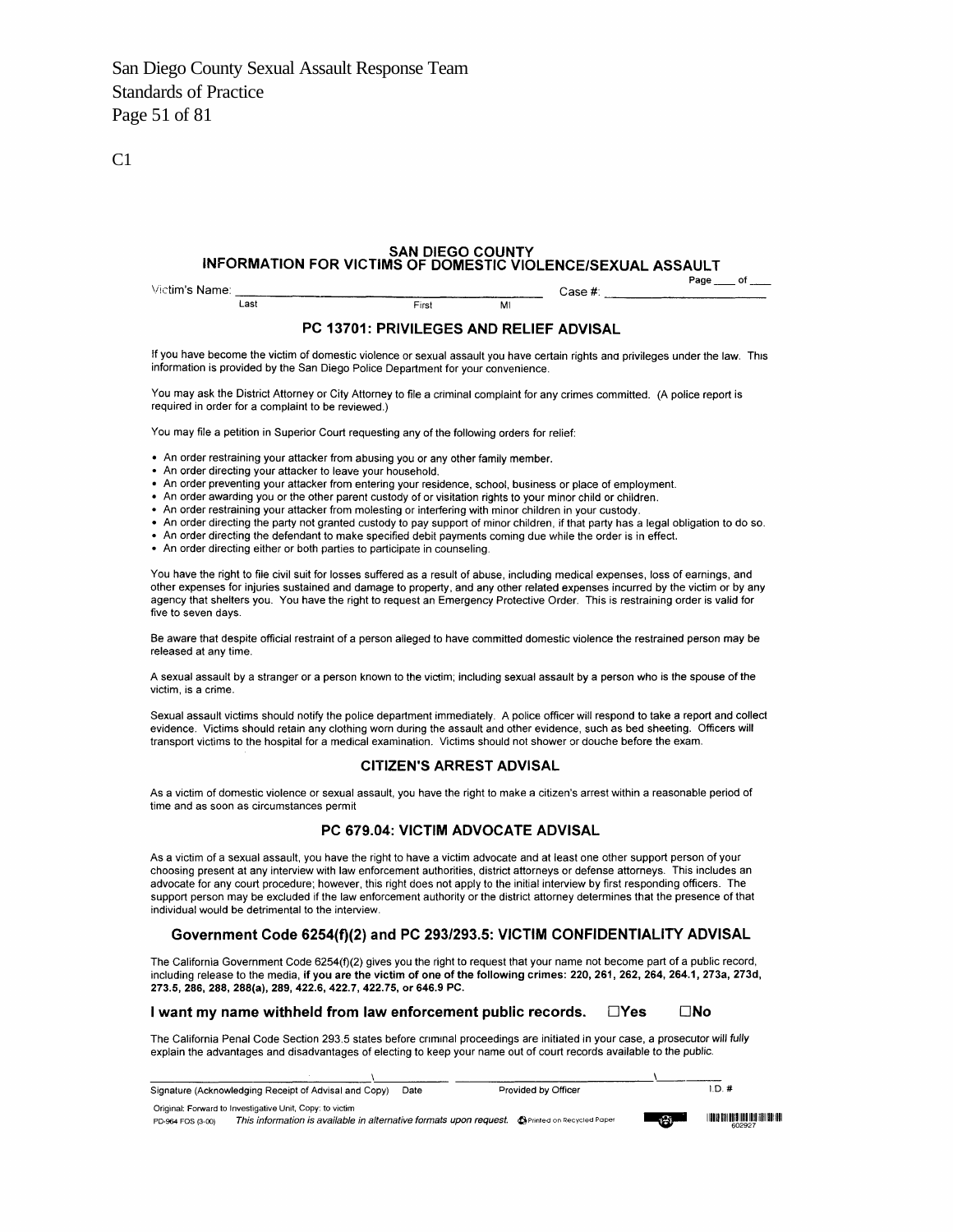#### **San Diego County Resource List**

#### **For further information about a shelter, you may contact:**

| * Provides rape crisis counseling and follow-up services for victims of sexual assault |  |
|----------------------------------------------------------------------------------------|--|

#### **Hospitals providing Sexual Assault Services**

#### **For information about other services in the community, you may contact:**

|                                                          | Lesbian & Gay Men's Community Center (619) 692-2077   |
|----------------------------------------------------------|-------------------------------------------------------|
|                                                          |                                                       |
|                                                          |                                                       |
|                                                          | Spanish Speaking Agencies                             |
|                                                          |                                                       |
| District Attorney's Office - Family Protection Unit      |                                                       |
|                                                          |                                                       |
| District Attorney's Office - Superior Court              |                                                       |
| (Sexual assaults not qualifying for Domestic Violence or |                                                       |
|                                                          |                                                       |
|                                                          | Asian Cultural Services                               |
|                                                          |                                                       |
|                                                          | National Domestic Violence Hotline  (800) 799-SAFE or |
|                                                          | (800) 787-3224 (TDD)                                  |
|                                                          |                                                       |

n Indicates Restraining Order Information

**Effective July 1, 2000, for 24-hour custody status of offender, call VINE (Victim Information and Notification Everyday). Call Toll Free (877) 439-VINE (8463).** 

**Website www.sandiegodvcouncil.org will link to a number of the listed social service agencies.** 

#### **Law Enforcement Agencies (Non-Emergency)**

|  | San Diego Police Department Domestic Violence Unit (619) 531-2387                                                   |
|--|---------------------------------------------------------------------------------------------------------------------|
|  | San Diego Police Department Communications  (619) 531-2000                                                          |
|  | San Diego Police Department Sex Crimes Unit  (619) 531-2325                                                         |
|  | √ San Diego Sheriff's Dept. Domestic Violence Unit  (858) 467-4576                                                  |
|  | √ San Diego Sheriff's Department Communications (858) 565-5200                                                      |
|  | .E.A. S.a. Steel and all and although the contract and all and all all all all although and all all although the ch |

.[ Covers unincorporated areas of the County, and contract cities of: Del Mar, San Marcos, Encinitas, Santee, Vista, Solana Beach, Lemon Grove, Imperial Beach, Poway

#### **International Law Enforcement Liaisons for Sexual Assaults**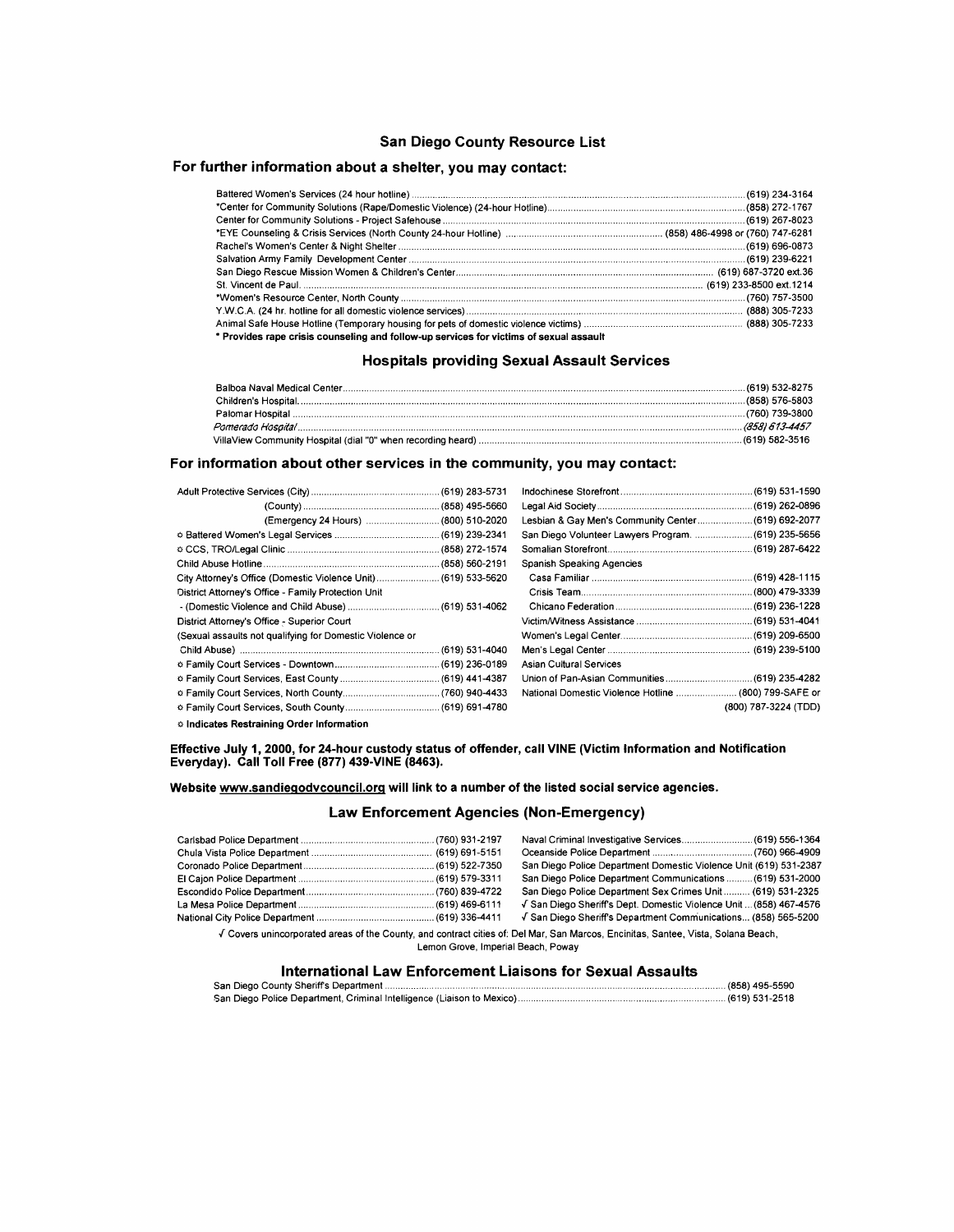## **SAN DIEGO POLICE DEPARTMENT FORENSIC SCIENCES – PRELIMINARY RAPE CASE INFORMATION**

|    |           |                                                                                                                                      |                              |                          |             |                             |                                            |                      | $Yes \Box$         |            |
|----|-----------|--------------------------------------------------------------------------------------------------------------------------------------|------------------------------|--------------------------|-------------|-----------------------------|--------------------------------------------|----------------------|--------------------|------------|
| 1. |           | Did the victim have consensual sex within 96 hours (4 days) prior to the time the hospital samples                                   |                              |                          |             |                             |                                            |                      |                    |            |
|    |           | and/or clothing were collected?                                                                                                      |                              |                          | $No\square$ | $Yes \Box$                  |                                            |                      |                    |            |
|    |           | Specify: 1 day before $\Box$ 2 days before $\Box$ 3 days before                                                                      |                              |                          |             |                             |                                            | $\Box$               | 4 days before      |            |
|    | $\Box$    | If yes, can a reference sample be obtained from the consensual partner $(s)$ ?                                                       |                              |                          |             |                             |                                            |                      | $No\square$        | $Yes \Box$ |
|    |           | (Reference standards from all consensual partners should be collected before submitting a request to the<br>laboratory for testing.) |                              |                          |             |                             |                                            |                      |                    |            |
| 2. |           | Was oral activity involved in the sexual assault                                                                                     |                              |                          |             | $No\square$                 | $Yes \Box$                                 |                      |                    |            |
|    | If yes:   | Fellatio                                                                                                                             | $\Box$                       |                          |             | Victim on Suspect           |                                            |                      | Suspect on Victim□ |            |
|    |           | Cunnilingus                                                                                                                          | $\Box$ and $\Box$ and $\Box$ |                          |             | Victim on Suspect $\square$ |                                            |                      | Suspect on Victim□ |            |
|    |           | Other?                                                                                                                               | $\Box$                       |                          |             |                             |                                            |                      |                    |            |
| 3. |           |                                                                                                                                      |                              |                          |             |                             |                                            |                      |                    |            |
| 4. |           | Did the suspect ejaculate? No                                                                                                        |                              | $\overline{\phantom{a}}$ | Yes         | $\Box$                      | Victim unsure                              | $\Box$               | N/A                | $\Box$     |
|    |           | If yes, where did ejaculation occur?                                                                                                 |                              |                          |             |                             |                                            |                      |                    |            |
|    | Internal? |                                                                                                                                      | Vagina $\square$             |                          |             | External?                   |                                            | $\Box$ Victim's body |                    |            |
|    |           |                                                                                                                                      |                              |                          |             |                             |                                            |                      |                    |            |
|    |           | Mouth $\Box$                                                                                                                         |                              |                          |             | $\Box$ Clothing item        |                                            |                      |                    |            |
|    |           |                                                                                                                                      |                              |                          |             |                             |                                            |                      |                    |            |
|    |           | Rectum $\Box$                                                                                                                        |                              |                          |             | $\Box$ Other                |                                            |                      |                    |            |
|    |           |                                                                                                                                      |                              |                          |             |                             |                                            |                      |                    |            |
| 5. |           | Was a condom worn during the assault?                                                                                                |                              |                          |             | $No\square$                 | Yes $\Box$ Victim unsure $\Box$ N/A $\Box$ |                      |                    |            |
| 6. |           | Was victim or suspect bleeding during the assault?                                                                                   |                              |                          |             |                             |                                            |                      |                    |            |
|    | Victim    | $No\square$                                                                                                                          | $Yes \Box$                   |                          |             | From what area(s) of the    |                                            |                      |                    |            |
|    |           |                                                                                                                                      |                              |                          |             |                             |                                            |                      |                    |            |
|    | Suspect   | $No \Box$ Yes                                                                                                                        |                              |                          |             | From what area(s) of the    |                                            |                      |                    |            |
|    |           | Did the victim receive a blood transfusion? No $\square$                                                                             |                              |                          |             | $Yes \Box$                  |                                            |                      |                    |            |
|    |           | Did the suspect receive a blood transfusion? No $\square$                                                                            |                              |                          |             | $Yes \Box$                  |                                            |                      |                    |            |
|    |           | Was the victim menstruating?                                                                                                         |                              |                          | $No\square$ | $Yes \Box$                  |                                            |                      |                    |            |

7. Was clothing collected other than items worn to the hospital (e.g. from the scene)? No $\Box$  Yes $\Box$ 7.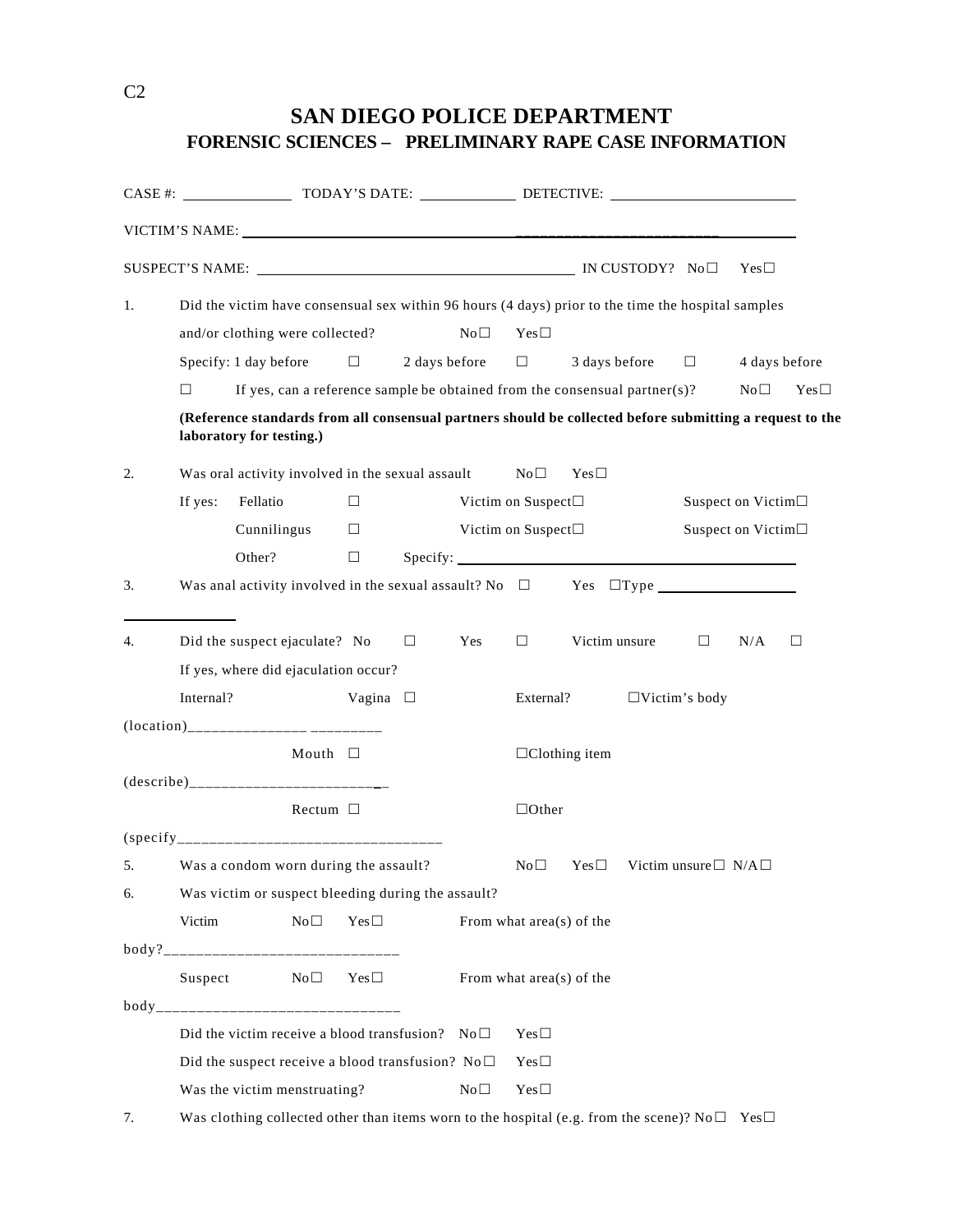| Based on information from the victim, which item(s) of clothing is/are most likely to have seminal fluid                                                                                                                      |             |                                       |                           |                |                                                                                               |            |
|-------------------------------------------------------------------------------------------------------------------------------------------------------------------------------------------------------------------------------|-------------|---------------------------------------|---------------------------|----------------|-----------------------------------------------------------------------------------------------|------------|
| stains from the suspect?                                                                                                                                                                                                      |             |                                       |                           |                |                                                                                               |            |
| Was bedding collected? No $\square$ Yes $\square$ If "No" go to Question #11.                                                                                                                                                 |             |                                       |                           |                |                                                                                               |            |
| Based on information from the victim, which item of bedding is most likely to have seminal fluid stains?                                                                                                                      |             |                                       |                           |                |                                                                                               |            |
| from the suspect?                                                                                                                                                                                                             |             |                                       |                           |                |                                                                                               |            |
| Bottom bed sheet $\square$                                                                                                                                                                                                    |             | Top bed sheet $\Box$ Bedspread $\Box$ |                           | Blanket $\Box$ | Pillowcase□                                                                                   |            |
| Did any type of consensual sex act take place on the bedding since the last time it was washed?                                                                                                                               |             |                                       |                           |                |                                                                                               |            |
| Bottom bed sheet                                                                                                                                                                                                              | $No\square$ | $Yes \Box$                            |                           | Top bed sheet  | $No\square$                                                                                   | $Yes \Box$ |
| Bedspread                                                                                                                                                                                                                     | $No\square$ | $Yes \Box$                            | Blanket                   |                | $No\square$                                                                                   | $Yes \Box$ |
| Pillowcase                                                                                                                                                                                                                    | $No\square$ | $Yes \Box$                            | Other                     |                | $No\square$                                                                                   | $Yes \Box$ |
|                                                                                                                                                                                                                               |             |                                       |                           |                |                                                                                               |            |
| Note:<br>If the above information concerning the history of the bedding is not obtained, the bedding will<br>not be examined.                                                                                                 |             |                                       |                           |                |                                                                                               |            |
| Were any other items collected from the scene?<br>If yes, list items collected:                                                                                                                                               |             |                                       | $No\square$               | $Yes \Box$     |                                                                                               |            |
| Has a suspect been identified?<br>Were any other items collected from the scene?                                                                                                                                              |             | No <sub>1</sub>                       | $Yes \Box$<br>$No\square$ | $Yes \Box$     |                                                                                               |            |
| Do the suspect and victim know each other? No $\square$                                                                                                                                                                       |             |                                       | $Yes \Box$                |                |                                                                                               |            |
| If yes, at the time of the assault, were they involved in a consensual sexual relationship No $\square$                                                                                                                       |             |                                       |                           |                |                                                                                               | $Yes \Box$ |
| Note:<br>suspect will not be examined for semen.                                                                                                                                                                              |             |                                       |                           |                | Bedding that has not been washed since the consensual sex $act(s)$ between the victim and the |            |
|                                                                                                                                                                                                                               |             |                                       |                           |                |                                                                                               |            |
| Other relevant information: Notice of the set of the set of the set of the set of the set of the set of the set of the set of the set of the set of the set of the set of the set of the set of the set of the set of the set |             |                                       |                           |                |                                                                                               |            |
|                                                                                                                                                                                                                               |             |                                       |                           |                |                                                                                               |            |
|                                                                                                                                                                                                                               |             |                                       |                           |                |                                                                                               |            |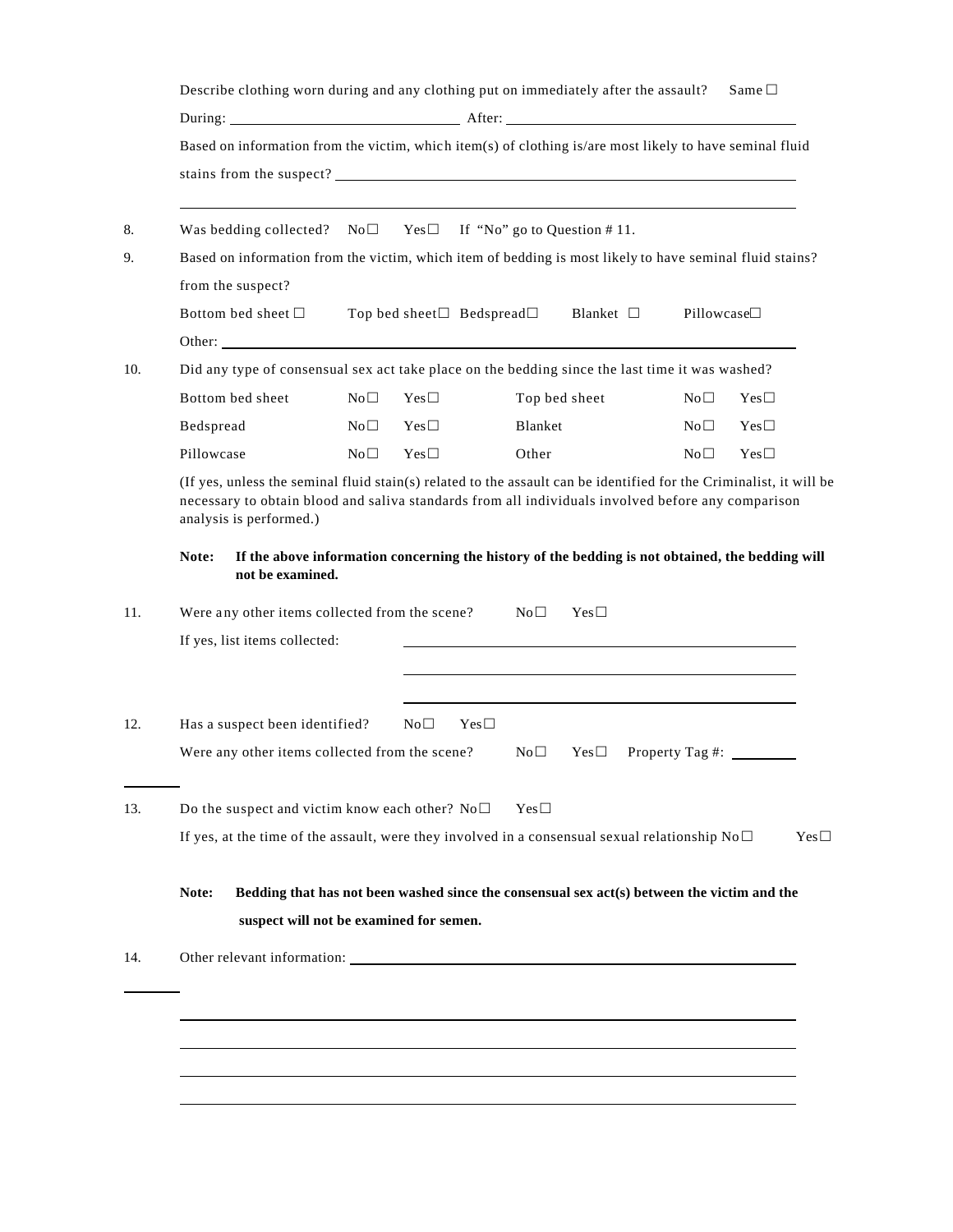$C3$ 

#### **SAN DIEGO POLICE DEPARTMENT**� **FORENSIC SCIENCES – LAB SERVICES REQUEST** �

| VICTIM'S NAME (Last, First)                                                                     |                         | SUSPECT'S NAME (Last, First) OFFENSE CODE |                 | <b>CASE NUMBER</b> |
|-------------------------------------------------------------------------------------------------|-------------------------|-------------------------------------------|-----------------|--------------------|
| DETECTIVE'S NAME                                                                                | <b>TELEPHONE NUMBER</b> |                                           | SERGEANT'S NAME | TELEPHONE NUMBER   |
| $\Box$ PRELIM. $\Box$ DATE $\Box$ TRIAL $\Box$ DATE $\Box$ SERIES $\Box$ NAME OF SERIES         |                         | <b>PRIORITY</b>                           |                 |                    |
| $\Box$ ANALYSIS NEEDED FOR CASE TO BE ISSUED                                                    |                         |                                           |                 |                    |
| Has a victim reference standard been collected?                                                 |                         |                                           |                 |                    |
| Has a suspect reference standard been collected? $\Box$ No $\Box$ Yes Property Tag #            |                         |                                           |                 |                    |
|                                                                                                 |                         |                                           |                 |                    |
| Has a consensual partner reference standard been collected? $\Box$ No $\Box$ Yes Property Tag # |                         |                                           |                 |                    |
|                                                                                                 |                         |                                           | B#              |                    |

#### **E V I D E N C E S U B M I T T E D**

(LIST THE ITEM(S) YOU WANT EXAMINED AND POSSIBLE CONSEQUENCES (i.e. "Examine the bottom sheet removed from the suspect's bed and check for trace evidence from the victim.")

TRACE EVIDENCE: Hairs, Fibers, Paints, Glass, Shoeprints, Gunshot Residue, Arson/Explosives, Physical Matches

FORENSIC BIOLOGY: Blood, Semen, Saliva, Fingernail Scrapings, DNA

#### **(LIST ITEMS BY ORDER OF PRIORITY DETERMINED BY CASE HISTORY)**

| 1.<br>PLEASE CHECK:                                                                                                                                                                                                                 |              | ITEM TO BE EXAMINED |                  |            | PROPERTY TAG#               |  |
|-------------------------------------------------------------------------------------------------------------------------------------------------------------------------------------------------------------------------------------|--------------|---------------------|------------------|------------|-----------------------------|--|
|                                                                                                                                                                                                                                     |              |                     |                  |            |                             |  |
| <b>FOR TRACE EVIDENCE:</b>                                                                                                                                                                                                          | $\Box$ HAIR  | $\Box$ FIBERS       | $\Box$ OTHER     |            |                             |  |
| FOR FORENSIC BIOLOGY: $\Box$ BLOOD                                                                                                                                                                                                  |              | $\square$ SEMEN     | $\square$ SALIVA | $\Box$ DNA | $\Box$ FINGERNAIL SCRAPINGS |  |
|                                                                                                                                                                                                                                     | $\Box$ OTHER |                     |                  |            |                             |  |
| $\Box$ DNA ANALYSIS REQUESTED                                                                                                                                                                                                       |              |                     |                  |            |                             |  |
| <b>COMMENTS:</b> THE SECOND SECOND SECOND SECOND SECOND SECOND SECOND SECOND SECOND SECOND SECOND SECOND SECOND SECOND SECOND SECOND SECOND SECOND SECOND SECOND SECOND SECOND SECOND SECOND SECOND SECOND SECOND SECOND SECOND SEC |              |                     |                  |            |                             |  |
|                                                                                                                                                                                                                                     |              |                     |                  |            |                             |  |
|                                                                                                                                                                                                                                     |              |                     |                  |            |                             |  |
|                                                                                                                                                                                                                                     |              |                     |                  |            |                             |  |

REQUESTING UNIT'S SUPERVISOR APPROVAL **with a contract of the UNITE** DATE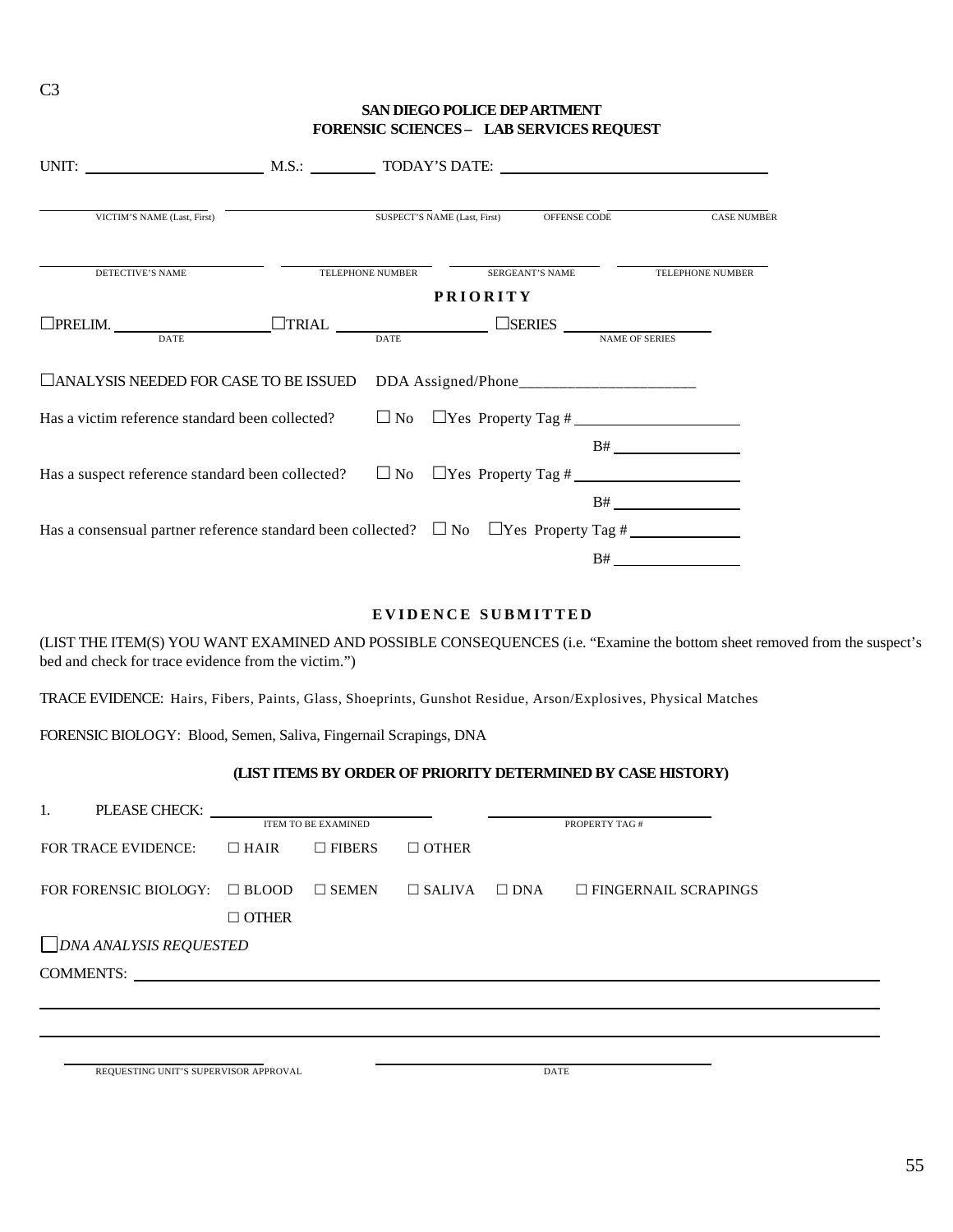| 2. PLEASE CHECK:                                  |                                 | <b>ITEM TO BE EXAMINED</b>           |                          |            | PROPERTY TAG #              |  |
|---------------------------------------------------|---------------------------------|--------------------------------------|--------------------------|------------|-----------------------------|--|
| FOR TRACE EVIDENCE:                               | $\Box$ HAIR                     | $\Box$ FIBERS                        | $\Box$ OTHER             |            |                             |  |
| FOR FORENSIC BIOLOGY:                             | $\Box$ BLOOD<br>$\Box$ OTHER    | $\Box$ SEMEN                         | $\Box$ SALIVA $\Box$ DNA |            | □ FINGERNAIL SCRAPINGS      |  |
| <b>DNA ANALYSIS REQUESTED</b>                     |                                 |                                      |                          |            |                             |  |
| <b>COMMENTS:</b>                                  |                                 |                                      |                          |            |                             |  |
|                                                   |                                 |                                      |                          |            |                             |  |
|                                                   |                                 |                                      |                          |            |                             |  |
| FOR TRACE EVIDENCE:                               | $\Box$ HAIR                     | ITEM TO BE EXAMINED<br>$\Box$ FIBERS | $\Box$ OTHER             |            | PROPERTY TAG #              |  |
|                                                   |                                 |                                      |                          |            |                             |  |
| FOR FORENSIC BIOLOGY:                             | $\Box$ BLOOD                    | $\Box$ SEMEN                         | $\Box$ SALIVA $\Box$ DNA |            | □ FINGERNAIL SCRAPINGS      |  |
| <b>DNA ANALYSIS REQUESTED</b><br><b>COMMENTS:</b> | $\Box$ OTHER                    |                                      |                          |            |                             |  |
|                                                   |                                 |                                      |                          |            |                             |  |
| 4. PLEASE CHECK:                                  |                                 | <b>ITEM TO BE EXAMINED</b>           |                          |            | PROPERTY TAG #              |  |
| FOR TRACE EVIDENCE:                               | $\Box$ HAIR                     | $\Box$ FIBERS                        | $\Box$ OTHER             |            |                             |  |
| FOR FORENSIC BIOLOGY:                             | $\Box$ BLOOD<br>$\Box$ OTHER    | $\Box$ SEMEN                         | $\Box$ SALIVA $\Box$ DNA |            | □ FINGERNAIL SCRAPINGS      |  |
| <b>DNA ANALYSIS REQUESTED</b>                     |                                 |                                      |                          |            |                             |  |
| <b>COMMENTS:</b>                                  |                                 |                                      |                          |            |                             |  |
|                                                   |                                 |                                      |                          |            |                             |  |
| 5. PLEASE CHECK:                                  |                                 | <b>ITEM TO BE EXAMINED</b>           |                          |            | PROPERTY TAG #              |  |
| FOR TRACE EVIDENCE:                               | $\Box$<br>HAIR                  | $\Box$ FIBERS                        | $\Box$ OTHER             |            |                             |  |
| FOR FORENSIC BIOLOGY:                             | $\Box$<br>BLOOD<br>$\Box$ OTHER | $\square$ SEMEN                      | $\square$ SALIVA         | $\Box$ DNA | $\Box$ FINGERNAIL SCRAPINGS |  |
| <b>DNA ANALYSIS REQUESTED</b><br><b>COMMENTS:</b> |                                 |                                      |                          |            |                             |  |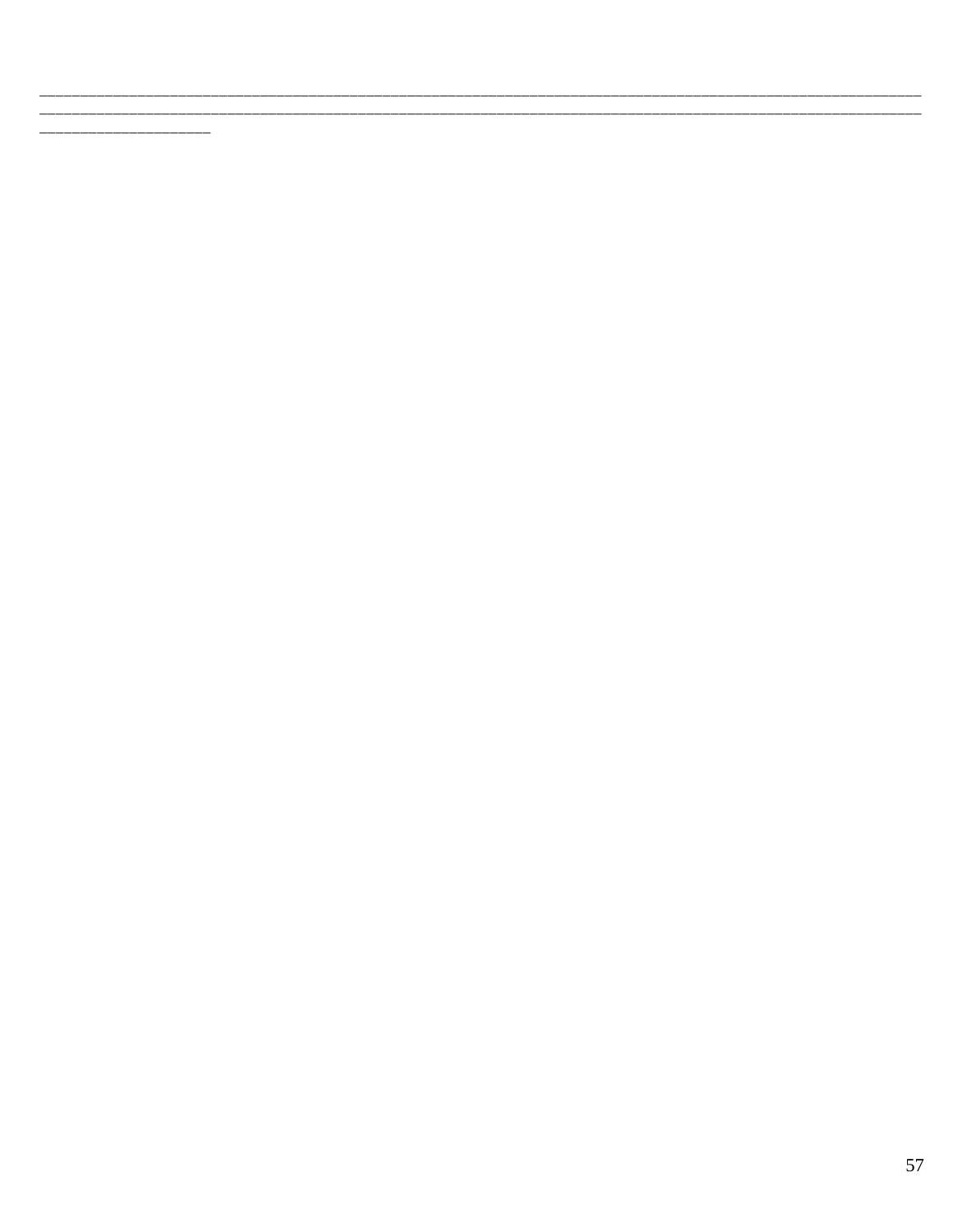## **SAN DIEGO POLICE DEPARTMENT FORENSIC SCIENCE SECTION**

| SEX CRIMES TOXICOLOGY REQUEST                             |  |                          |                          |                      |                          |                   |       |                                             |
|-----------------------------------------------------------|--|--------------------------|--------------------------|----------------------|--------------------------|-------------------|-------|---------------------------------------------|
| Unit/M.S.                                                 |  |                          | Today's Date<br>Case No. |                      |                          |                   |       |                                             |
|                                                           |  |                          |                          |                      |                          |                   |       |                                             |
| Subject's LAST Name                                       |  |                          |                          | Subject's First Name |                          |                   |       | Subject's DOB                               |
|                                                           |  |                          |                          |                      |                          |                   |       |                                             |
| Detective's Name<br>Phone                                 |  |                          | Sergeant's Name          |                      |                          |                   | Phone |                                             |
|                                                           |  |                          |                          |                      |                          |                   |       |                                             |
| Property Tag No.                                          |  | Blood Alcohol No.        |                          |                      |                          | Urine Alcohol No. |       |                                             |
|                                                           |  |                          |                          |                      |                          |                   |       |                                             |
| Date/Time of Assault<br>Date/Time of Forensic Examination |  |                          |                          |                      |                          |                   |       | Number of Hours Between Incident and Sample |
|                                                           |  |                          |                          |                      |                          | Collection        |       |                                             |
| <b>FIRST VOID URINE</b><br><b>BLOOD ALCOHOL</b>           |  |                          |                          |                      | <b>SECOND VOID URINE</b> |                   |       |                                             |
| <b>TEST REQUESTED</b>                                     |  | TIME:___________________ |                          |                      |                          |                   |       |                                             |
|                                                           |  |                          |                          |                      |                          |                   |       |                                             |

#### **SUBJECT SYMPTOMS**

#### **Please circle: A: Patient History B: Observed A&B: Both**

| Disturbance of Consciousness | Memory Impairment | Neurological        | Psychophysiological                         | GI/GU                    |
|------------------------------|-------------------|---------------------|---------------------------------------------|--------------------------|
| Drowsiness                   | Confusion         | Muscle relaxation   | Excitability                                | Nausea                   |
| $A$ $B$                      | B<br>A            | $\overline{B}$<br>A | $\overline{\phantom{a}}^{\phantom{a}}$<br>A | A B                      |
| Sedated*                     | Memory Loss       | <b>Dizziness</b>    | Aggressive behavior                         | Vomiting                 |
| $\mathbf{B}$<br>A            | B<br>A            | B<br>A              | B<br>A                                      | $\overline{B}$<br>A      |
| Stupor                       |                   | Weakness            | Sexual stimulation                          | Diarrhea                 |
| B<br>A                       |                   | B<br>A              | B<br>A                                      | B<br>A                   |
| Loss of                      |                   | Slurred Speech      | Loss of inhibitions                         | Incontinence Urine/Feces |
| Consciousness                |                   | B<br>A              | B<br>A                                      | B<br>A                   |
| B<br>A                       |                   |                     |                                             |                          |
|                              |                   | Paralysis           | Hallucinations                              |                          |
|                              |                   | B<br>А              | B<br>A                                      |                          |
|                              |                   | Seizures            | Dissociation                                |                          |
|                              |                   | - B<br>А            | B<br>A                                      |                          |
|                              |                   | Pupil Size          |                                             |                          |
|                              |                   | Reaction:           |                                             |                          |

How long was the subject unconscious:

Date and time of suspected ingestion:

How many times did the subject void prior to the urine collection?

How much alcohol did the subject consume?

Type of alcohol:

| *Name<br>the counter)<br>taken<br>(recreational,<br>prescription or over<br>drugs<br>$\Omega$ | Last dose: |              |
|-----------------------------------------------------------------------------------------------|------------|--------------|
|                                                                                               | Date:      | m.<br>l'ime: |
|                                                                                               | Date:      | m.<br>l'ime: |

#### **BASED ON HISTORY AND SYMPTOMS, SELECT DRUG PANEL(S):**

| General Drugs (Urine)             |                                      |                                 |                     |                         | Amphetamines Cocaine Opiates Phencyclidine Benzodiazepine (Rohypnol not included) Marijuana |           |
|-----------------------------------|--------------------------------------|---------------------------------|---------------------|-------------------------|---------------------------------------------------------------------------------------------|-----------|
| <b>Prescription Drugs</b>         | Amitriptyline<br><b>Barbiturates</b> | Carisoprodol<br>Chlorpheniramin | Diphenhydramin<br>e | Lidocaine<br>Meperidine | Orphenadrine<br>Methaqualone                                                                | Verapamil |
| (Urine)                           | Brompheniramin                       | e                               | Dextromethorph      | Meprobamate             | Thioridazine                                                                                |           |
|                                   | e                                    | Desipramine                     | an Imipramine       |                         |                                                                                             |           |
| Specialized Sex Crimes<br>(Urine) | <b>Barbiturates</b>                  | Ketamine<br>Soma                | Rohypnol GHB        | Scopolamine             |                                                                                             |           |
|                                   |                                      |                                 |                     |                         |                                                                                             |           |

 $C<sub>4</sub>$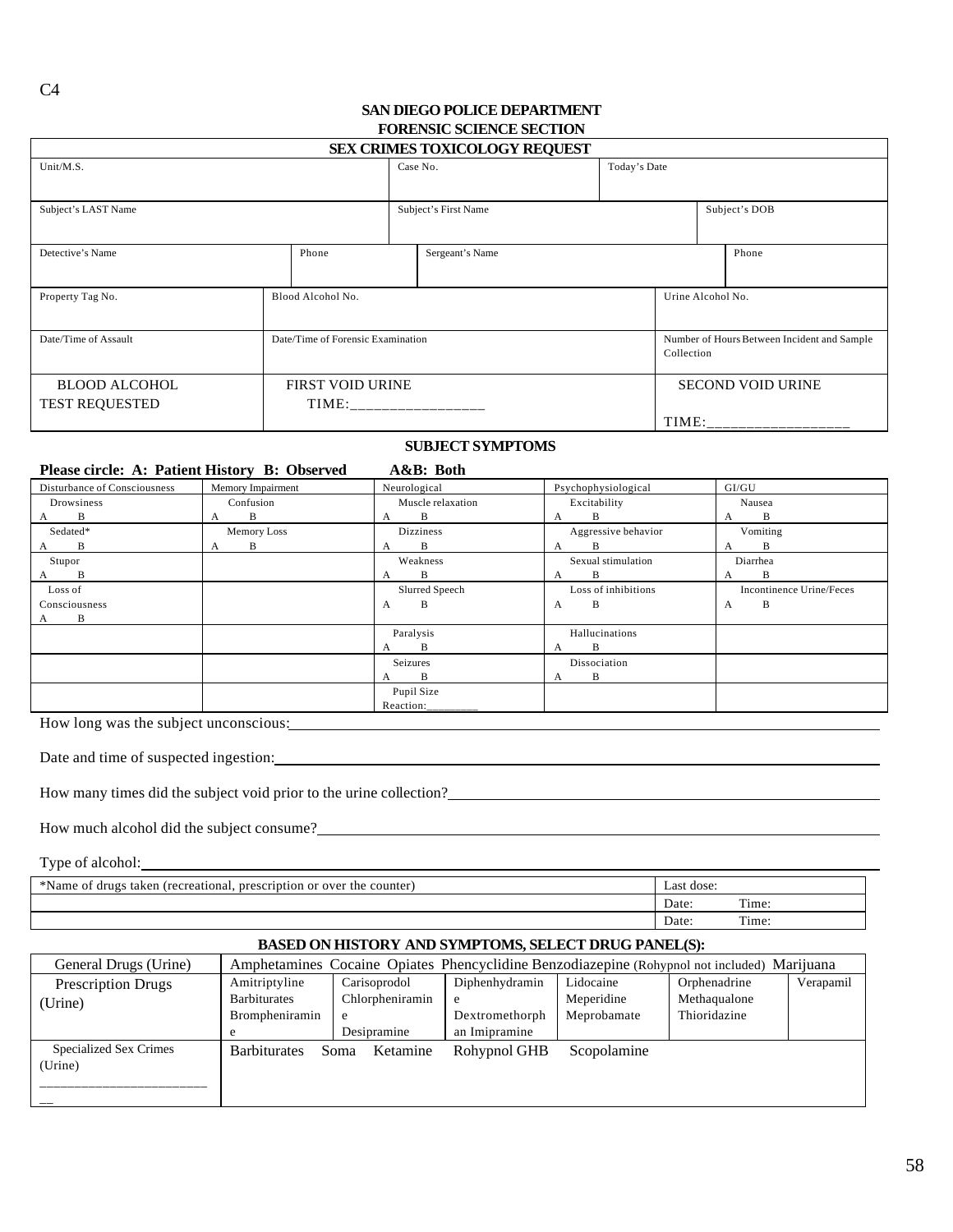| 2.04<br>\ nnrova<br>$^{\circ}$ Pequiten<br>an<br>້<br>$\sim$ $\sim$ |   |
|---------------------------------------------------------------------|---|
| $1 + L$<br><b>Construction</b><br>--                                | ∽ |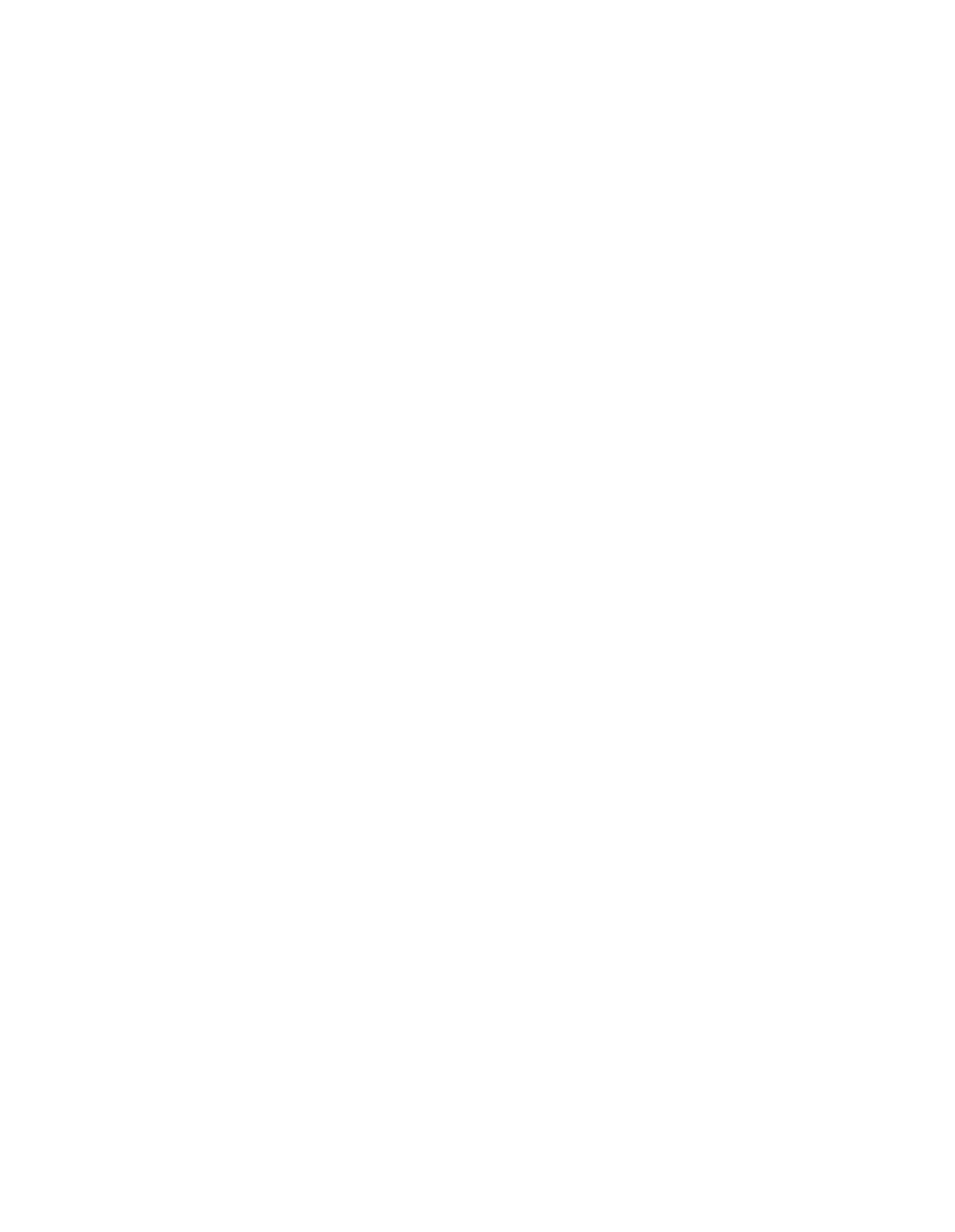## **SAN DIEGO POLICE DEPARTMENT INSTRUCTIONS for COLLECTION of REFERENCE MOUTH SWABS**

## **COLLECTION KIT CONTENTS:**

- **(4) Four plastic wrapped swabs**
- **(1) One manila envelope with white information label**
- **(1) One slightly smaller manila envelope**
- **(1) One evidence seal**
- **(1) One pair of large latex gloves**

## **DIRECTIONS:**

- 1. Put on the pair of latex gloves. Remove one of the four swabs provided from the sterile plastic package.
- $\overline{2}$ . Rub the cotton tipped end of the swab against the inside of the cheek of the mouth while slowly rotating the swab. Rub against the inside of the cheek for about 30 seconds.
- 3. Place the swab in the slightly smaller envelope and close the flap. The empty plastic swab package can be discarded. Repeat the process for the remaining three swabs. Remove the latex gloves from your hands and discard.
- $\overline{4}$ . Place the slightly smaller envelope in the envelope with the white information label.
- 5. Fill in the information on the white label on the outer envelope.
- 6. Place envelope with white label in original envelope labeled, "*Reference Mouth Swab Collection Kit".*
- $7.$ Seal *Reference Mouth Swab Collection Kit*" with evidence seal.
- 8. Check the reference mouth swabs into Property and request they be stored frozen.

## *WARNING!!*

- *1. Do not handle or contaminate the cotton tipped end of the swabs. They should only come in contact with the subject's mouth.*
- *2. The swabs are not to collect saliva, but are for collecting cells from the lining of the cheek of the mouth. Therefore, vigorously rub them against the inside cheek of the mouth.*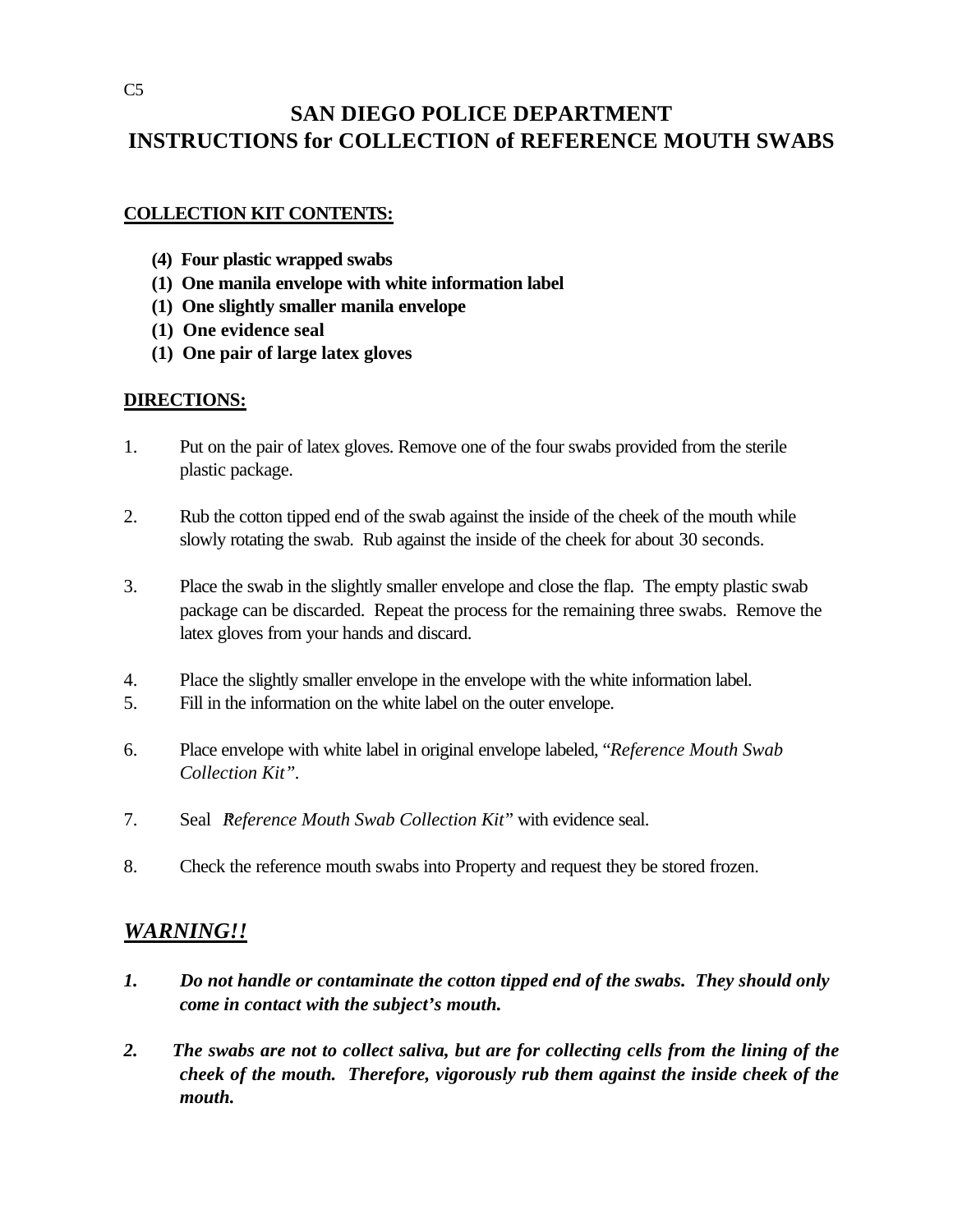*3. Make sure to rotate the swabs in the subject's mouth so that the entire cotton surface of the swab is used for collection.*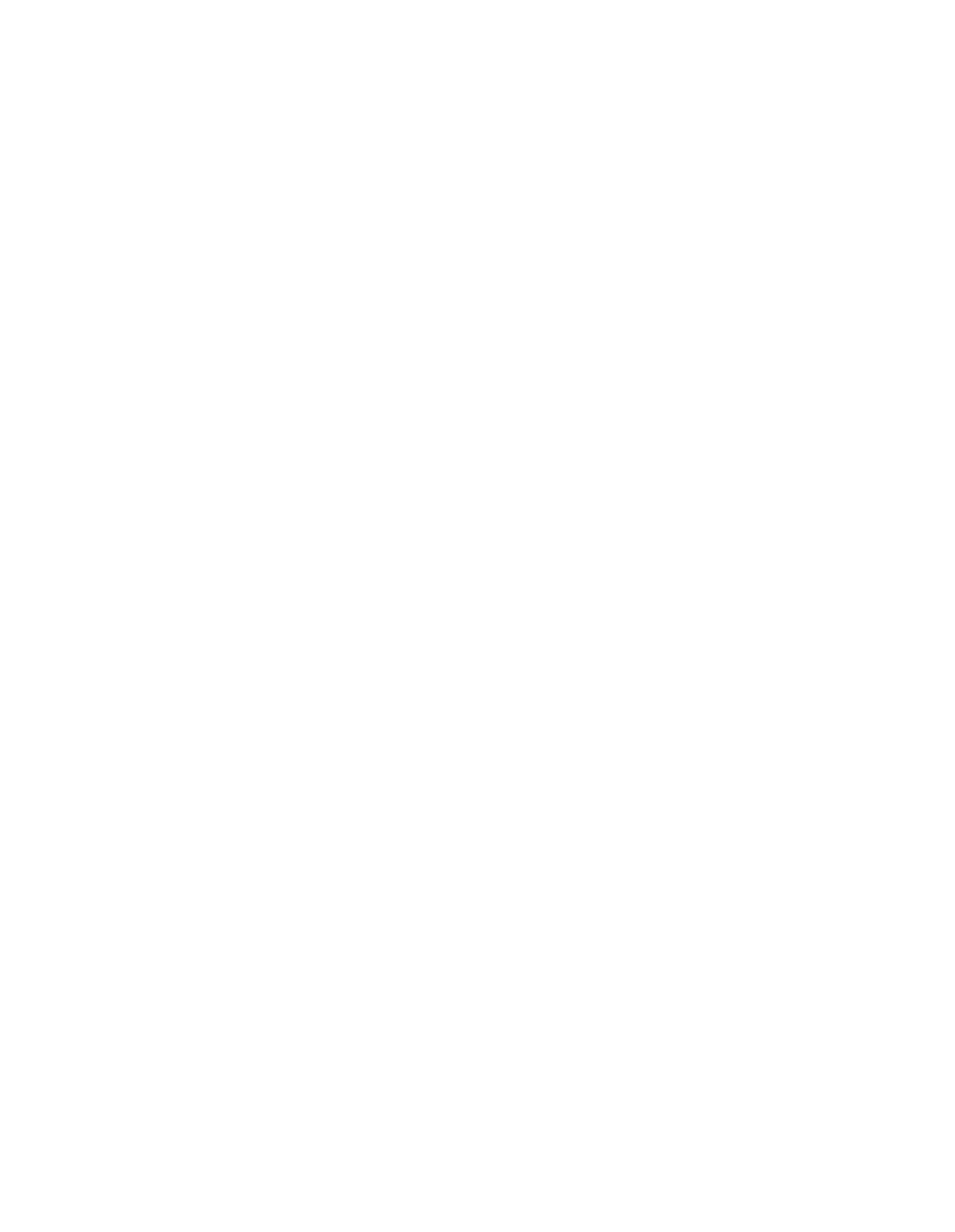## **San Diego County SART** � **ADDENDUM TO 923** �

#### **Clothing Documentation**

 **neatly:** � Obtain a complete history prior to evidence collection and documentation. Complete all blanks. If not applicable, write N/A. When specific evidence is not required, write "deferred." Document accurately. **Write clearly and** 

### \_\_\_\_ **Patient Presented at Hospital Wearing Clothing Worn During the Assault:** �

Describe clothing (with minimal handling) carefully noting condition (clean, dirty, rips, tears, stretched out elastic, missing buttons) and visible signs of foreign material (grass, fiber, hair, twigs, soil, splinters, glass, blood, dry or moist secretions).

**Procedure for wet clothing: Items must be dry to preserve evidence. If clothing is wet, lay on a sheet of clean, unused, white paper and cover with another sheet of white paper. Gently fold each article of clothing and place in a labeled, sealed paper bag. Give to the officer. Advise that the clothing is wet.** 

#### Patient Presented at Hospital Wearing Clothing Put On Immediately After the Assault:

Describe clothing put on after the assault, (with minimal handling) carefully noting any visible signs of foreign material (grass, fiber, hair, twigs, soil, splinters, glass, blood, dry or moist secretions). Focus on clothes worn closest to the genitals or areas where the suspect's mouth made contact, i.e., breasts/bra. Bra: \_\_\_\_\_\_\_\_\_\_\_\_\_\_\_\_\_\_\_\_\_\_\_\_\_\_\_\_\_\_\_\_\_\_\_\_\_\_\_\_\_\_\_\_\_\_\_\_\_\_\_\_\_\_\_\_\_\_\_\_\_\_\_\_\_\_\_\_\_\_\_\_\_ Shirt: \_\_\_\_\_\_\_\_\_\_\_\_\_\_\_\_\_\_\_\_\_\_\_\_\_\_\_\_\_\_\_\_\_\_\_\_\_\_\_\_\_\_\_\_\_\_\_\_\_\_\_\_\_\_\_\_\_\_\_\_\_\_\_\_\_\_\_\_\_\_\_\_ Undershirt: Sweater: Jacket: \_\_\_\_\_\_\_\_\_\_\_\_\_\_\_\_\_\_\_\_\_\_\_\_\_\_\_\_\_\_\_\_\_\_\_\_\_\_\_\_\_\_\_\_\_\_\_\_\_\_\_\_\_\_\_\_\_\_\_\_\_\_\_\_\_\_\_\_\_\_\_ Pants: Underwear: Socks (state one or two socks present): \_\_\_\_\_\_\_\_\_\_\_\_\_\_\_\_\_\_\_\_\_\_\_\_\_\_\_\_\_\_\_\_\_\_\_\_\_\_\_\_\_\_\_\_\_ Shoes (state one or two shoes present): Other: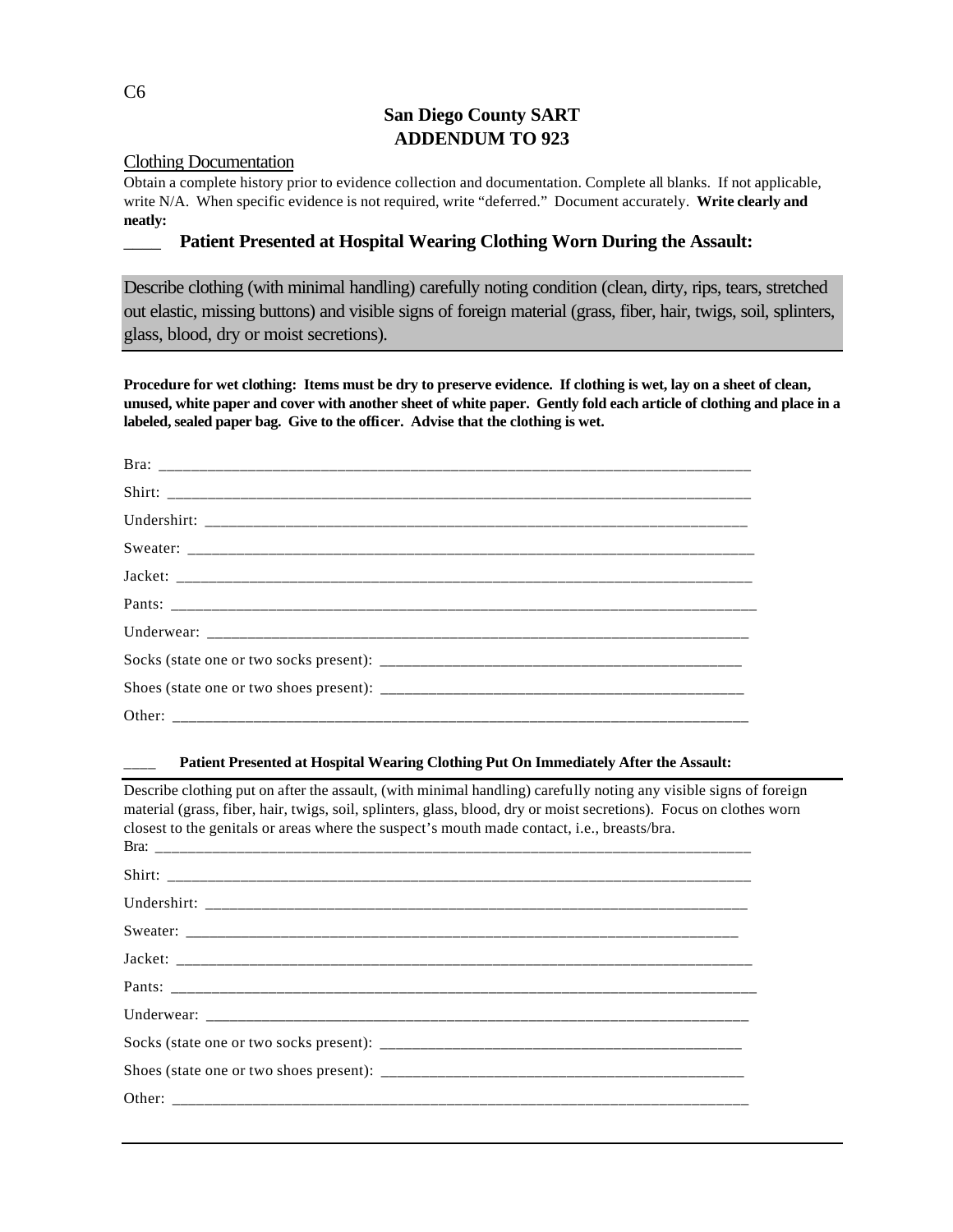#### **Patient's Description of Clothing Worn During the Assault:**

Initial **\_\_\_\_\_** Patient brought clothing worn during assault. Collected by forensic examiner.

initial forensic examiner. \_\_\_\_\_ Clothing worn at the time of the assault collected by law enforcement prior to the arrival of the

\_\_\_\_\_ Patient provides location of clothing worn at the time of the assault and/or additional evidence and initial law enforcement is notified at \_\_\_\_\_\_\_\_\_ hours.

\_\_\_\_\_ Clothing collected by law enforcement. �

Initial

DNA reference sample must be collected from the patient. In cases involving non-acute exams where clothing, bedding, or other evidence has been identified and collected, a

Buccal Swab\_\_\_\_\_\_\_\_ Blood\_\_\_\_\_\_\_

material, and missing buttons. Based on the patient's history, note any areas that need to be evaluated by the Crime Lab and/or investigating officer for foreign material, i.e., blood, dry or moist secretions, and/or tears, stretched out

| material, and missing buttons. |
|--------------------------------|
|                                |
|                                |
|                                |
|                                |
|                                |
|                                |
|                                |
|                                |
|                                |
|                                |
|                                |
| Other:                         |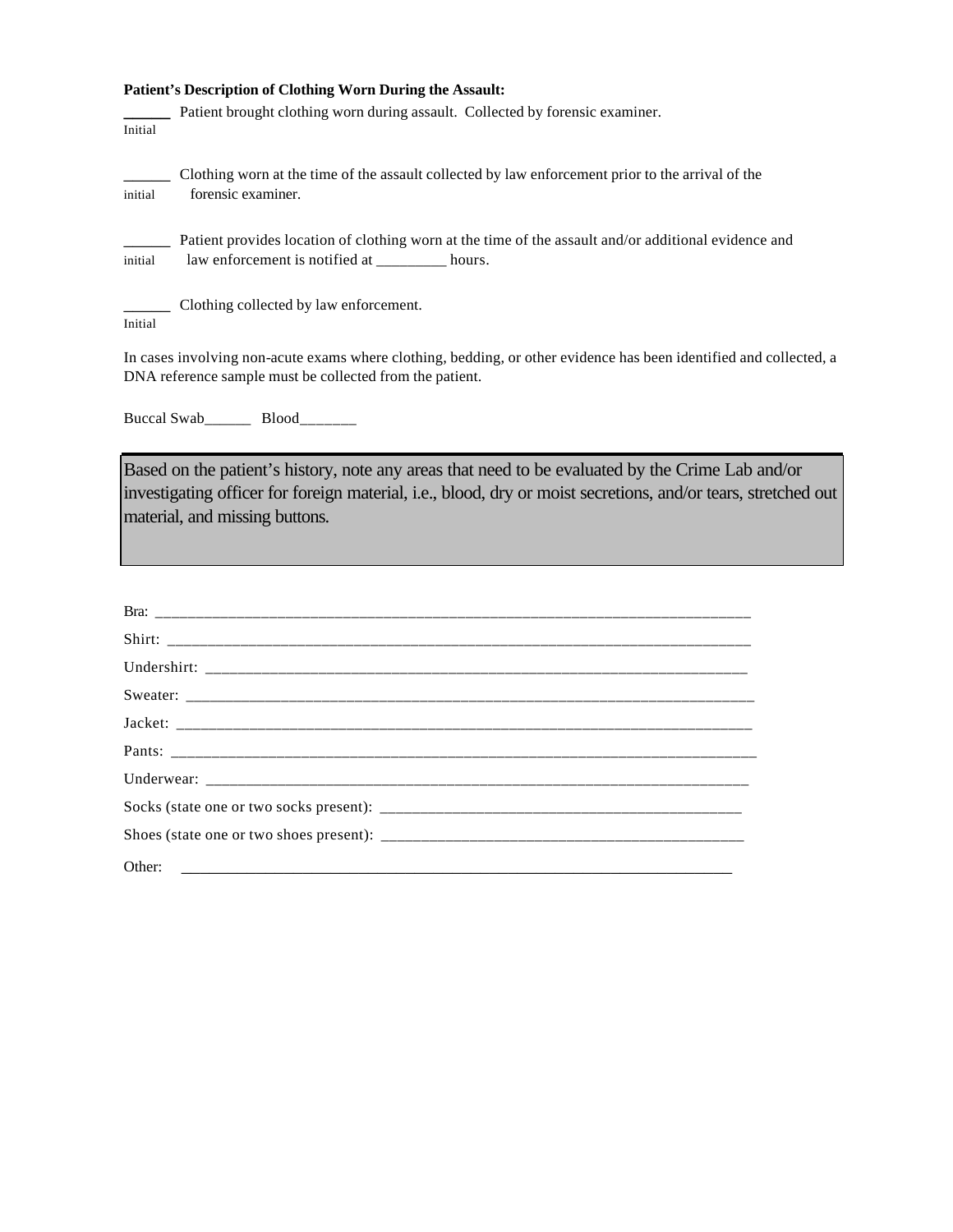## **SAN DIEGO SEXUAL ASSAULT RESPONSE TEAM**  SART/SANE PROGRAM - ADDENDUM **DRUG-FACILITATED SEXUAL ASSAULT 96-HOUR DRUG HISTORY**

**The SART nurse will complete this form at the time of the interview based on the patient's history and/or signs/symptoms observed by the examiner.** 

| Please circle: A: Patient History |                      |        | в: Observed A&B: B0th |                     |                   |                     |                     |              |              |
|-----------------------------------|----------------------|--------|-----------------------|---------------------|-------------------|---------------------|---------------------|--------------|--------------|
| <b>Disturbance of</b>             |                      |        | <b>Memory</b>         | <b>Neurological</b> |                   | Psychophysiological |                     | <b>GI/GU</b> |              |
|                                   | <b>Consciousness</b> |        | <b>Impairment</b>     |                     |                   |                     |                     |              |              |
| □                                 | Drowsiness           | $\Box$ | Confusion             | $\Box$              | Muscle            | $\Box$              | Excitability        | $\Box$       | Nausea       |
| A                                 | B                    | A      | B                     |                     | relaxation        | A                   | B                   | A            | B            |
|                                   |                      |        |                       | A                   | B                 |                     |                     |              |              |
| $\Box$                            | Sedated*             | $\Box$ | Memory                | $\Box$              | <b>Dizziness</b>  | □                   | Aggressive          | $\Box$       | Vomiting     |
| A                                 | B                    |        | Loss                  | A                   | B                 |                     | behavior            | A            | B            |
|                                   |                      | A      | B                     |                     |                   | A                   | B                   |              |              |
| ❏                                 | Stupor               |        |                       | $\Box$              | Weakness          | □                   | Sexual stimulation  | $\Box$       | Diarrhea     |
| A                                 | B                    |        |                       | A                   | B                 | A                   | B                   | A            | B            |
| $\Box$                            | Loss of              |        |                       | $\Box$              | Slurred Speech    | $\Box$              | Loss of inhibitions | $\Box$       | Incontinence |
|                                   | Consciousness        |        |                       | A                   | B                 | A                   | B                   | $\Box$       | Urine/Feces  |
| A                                 | B                    |        |                       |                     |                   |                     |                     | A            | B            |
|                                   |                      |        |                       | $\Box$              | Paralysis         | $\Box$              | Hallucinations      |              |              |
|                                   |                      |        |                       | A                   | B                 | A                   | B                   |              |              |
|                                   |                      |        |                       | $\Box$              | Seizures          | $\Box$              | Dissociation        |              |              |
|                                   |                      |        |                       | A                   | B                 | A                   | B                   |              |              |
|                                   |                      |        |                       | $\Box$              | <b>Pupil Size</b> |                     |                     |              |              |
|                                   |                      |        |                       |                     | Reaction:         |                     |                     |              |              |
|                                   |                      |        |                       |                     |                   |                     |                     |              |              |

\_\_\_\_\_\_\_\_\_\_\_\_\_\_\_\_\_\_\_\_\_\_\_\_\_\_\_\_\_\_\_\_\_\_\_\_\_\_\_\_\_\_\_\_\_\_\_\_\_\_\_

How long was the patient unconscious:

Date and time of suspected ingestion:

| Specimen collected:                                             |              |      |      |                      | cc's collected |
|-----------------------------------------------------------------|--------------|------|------|----------------------|----------------|
|                                                                 |              | Date | Time | $1st$ Void           |                |
|                                                                 | Urine        |      |      |                      | cc's collected |
|                                                                 | Date         |      | Time | 2nd Void (If needed) |                |
|                                                                 | <b>Blood</b> |      |      | (Grey Top Tube)      |                |
|                                                                 |              | Date | Time |                      |                |
| How many times has the patient voided prior to this collection? |              |      |      |                      |                |

How much alcohol did the patient consume?

\_\_\_\_\_\_\_\_\_\_\_\_\_\_\_\_\_\_\_\_\_\_\_\_\_\_\_\_\_\_\_\_\_\_\_\_\_\_\_\_\_\_\_\_\_\_\_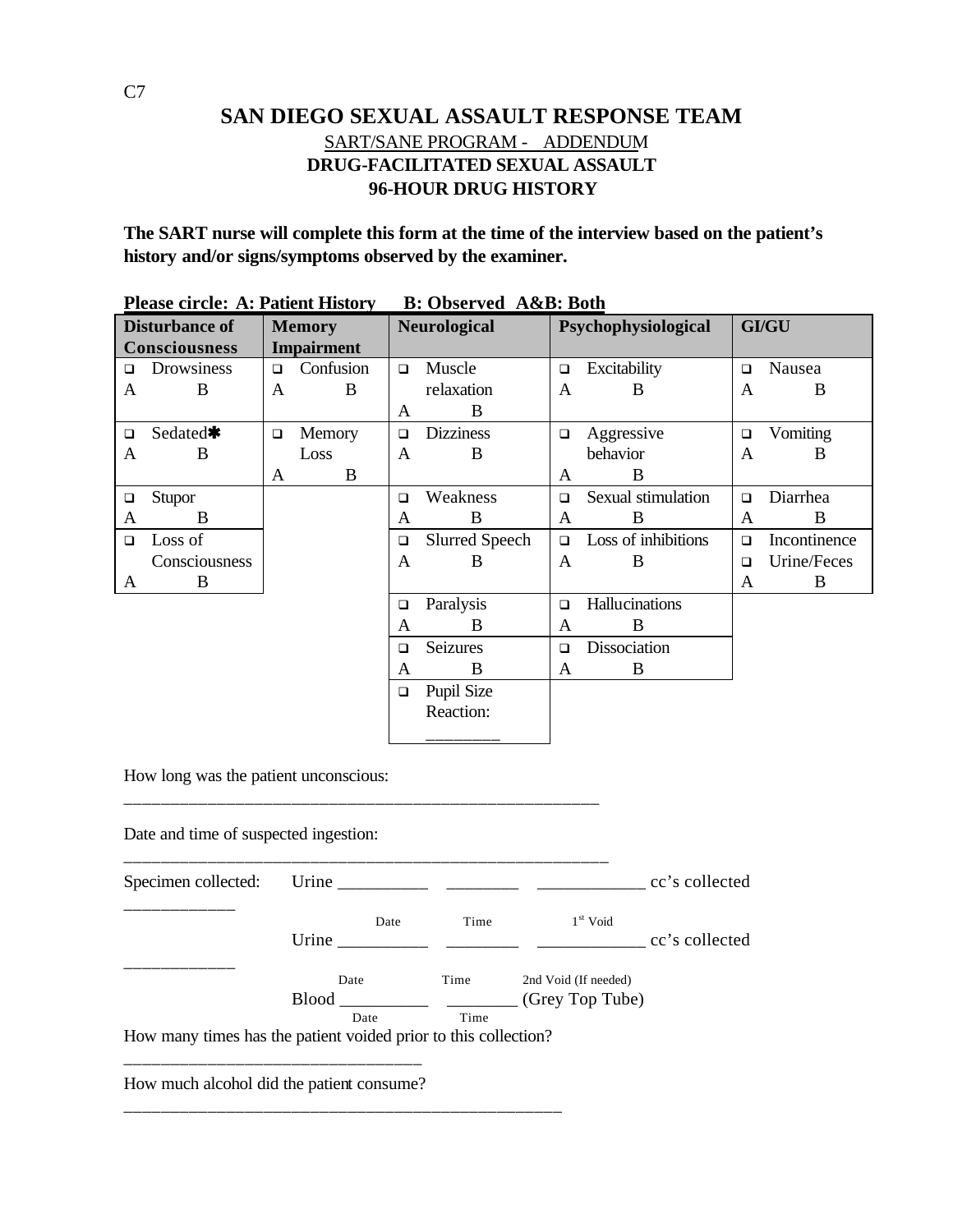## Type of alcohol:

| *Name of drugs taken (recreational, prescription or over the counter) |                                 |  |    |                    | Last dose: |       |
|-----------------------------------------------------------------------|---------------------------------|--|----|--------------------|------------|-------|
|                                                                       |                                 |  |    |                    | Date:      | Time: |
|                                                                       |                                 |  |    |                    | Date:      | Time: |
|                                                                       | $\Box$ Has patient vomited? Yes |  | No | Where is specimen? |            |       |

\_\_\_\_\_\_\_\_\_\_\_\_\_\_\_\_\_\_\_\_\_\_\_\_\_\_\_\_\_\_\_\_\_\_\_\_\_\_\_\_\_\_\_\_\_\_\_\_\_\_\_\_\_\_\_\_\_\_\_\_\_\_\_\_\_\_\_\_\_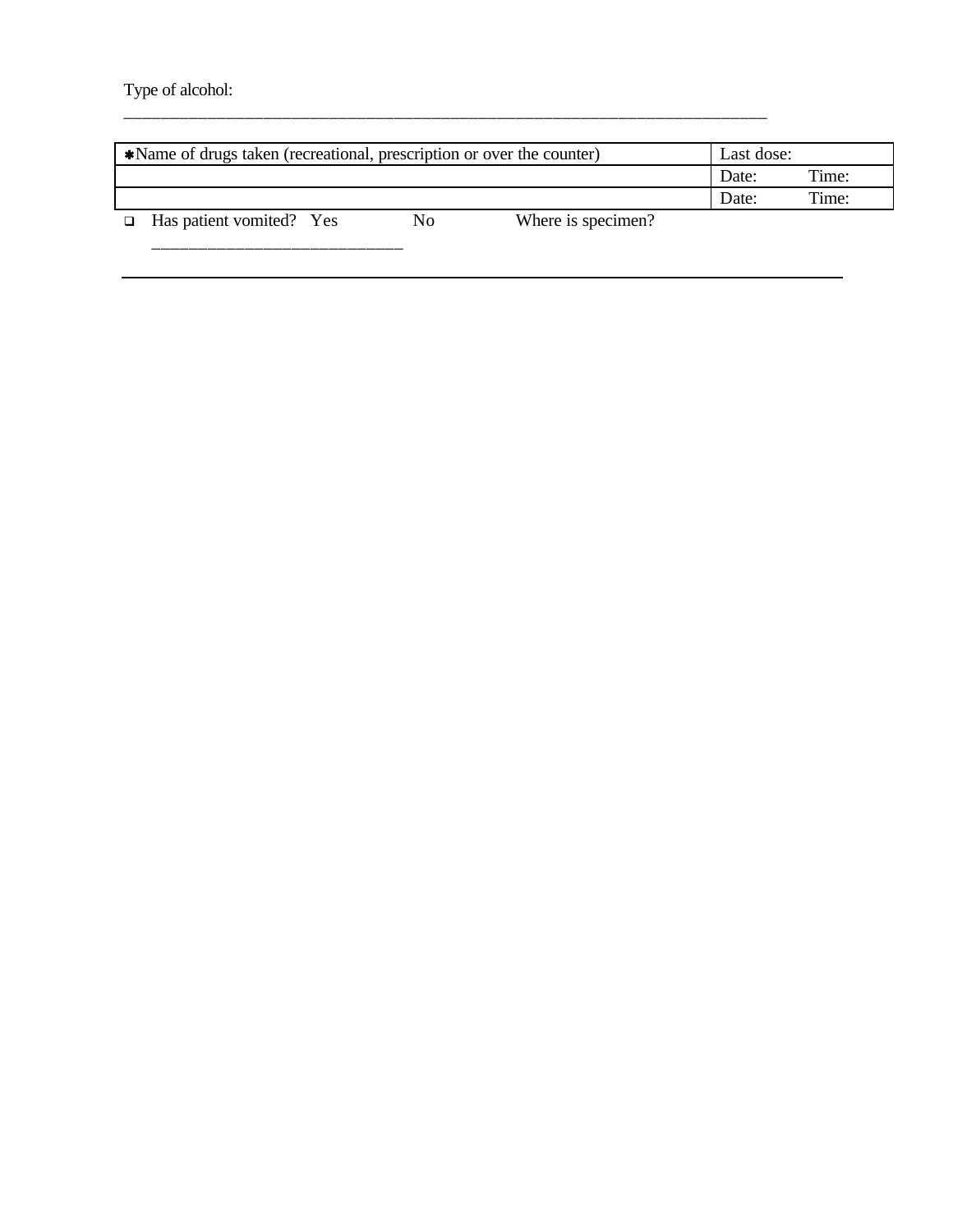# **Addendum 2 San Diego S.A.R.T. System**



Conclusion: No obvious trauma, but non-consensual sexual contact, as described by victim, could still have occurred.

> \_\_\_\_\_\_\_\_\_\_\_\_\_\_\_\_\_\_\_\_\_\_\_\_\_\_\_\_\_\_\_\_\_\_\_\_\_\_\_\_\_\_\_\_\_\_\_\_\_\_\_\_\_\_\_\_\_\_ \_\_\_\_\_\_\_\_\_\_\_\_\_\_\_\_\_\_\_\_\_\_\_\_\_\_\_\_\_\_\_\_\_\_\_\_\_\_\_\_\_\_\_\_\_\_\_\_\_\_\_\_\_\_\_\_\_\_ \_\_\_\_\_\_\_\_\_\_\_\_\_\_\_\_\_\_\_\_\_\_\_\_\_\_\_\_\_\_\_\_\_\_\_\_\_\_\_\_\_\_\_\_\_\_\_\_\_\_\_\_\_\_\_\_\_\_ \_\_\_\_\_\_\_\_\_\_\_\_\_\_\_\_\_\_\_\_\_\_\_\_\_\_\_\_\_\_\_\_\_\_\_\_\_\_\_\_\_\_\_\_\_\_\_\_\_\_\_\_\_\_\_\_\_\_ \_\_\_\_\_\_\_\_\_\_\_\_\_\_\_\_\_\_\_\_\_\_\_\_\_\_\_\_\_\_\_\_\_\_\_\_\_\_\_\_\_\_\_\_\_\_\_\_\_\_\_\_\_\_\_\_\_\_ \_\_\_\_\_\_\_\_\_\_\_\_\_\_\_\_\_\_\_\_\_\_\_\_\_\_\_\_\_\_\_\_\_\_\_\_\_\_\_\_\_\_\_\_\_\_\_\_\_\_\_\_\_\_\_\_\_\_ \_\_\_\_\_\_\_\_\_\_\_\_\_\_\_\_\_\_\_\_\_\_\_\_\_\_\_\_\_\_\_\_\_\_\_\_\_\_\_\_\_\_\_\_\_\_\_\_\_\_\_\_\_\_\_\_\_\_ \_\_\_\_\_\_\_\_\_\_\_\_\_\_\_\_\_\_\_\_\_\_\_\_\_\_\_\_\_\_\_\_\_\_\_\_\_\_\_\_\_\_\_\_\_\_\_\_\_\_\_\_\_\_\_\_\_\_ \_\_\_\_\_\_\_\_\_\_\_\_\_\_\_\_\_\_\_\_\_\_\_\_\_\_\_\_\_\_\_\_\_\_\_\_\_\_\_\_\_\_\_\_\_\_\_\_\_\_\_\_\_\_\_\_\_\_ \_\_\_\_\_\_\_\_\_\_\_\_\_\_\_\_\_\_\_\_\_\_\_\_\_\_\_\_\_\_\_\_\_\_\_\_\_\_\_\_\_\_\_\_\_\_\_\_\_\_\_\_\_\_\_\_\_\_ \_\_\_\_\_\_\_\_\_\_\_\_\_\_\_\_\_\_\_\_\_\_\_\_\_\_\_\_\_\_\_\_\_\_\_\_\_\_\_\_\_\_\_\_\_\_\_\_\_\_\_\_\_\_\_\_\_\_ \_\_\_\_\_\_\_\_\_\_\_\_\_\_\_\_\_\_\_\_\_\_\_\_\_\_\_\_\_\_\_\_\_\_\_\_\_\_\_\_\_\_\_\_\_\_\_\_\_\_\_\_\_\_\_\_\_\_ \_\_\_\_\_\_\_\_\_\_\_\_\_\_\_\_\_\_\_\_\_\_\_\_\_\_\_\_\_\_\_\_\_\_\_\_\_\_\_\_\_\_\_\_\_\_\_\_\_\_\_\_\_\_\_\_\_

� No history, or unclear history from victim.

� Inconsistent with history

**Examination findings:** 

#### DEFINITIONS:

Petechia Avulsion of tissue Suck marks Bleeding

#### Trauma:

Superficial abrasions Bruises  $> 3 \times 3$  cm. Swelling (Edema) Superficial lacerations Puncture or stab wounds

# **Trauma:** Trauma: Trauma: **Non-Specific Findings "Alone:"** Bruises < 3 x 3 cm Deep lacerations Redness (Erythema) Tenderness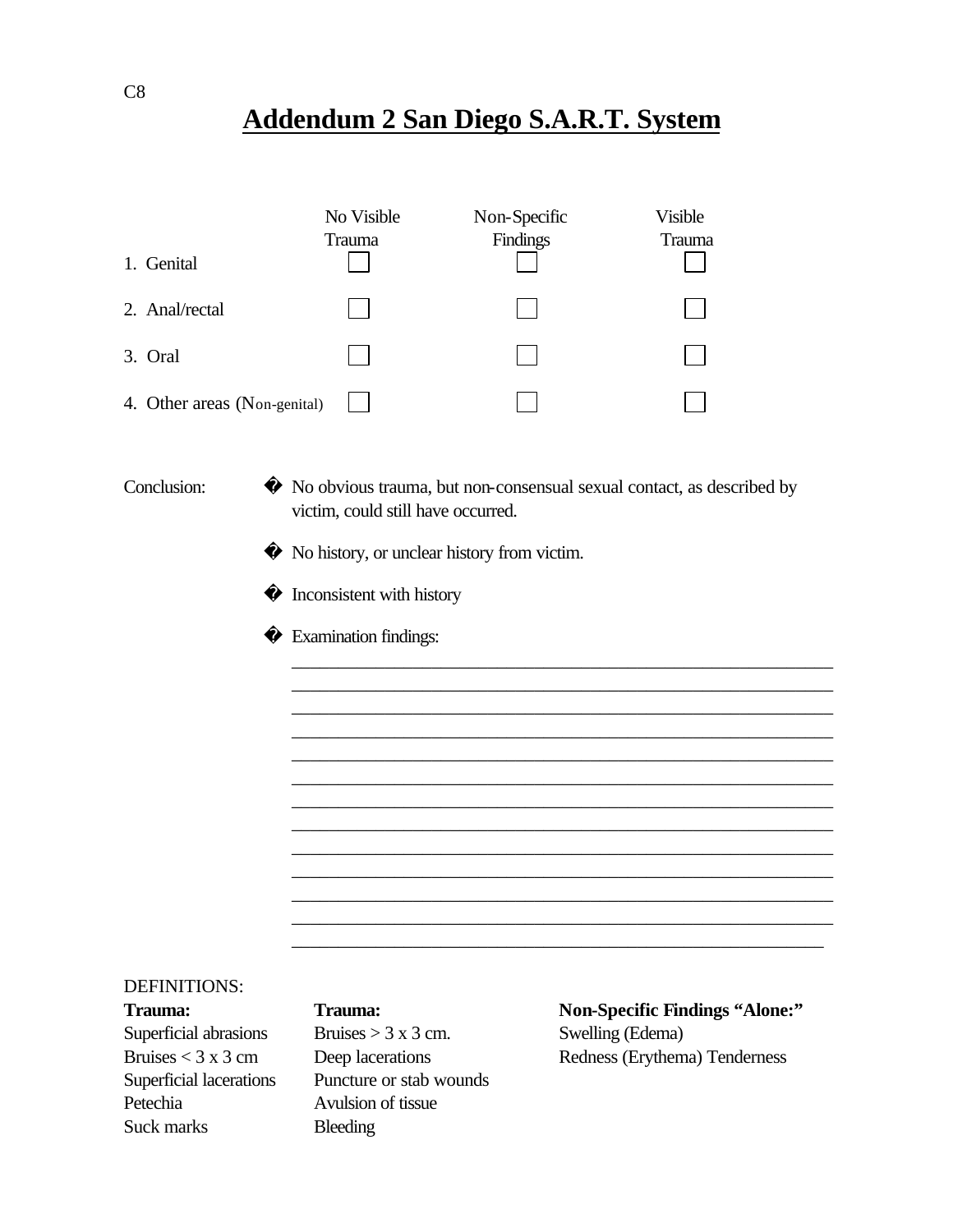NURSE: DATE: DATE: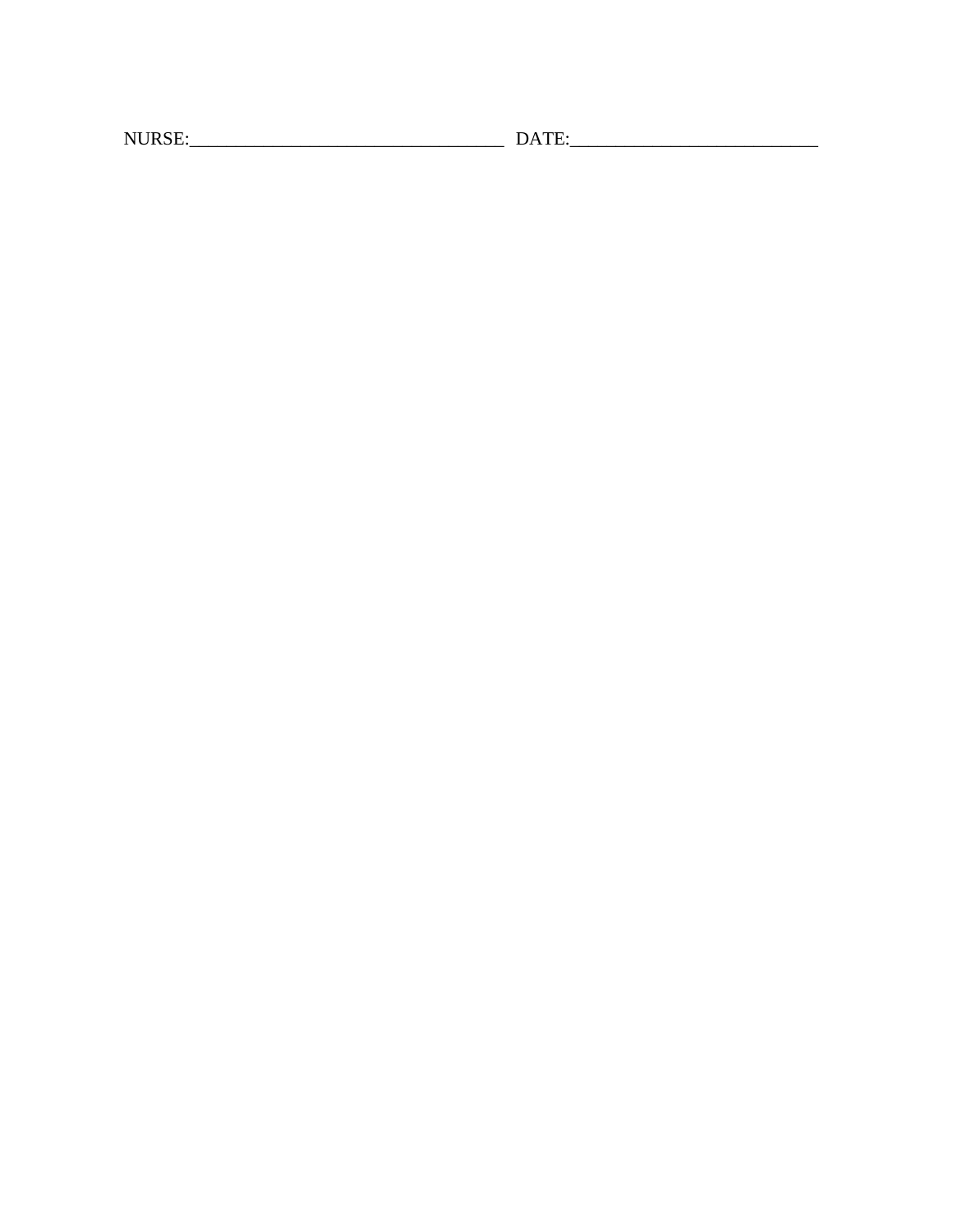#### Appendix D - RESOURCES

#### Websites:

 American Association of Forensic Science www. aafs. American College of Emergency Physicians' www.acep.org American Nurses' Association (ANA) www.nursingworld.org American Prosecutors Research Institute www.ndaa-apri.org Sexual Assault (CALCASA) www.calcasa.org California Coalition on Sexual Offending www.ccoso.org California District Attorney www.cdaa.org **Center for Disease Control**  Communities Against Violence Network www.cavnet2org Federal Bureau of Investigation (FBI) www.fbi.gov/ucr/99cius.htm **FBI** Newsletter **Federal Statistics**  International Association of Forensic Nurses www.iafn.org California Coalition Against Ctr. for Prevention of Sexual &Domestic Violence www.cpsdv.org The Coalition to End Domestic & Sexual Violence www.thecoalition.org

 Joint Commission on www.jcaho.org Men Stopping Violence National Coalition Against Sexual Assault www.ncasa.org National Center for Health Statistics www.cdc.gov/nchs National Center for Victims of Crime www.nvc.org National Institute of Justice The Accreditation of Hospitals

www.cdcv.gov/epo/mmwr/preview www.ncjrs.org/justinfo www.fedstats.gov www.forensicnurse.org

www.menstoppingviolence.org

www.ojp.usdog.gov/nij

 Office of Justice Programs www.ojp.usdoj.gov Nurses' Network on Violence Against Women www.nnvawi.org

| Office of Victims of Crime (OVC)                  | www.ojp.usdoj.gov/ovc/inforces/SAFE |
|---------------------------------------------------|-------------------------------------|
| Parents/Partners Aiding Survivors of Sexual Abuse | www.ppass.com/                      |
| Penal Code                                        | www.leginfo.ca.gov/calaw.html       |
| Rape, Abuse, & Incest National Network (RAINN)    | www.rainn.org                       |
| <b>Rights of Crime Victims</b>                    |                                     |
| Safe Child/Coalition for Children                 | www.safechild.org                   |
| SART – Guide to the Development                   | www.cane-sart.com/SAFEGuide/        |
| Violence Against Women Act (VAWA)                 | www.vaw.mmn.edu                     |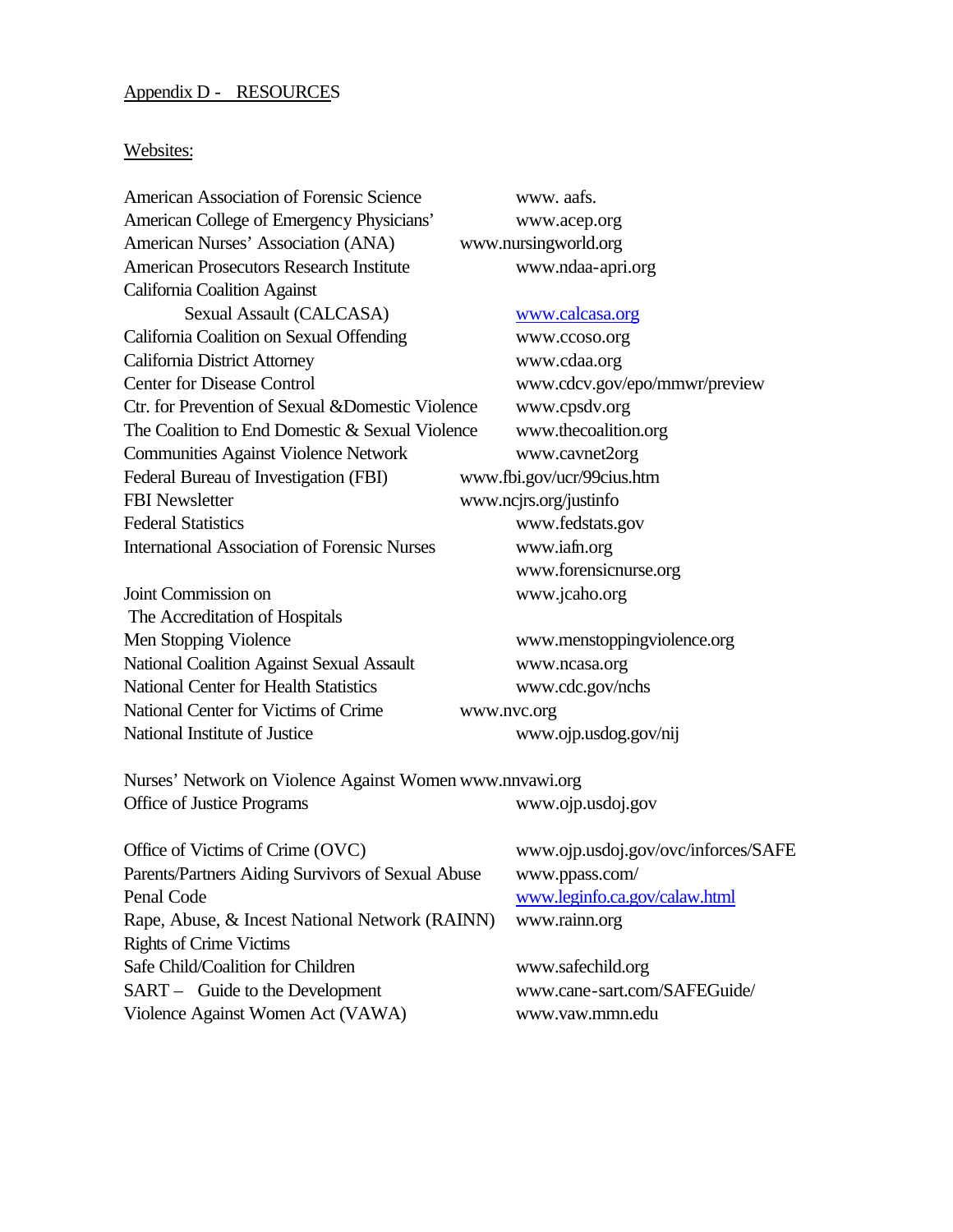| <b>SART Hospitals - San Diego County:</b>                      |                                                                    |              |
|----------------------------------------------------------------|--------------------------------------------------------------------|--------------|
| Children's Hospital (ED)                                       |                                                                    | 858-974-8005 |
| Naval Medical Center- San Diego                                |                                                                    | 619-532-8275 |
| <b>Palomar Medical Center</b>                                  |                                                                    | 760-739-3800 |
| <b>Pomerado Medical Center</b>                                 |                                                                    | 858-613-4457 |
| VillaView Hospital                                             |                                                                    | 619-582-3516 |
| <b>Crisis Counseling Centers:</b>                              |                                                                    |              |
| <b>Center for Community Solutions</b>                          |                                                                    | 858-272-1767 |
| <b>EYE Crisis Counseling Services</b>                          |                                                                    | 760-747-6281 |
| <b>Women's Resource Center</b>                                 |                                                                    | 760-757-3500 |
| Law Enforcement Agencies San Diego County:                     |                                                                    |              |
| <b>Carlsbad Police Department</b>                              |                                                                    | 760-931-2197 |
| Chula Vista Police Department                                  |                                                                    | 619-691-5151 |
| Coronado Police Department                                     |                                                                    | 619-522-7350 |
| El Cajon Police Department                                     |                                                                    | 619-579-3311 |
| <b>Escondido Police Department</b>                             |                                                                    | 760-839-4722 |
| La Mesa Police Department                                      |                                                                    | 619-469-6111 |
| <b>National City Police Department</b>                         |                                                                    | 619-336-4411 |
| <b>Naval Criminal Investigative Services</b>                   |                                                                    | 619-556-1364 |
| Oceanside Police Department                                    |                                                                    | 760-966-4909 |
| San Diego Police Department                                    |                                                                    | 619-531-2000 |
| San Diego County Sheriff's Department*                         |                                                                    | 858-565-5200 |
|                                                                | *Covers unincorporated areas of the County and contract cities of: |              |
| Del Mar                                                        | Poway                                                              | Vista        |
| Encinitas                                                      | <b>San Marcos</b>                                                  |              |
| Fallbrook                                                      | Santee                                                             |              |
| <b>Imperial Beach</b>                                          | Solana Beach                                                       |              |
| Lemon Grove                                                    | <b>Valley Center</b>                                               |              |
| Office of the District Attorney:                               |                                                                    |              |
| Family Protection Division (child abuse/domestic violence)     |                                                                    | 619-531-4300 |
| Juvenile division (sexual assault involving juvenile offenders |                                                                    | 619-694-4252 |
| Superior Court Division (all assault not qualifying for        |                                                                    |              |
|                                                                | Domestic violence, child abuse or juvenile divisions               | 619-531-4040 |
| Victim/Witness Assistance Program                              |                                                                    | 619-531-4041 |
| VICTIM ASSISTANCE:                                             |                                                                    |              |
| Victims of Crime Resource Center (NATIONAL)                    |                                                                    | 800-842-8467 |
| Crime Victims Legal Clinic                                     |                                                                    | 619-232-3300 |

The Crime Victims Fund 619-238-1988 Crime Victims Compensation Fund Legal Clinic 858-549-4202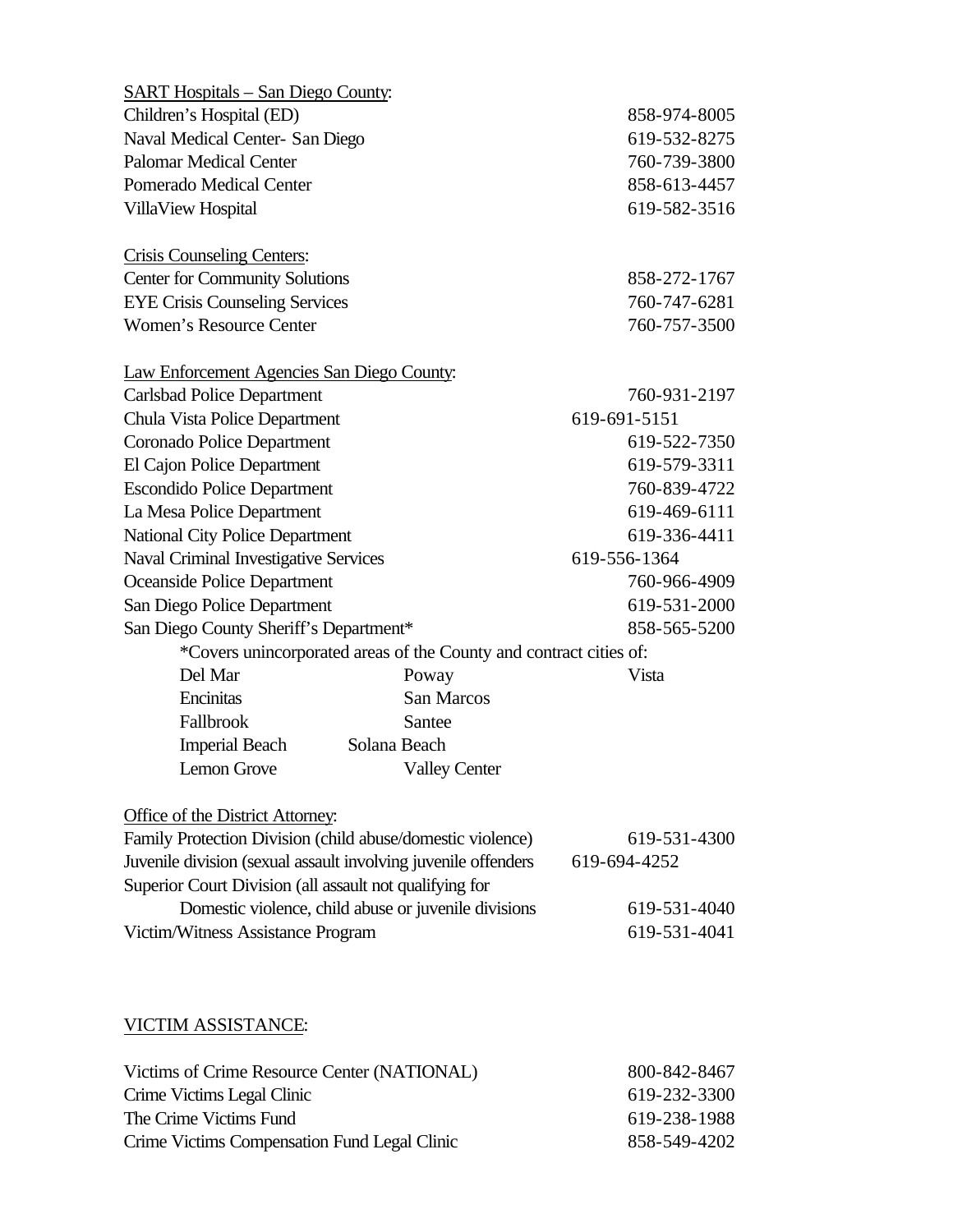California Office of Criminal Justice Planning (OCJP) 1130 K Street, Suite 300 Sacramento, CA 95814 www.ocjp.ca.gov/

> -Victim-Witness Branch 916- 342-9128 -Sexual Assault Branch 916- 324-9120 -Domestic Violence Branch 916-327-3672 -Violence Against Children Branch 916- 323-7449

California Youth Authority 4241 Williamsbourgh Drive Sacramento, CA 95823 916- 262-1392 www.cya.ca.gov/

Doris Tate Crime Victims' Bureau 915 "L" Street, Suite 1120 Sacramento, CA 95814 916-556-1237 or 800-784-2846

National Organization for Victim Assistance (NOVA) 1757 PARK ROAD, NW WASHINGTON, DC 20010 800-879-6682 www.access.digex.net/~nova/

NATIONAL VICTIM CENTER 2111 Wilson Boulevard, Suite 3000 Arlington, VA 22201 703-276-2880

## VICTIM COMPENSATION

STATE BOARD OF CONTROL Victims of Crime Program P.O. Box 3036 Sacramento, CA 95812-3036 www.boc.cahwnet.gov/victims.htm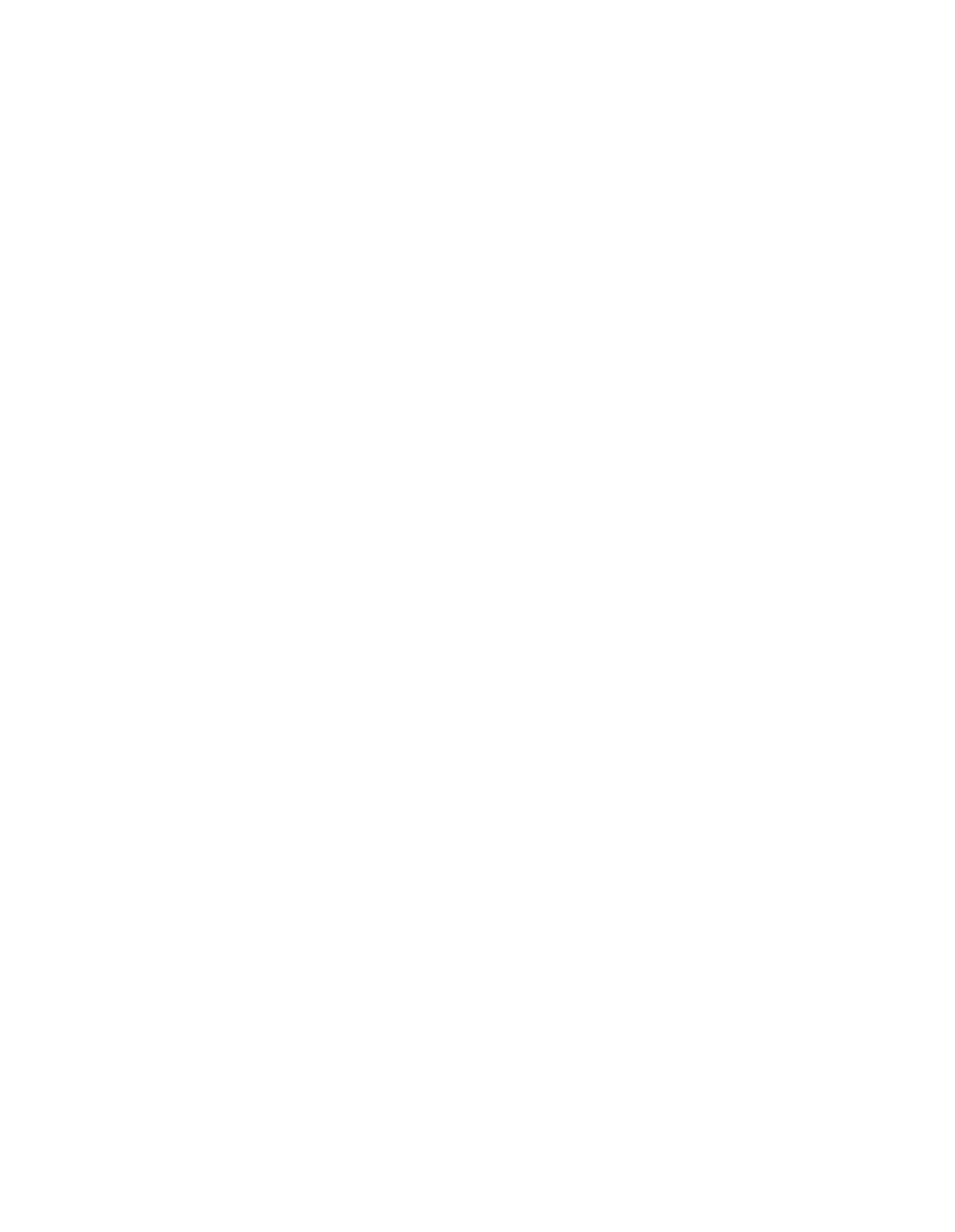## CRIME PREVENTION

California Coalition Against Sexual Assault (CALCASA) 1215 K street Suite 1100 Sacramento, CA 95814 888-9CALCASA 916-446-2520 FAX 916-446-8166 Email: info@calcasa.org www.calcasa.org

Crime and Violence Prevention Center Office of the Attorney General P.O. Box 944255 Sacramento, CA 94244-2550 916-324-7853 http://caag.state.ca.us/cvpc/

Pacific Center for Violence Prevention San Francisco General Hospital San Francisco, CA 94110 415-285-1793 www.pcvp.org/

Center for Substance Abuse Prevention PREV-LINE National Clearinghouse for Alcohol and Drug Information P.O. Box 2345 Rockville, MD 20847-2345 800-729-6686 www.health.org/

Center for the Study and Prevention of Violence University of Colorado at Boulder Campus Box 442 Boulder, Co 80309-0442 303-492-8465 www.colorado.edu/cspv/index.html

Centers for Disease Control and Prevention National Center for Injury Prevention and Control Division of Violence Prevention 4770 Buford Highway NE, Mailstop K60 Atlanta, GA 30341-3724 404-488-4362 STD Hotline 1800-227-8922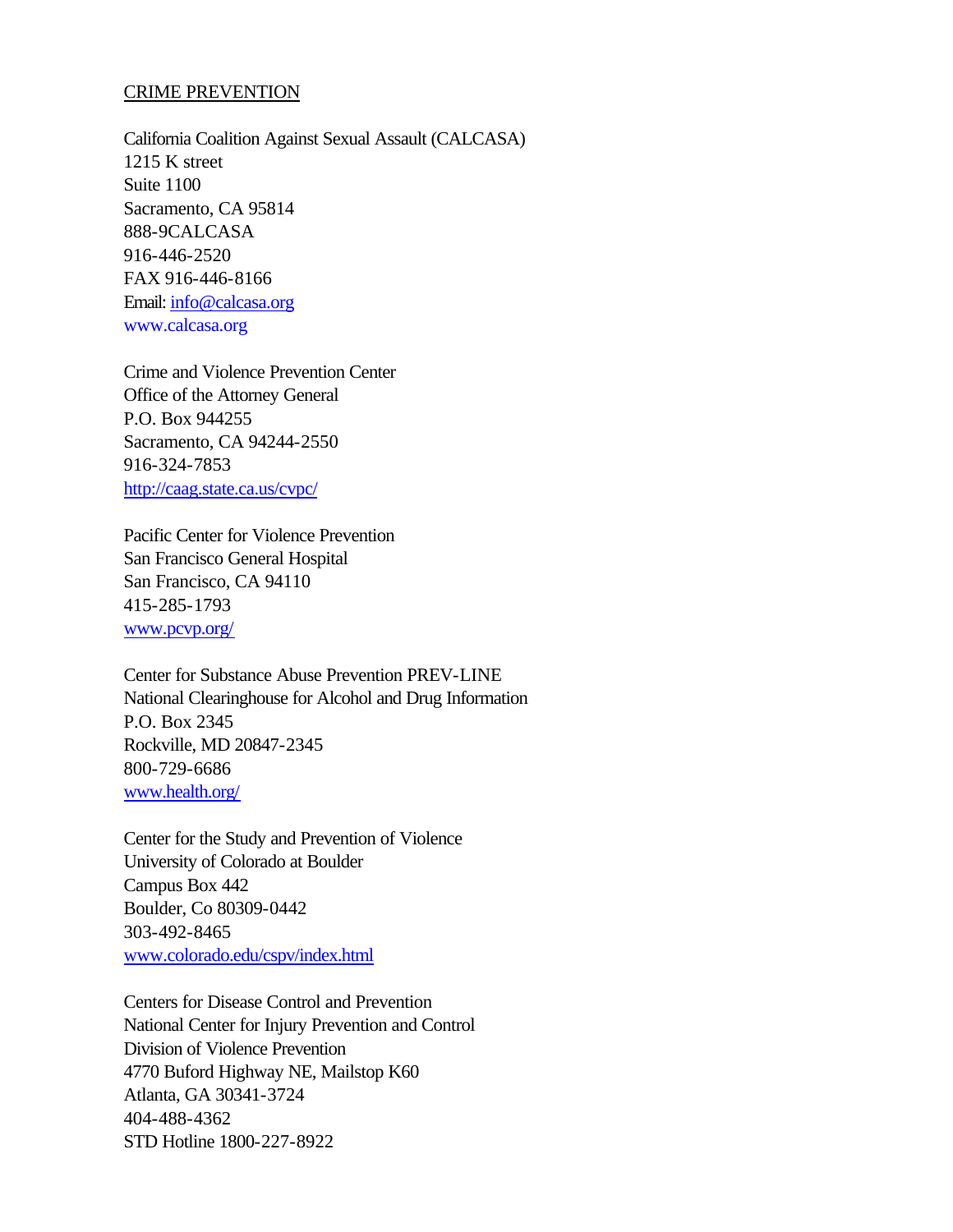www.cdc.gov/ncipc/dvp/dvp.htm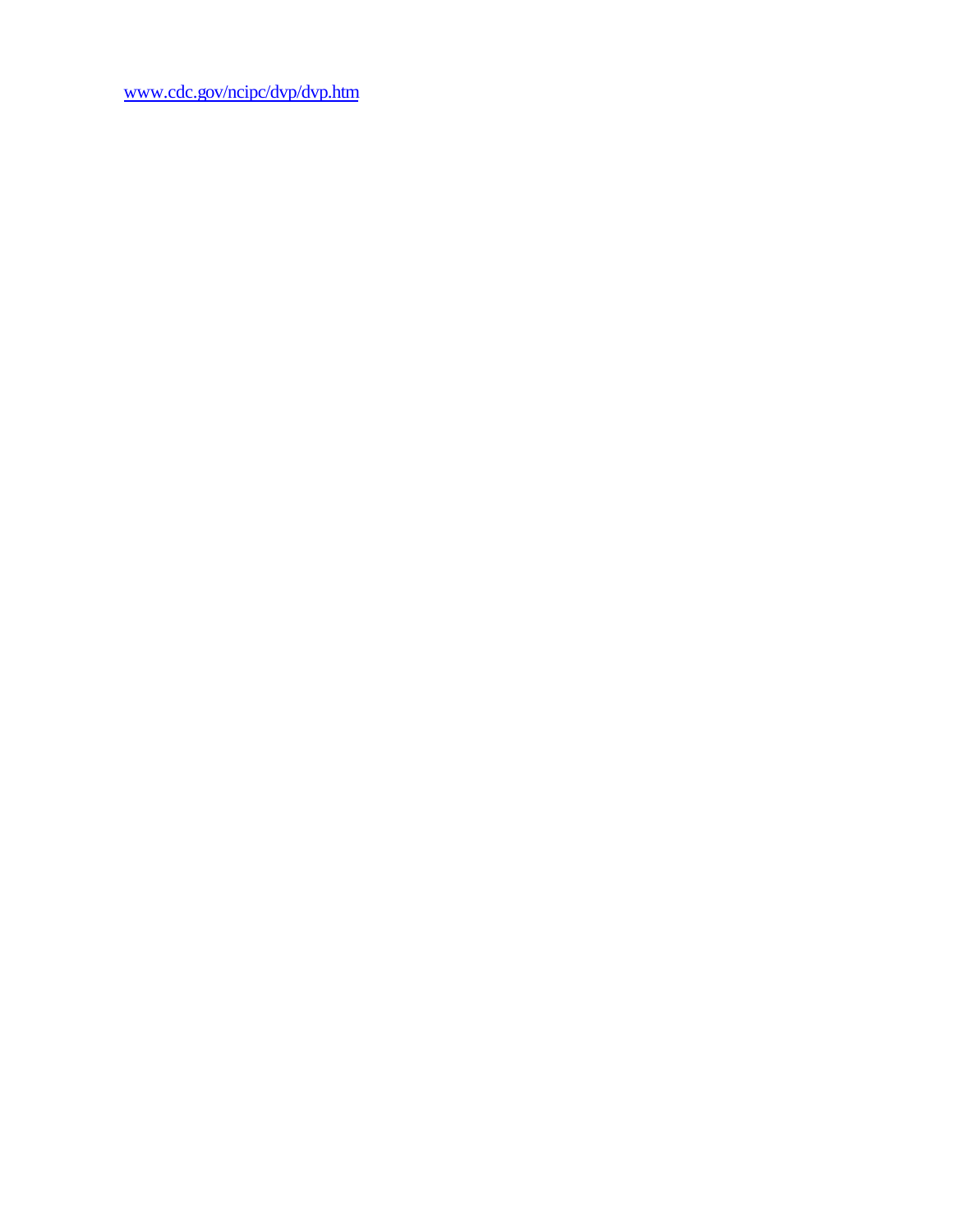Domestic Violence Hotline 800-799-7233 (SAFE)

National Crime Prevention Council 1700 K Street NW., Second Floor Washington, DC 20006-3817 202-466-6272 www.weprevent.org/

National Resource Center on Child Abuse and Neglect 63 Inverness Drive East Englewood, Co 80112-5117 800-227-5242

Nursing Network on Violence Against Women, International 1801 H Street, Suite 85 Modesto, CA 95354-1215 888-909-9993 www.nnvawi.org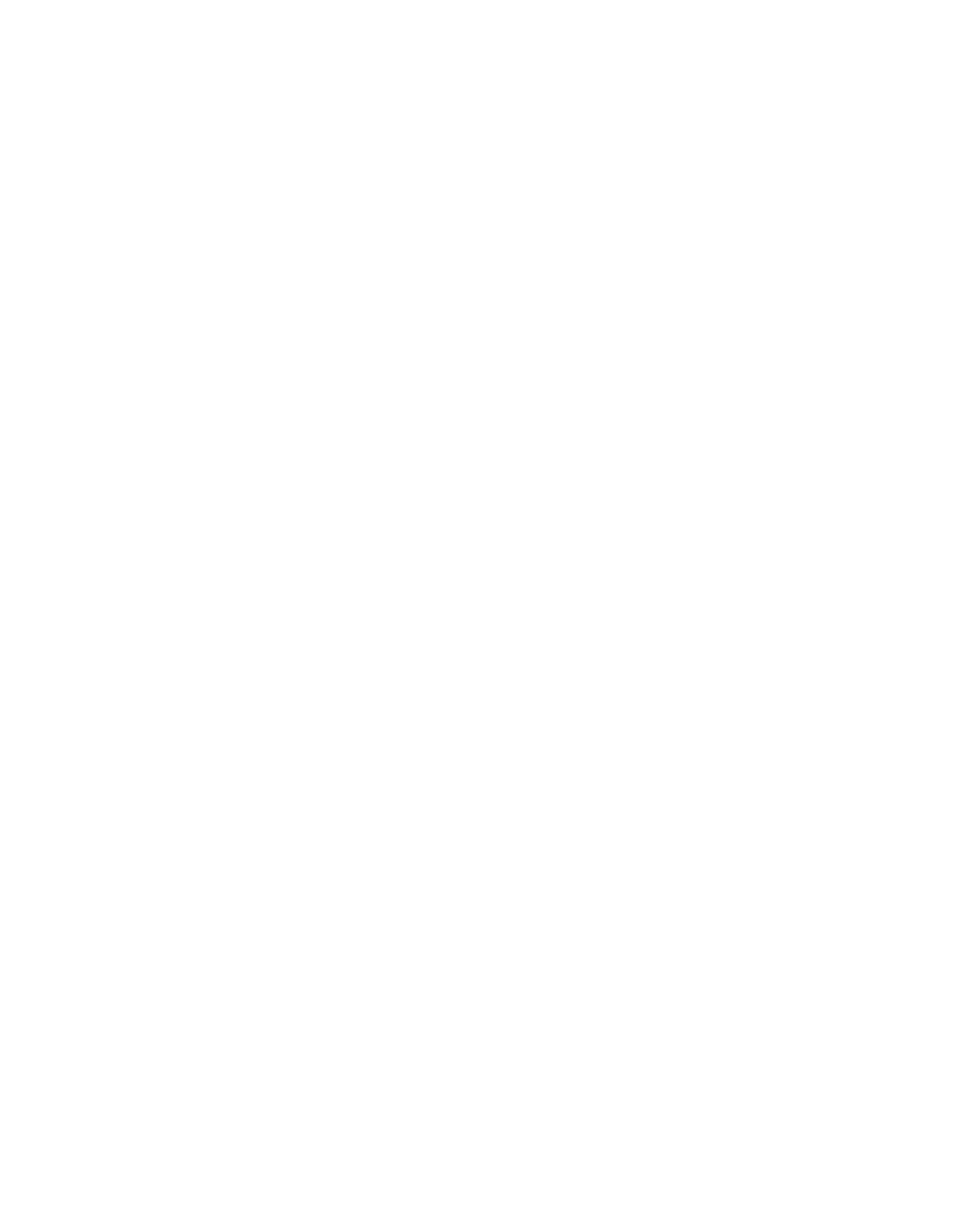# Appendix E - REFERENCES:

Beauchamp T., Childress J.F. (1994). Principles of biomedical ethics  $\frac{4}{3}$  ed New York: Oxford.

Chambers P.A. (2000). Rape care and racism. The Forensic Communicator 1 (1), 7-8.

American Nurses' Association. (1999). Code for nurses with interpretive statements Kansas City: Author.

Committee on Forensic Sciences. (2000). Standard practice for collection and documentation of sexual assault evidence from individuals Association for Standards, Testing and Measurement (ASTM).

California Attorney General's Office. (1998). Crime victims' handbook Sacramento: California Author.

American College of Emergency Physicians. (1999). Evaluation and management of the sexual assault and sexual abuse patient. Dallas: Authorwww.acep.org 1-800798-1822 #6

Health and Human Services Agency. (2000). Response with a heart: Sexual Assault Response Team: Systems Review Committee Report. San Diego: Health and Human Services Agency.

Ledray, L. (1999). The SAFE development and operations guide. 1-800-627-6872; http://www.cane-sart.com/SAFEGuide/

McHugh J, Leake D. (Eds.). (1997). Scope and standards of forensic nursing practice Washington DC: American Nurses Association.

Board of Registered Nursing. (1997). Nursing practice act: Rules and regulations. Sacramento: California, Author.

Office of Criminal Justice Planning. (1993). California Sexual Assault Victim Services and Prevention Guidelines, July 1993, Sacramento: OCJP

San Diego Police Department. (1999). Investigations I: Sex Crimes Unit Operations Manual San Diego, California.

Standards for providing services to survivors of sexual assault: State of New Jersey August 1998, Governor's Office

"Statements Treatment of Sexual Assault Survivors: Position" www.ena.org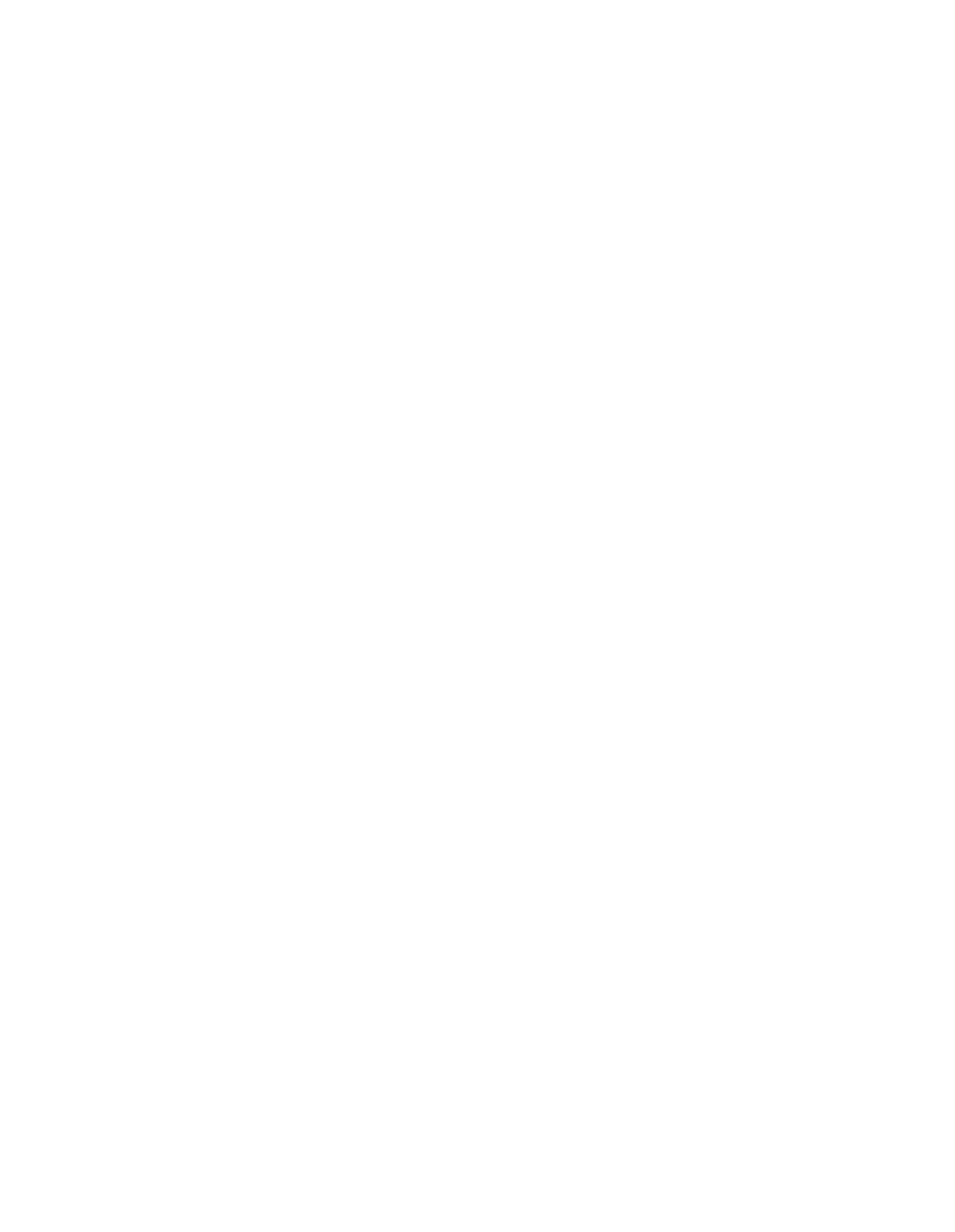## Appendix F- ACKNOWLEDGEMENTS

# **ACKNOWLEDGEMENTS**

Dr. Barbara Girardin was the primary author of the San Diego County SART Standards. She had input from Sergeant Joanne Archambault, San Diego Police Department and Diana Faugno, RN, Forensic Health Service Director, Palomar Medical Center.

A special thank you to David Bailey, RN, County of San Diego Emergency Medical Services and Teresa Vaughan, RN, for their editing and formatting assistance.

The following SART community participants provided clinical data input:

### **California Sexual Assault Investigators Association**

San Diego Chapter

## **Center for Child Protection at Children's Hospital & Health Center**

 Marilyn Kaufhold, M.D. � Susan Horowitz, M.D.

#### **Center for Community Solutions**

 Maylin Daly � Robii Dodge Jessica Gould Tracy Johnson � Imelda Buncab

## **County of San Diego, Division of Emergency Medical Services**

Sharon Pacyna, R.N., M.P.H. David Bailey, R.N., M.P.A.

### **County of San Diego, Office of the District Attorney**

Cathy Stephenson

## **County of San Diego, Office of the District Attorney, Victim/Witness Assistance Program**

Julie Bolton Marianne Gallagher

### **Community Representatives**

Marge Kleinsmith – S.D. Unified School District